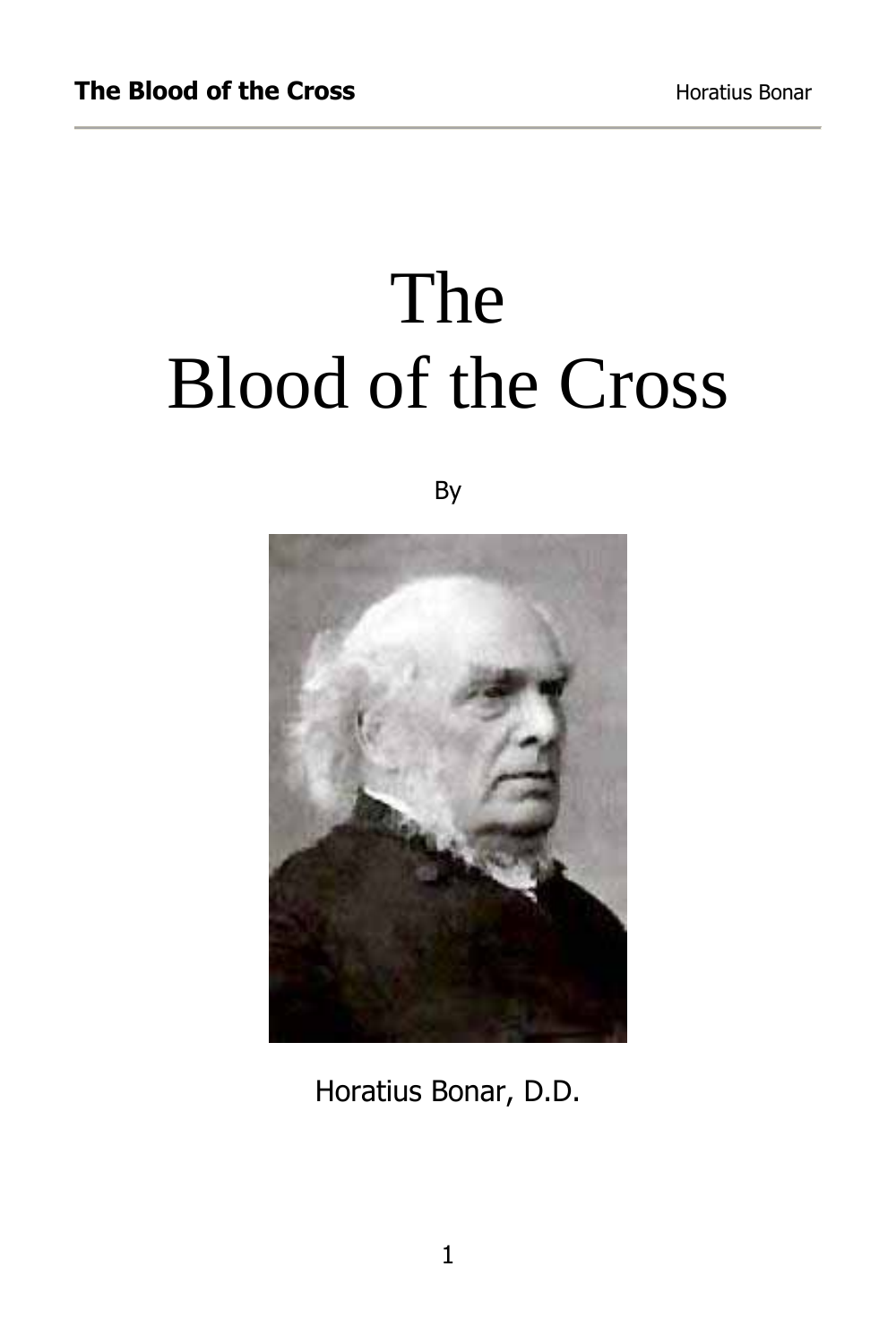# The Blood of the Cross

A Kelso Tract

Messrs. J. & j. H. Rutherfurd, Kelso.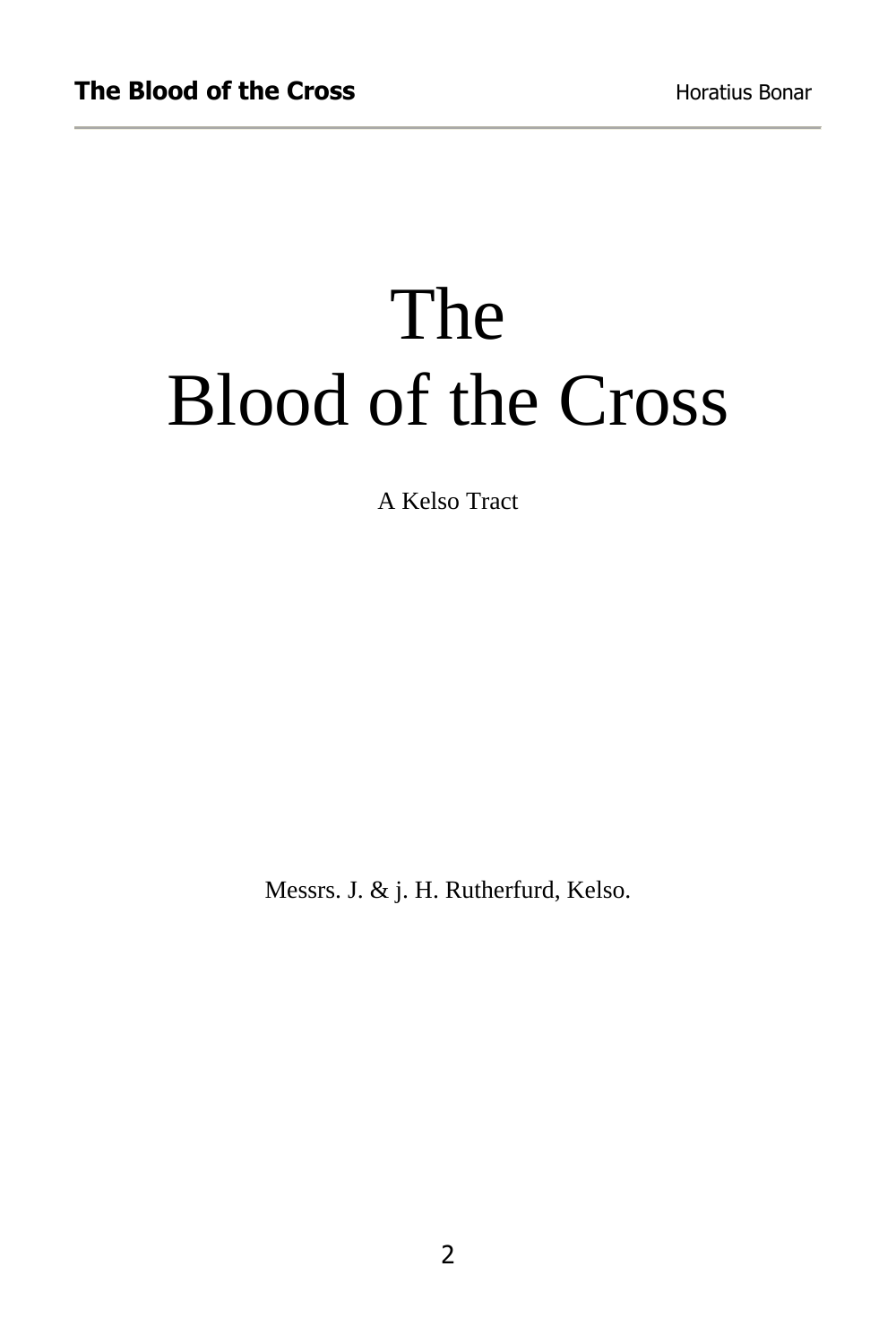#### Preface

That blood has been shed upon the earth, and that this blood was no other than the "blood of God" (Acts 20:28), all admit who own the Bible. But admitting this, the question arises, how far is each one of us implicated in this blood shedding? Does not God take for granted that we are guilty? Nay further, that this guilt is the heaviest that can weigh a sinner down?

If so, then is it not a question for the saint, how far have I understood and confessed my participation in this guilt incurred by my long rejection of the slain One? How far have I learned to prize that blood, which, though once my accuser, is now my advocate? How far am I now seeing and rejoicing in the complete substitution of life for life—the divine life for the human—which that bloodshedding implies?

Is it not also a serious question for the ungodly, is this blood shedding really and legally chargeable against me? Is God serious in saying that He means to reckon with me for this? Is this blood at this present hour resting over me as a cloud of wrath ready to burst upon my head as soon as my day of grace runs out? Is it on account of my treatment of this blood that I am to be dealt with at the seat of judgment? Is my eternity really to hinge on this?

If so, what course can I pursue? Can I, like Pilate, take water and wash my hands saying, "I am innocent of the blood of this just man?" (Matthew 27:24). No: that is hopeless. My long rejection of it must involve at least something of the guilt; how much remains yet to be seen. If I cannot clear myself, and if I cannot extenuate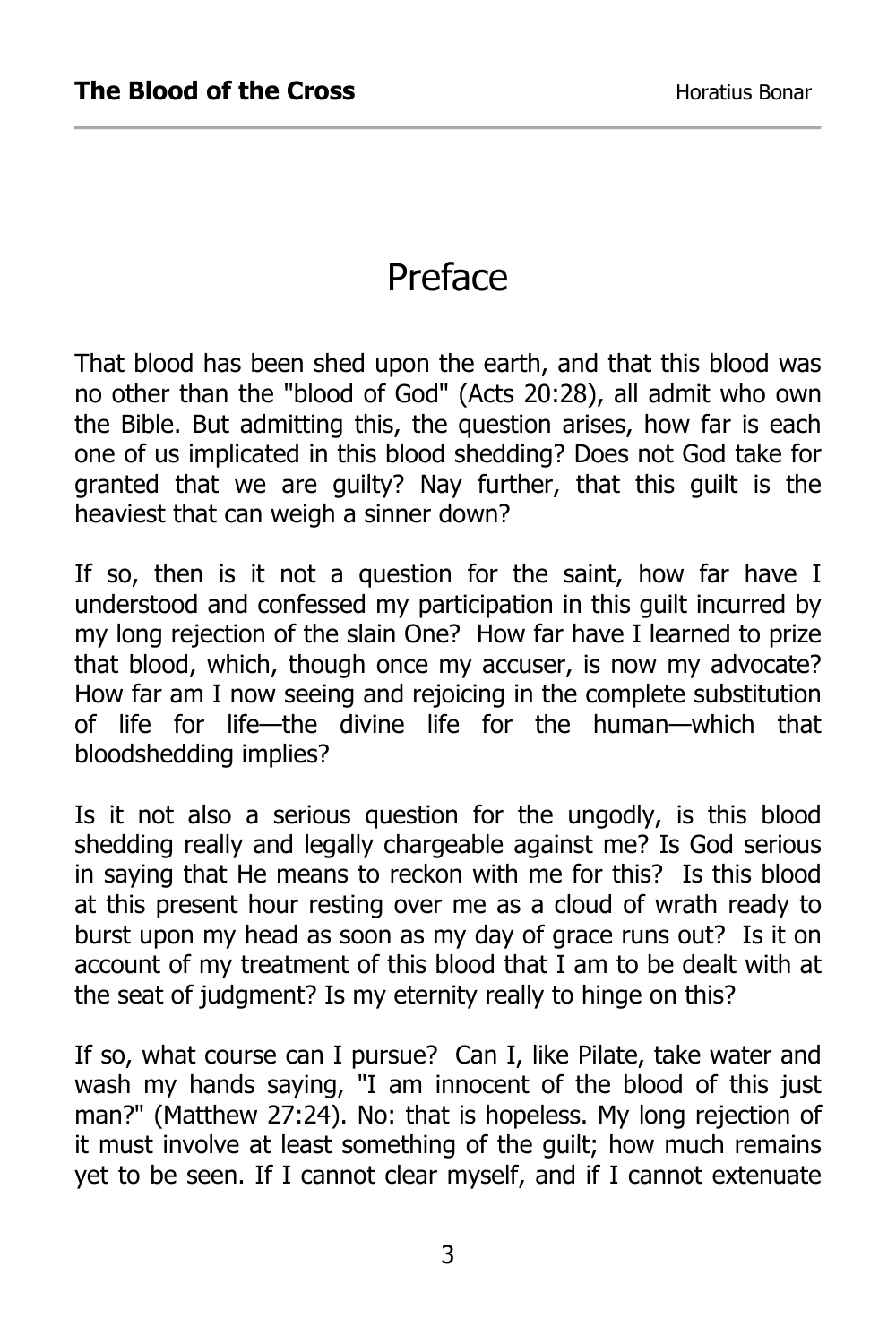my crime, then I must either brave the trial and the sentence, or make haste to enter my protest against the deed as the only course now remaining for me.

In such a matter there is room neither for delay nor uncertainty. Let the matter at once be inquired into, and put beyond the reach of doubt. Is it possible that anyone can rest with less than a certainty of forgiveness so long as a charge is hanging over him? Either he does not understand its meaning, or he is resolved to set it at nought.

No certainty can be greater than that I am guilty of the crime. Can I rest satisfied with anything but an equal certainty that this crime has been canceled? To be sure of guilt, and not to be sure of pardon, is a fearful condition indeed. To know that there is a Saviour whose blood cleanseth from all sin, and yet not to know with equal certainty that all the blessings flowing from His blood have become mine, must be misery beyond endurance. Uncertainty in such a case is the very mockery of my grief.

Was the gospel meant to bring us no certainty here? Is our believing it designed to give us no assured peace? Is this assured peace a plant not of this clime? Must we wait for it till we reach the land of peace? Is it not our portion here, and is it not by having this that we are enabled to face and battle with the darkest storms of life?[1]

Did the sight of that blood assure us at once of our guilt, and shall not the sight of it now assure us equally of our forgiveness? Did it formerly speak certain terror, and shall it not now speak certain peace? Or do we say, but I am not sure whether I am really receiving it—this is my difficulty. Be it so. Did you find the same difficult in knowing whether you were rejecting it? Was it so easy to discover the rejection, and is it so hard to discover the reception?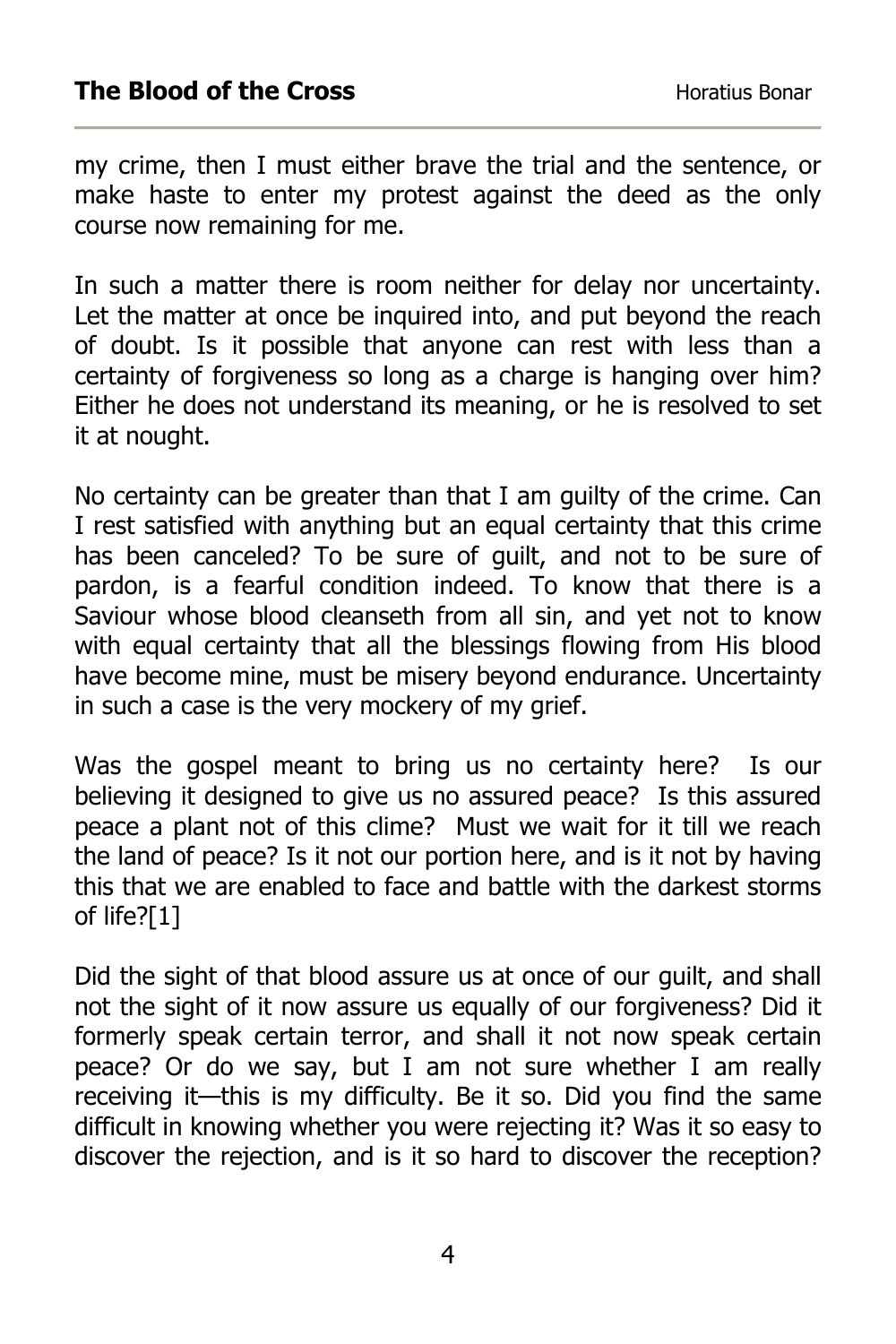You knew when you put it from you, and do you not know when you would take it to you? Is there not something unnatural, something strange in this?

If you are not sure whether you have received or rejected the blood of propitiation, then in so far as your peace is concerned, it is all one as if you knew that you had rejected it. For uncertainty can bring no peace to the troubled spirit. It can heal no wounds; it can kindle no hope. It leaves the soul in sorrowful darkness, just as if the true light had not arisen, or had withdrawn itself from view; just as if the peace-bringing blood had never been shed, or had been hidden from your eyes. Uncertainty! Who that realizes an accusing law, and a sin-hating God, can remain uncertain without also remaining most thoroughly and absolutely miserable?[2]

God has provided for this certainty, and taken out of the way all that might mar it, or generate the reverse. He has not only shed the blood of His dear Son, but so presents it to us as sinners, as to leave us no alternative, but either to deny His testimony concerning it, or to be at peace with Him in simply receiving it as that through which peace has been made by His Son upon the cross. Shall we then cleave to this uncertainty as if it contained some mysterious blessing? Or shall we remain contented with it, even for an hour, seeing we cannot but feel that it is no blessing, but a blighting curse?

The amount of uncertainty in the present day is great. Thousands who name the name of Christ are not ashamed to own it. Few seem to have firm and abiding peace. Few walk in the blessed consciousness of being forgiven, and saved, and reconciled. No wonder that we should be so feeble and sickly; no wonder that we should have so small success in laboring for God. Conscious of personal friendship between Him and us, what is there that we will not do or dare? What is there that He will not do for us and by us?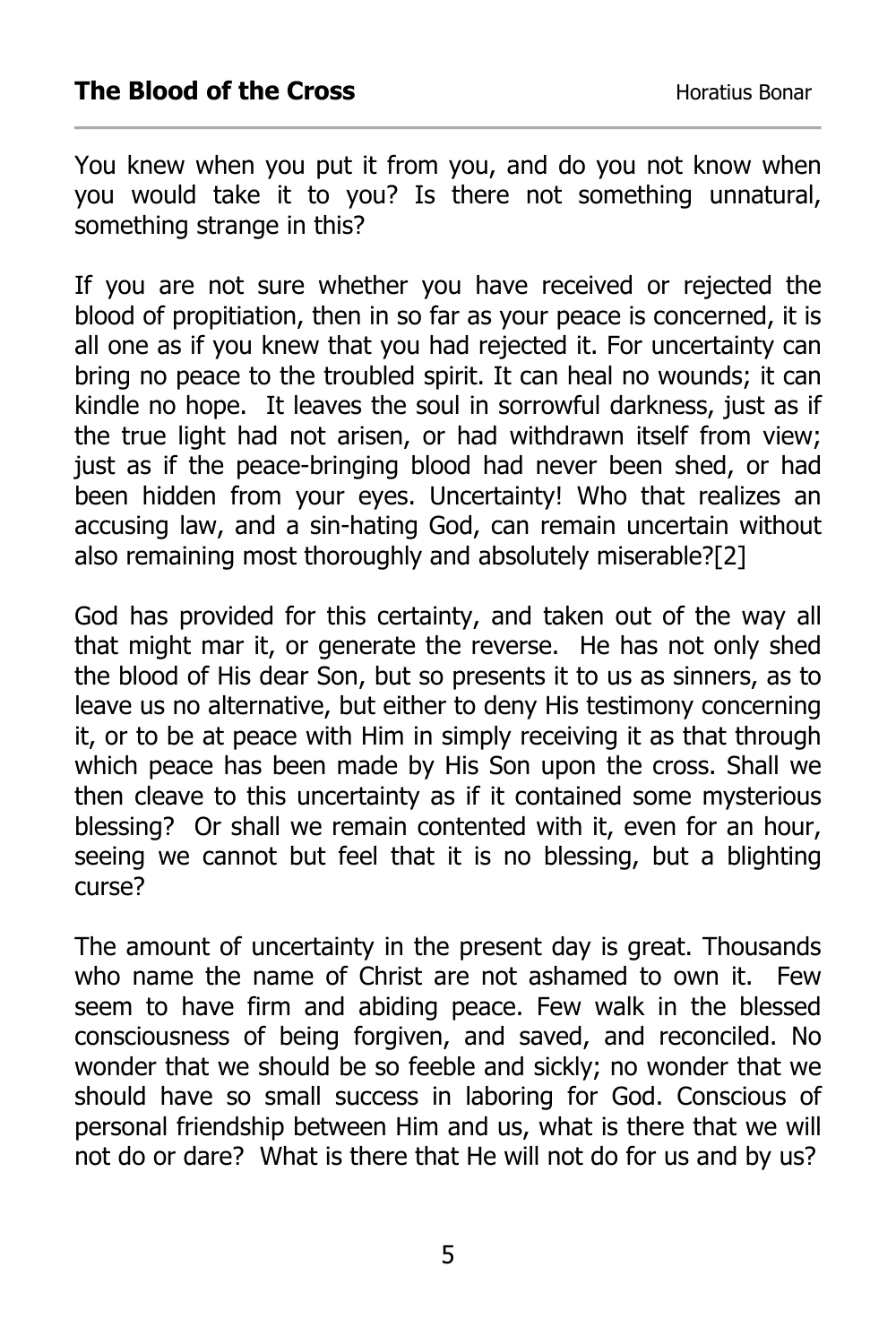Is this a time for uncertainty when judgments are darkening over us, and God has arisen to smite the nations for their sins? Nothing now will keep us calm but certainty. Such a storm will need a sure anchor. A man may cheat his soul into tranquility when days are prosperous and skies are blue. He may say, "I hope it will go well with me at last," and sit down contented with his meager hope. But when heaven and earth are shaken, he cannot but tremble. His peace gives way at the first ruffle of the tempest. He had no certainty to lean upon, and his false security was broken in an hour.

So it must be with everyone in these days of evil, that is resting satisfied with less than a certainty—a certainty reared upon the one foundation. And how many hearts are secretly throbbing now, when they hear afar off the sound of advancing terror. They are confessing to themselves now that their rest was unreal, and their hope a fancy. They are filled with fear, and "grope for the wall as the blind." They feel that they have hitherto taken hold of an uncertainty, and flattered themselves with the idea that a man might very well be a Christian, and yet know it not. But now they are moved. They feel that this is "a covering narrower than that a man can wrap himself in it." They had tried to make themselves believe that they were Christians of long standing, and now they find themselves no further on than ten or twenty years ago, when first they awoke from their sleep of death.

It is well, however, that the discovery be made, however late. It matters not how roughly the speaker is awakened, if only he be roused in time to flee from encompassing danger. It is not yet too late. The cross is still standing on the earth. The crucified One is still upon the mercy seat. If the favor of God has hitherto been a dark uncertainty, it may yet be made sure. The way of reconciliation through the blood is as open as ever.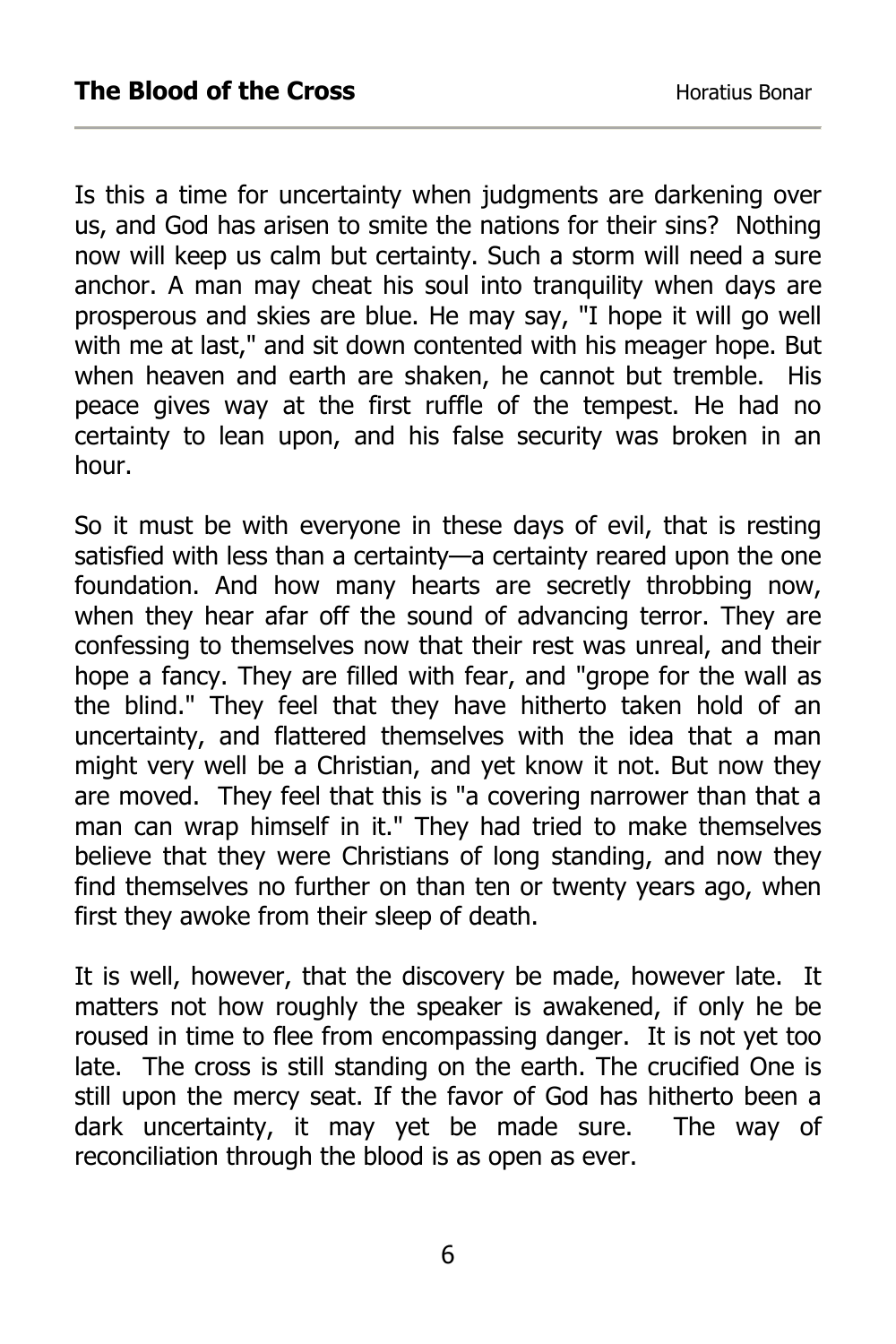Reader! Rest not till you have got matters thoroughly settled between God and our soul. This settlement must be on solid and immovable grounds. But these grounds God is presenting to you in the blood of His only begotten Son. Consider them well. They are your all for eternity! You need not fear risking your soul upon them. Oh! Well for you, if you were but settled there. There would follow a lifetime of peace in this world, and eternity of glory in the world to come.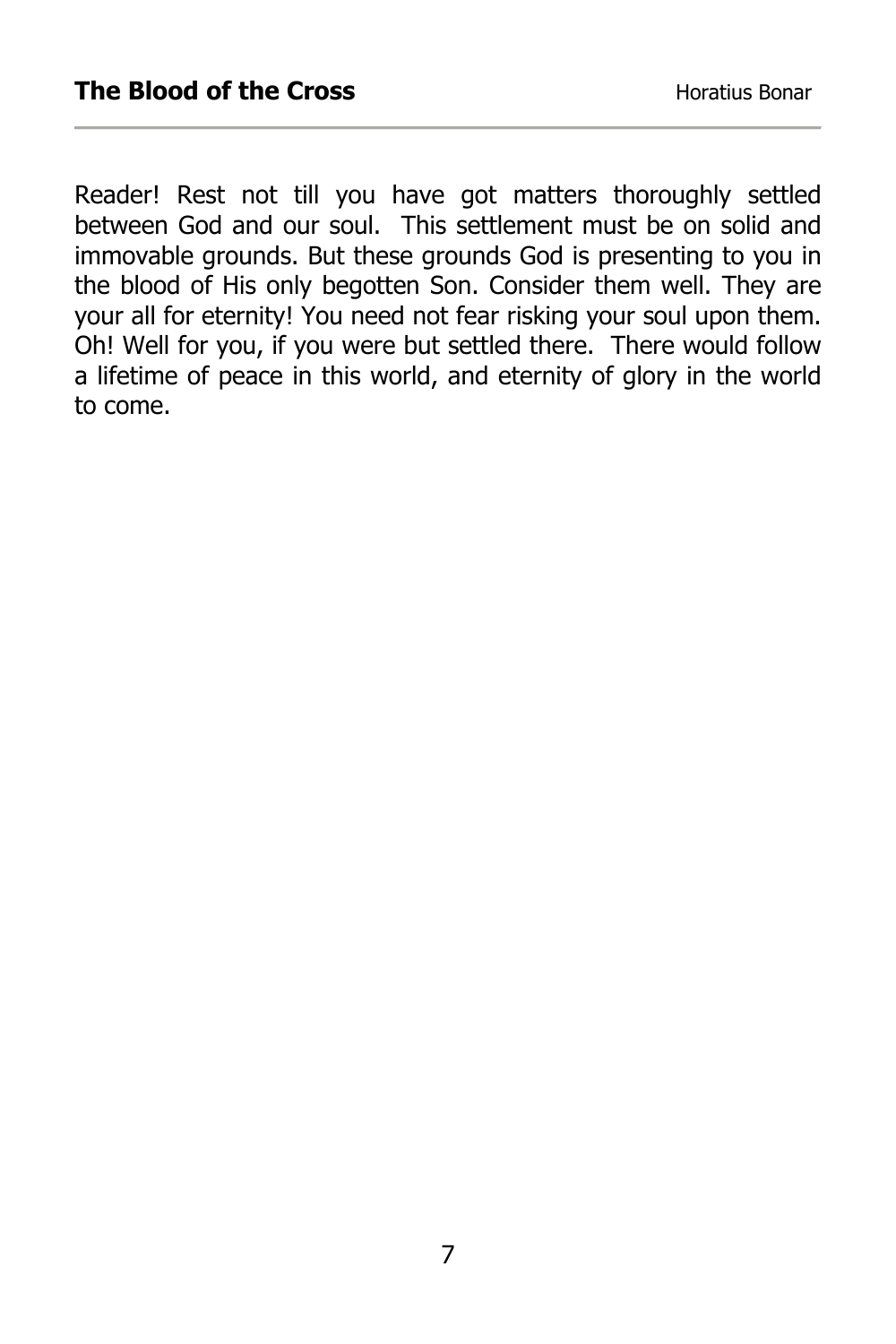## CHAPTER 1

### **The Accusation**

"YE wish to bring this Man's blood upon us," were the words of indignant scorn with which the High Priest resented the accusations which the apostles, in their preaching, brought against their nation, and specially against its rulers (Acts 5:28). They were the words of well-feigned contempt, but they were words of fear.

"Ye wish to bring this Man's blood upon us," was the utmost extent of an answer attempted by the High Priest to these accusations—as if he would thus insinuate that they were as false as they were absurd and impossible. "This Man's blood! What have we to do with it; what mean you by charging us with the guilt of it?"

The High Priest had not mistaken the meaning of the apostles, nor misconstrued the drift of their charge. He was altogether correct in his statement. The apostles did intend to "bring this Man's blood upon them." There was no need of calling witnesses to prove that they both said so, and meant so. They denied it not. They were not ashamed of having made the declaration, nor afraid to repeat it. They made no secret of it. They reiterated it in every sermon; they dwelt and insisted upon it continually. It formed part of their message everywhere. "Ye are the crucifiers of the Lord of glory; your hands are stained with the blood of God's own Son." This might be said to be the commencement or preamble of each sermon, each address (Acts 2:23; 3:15).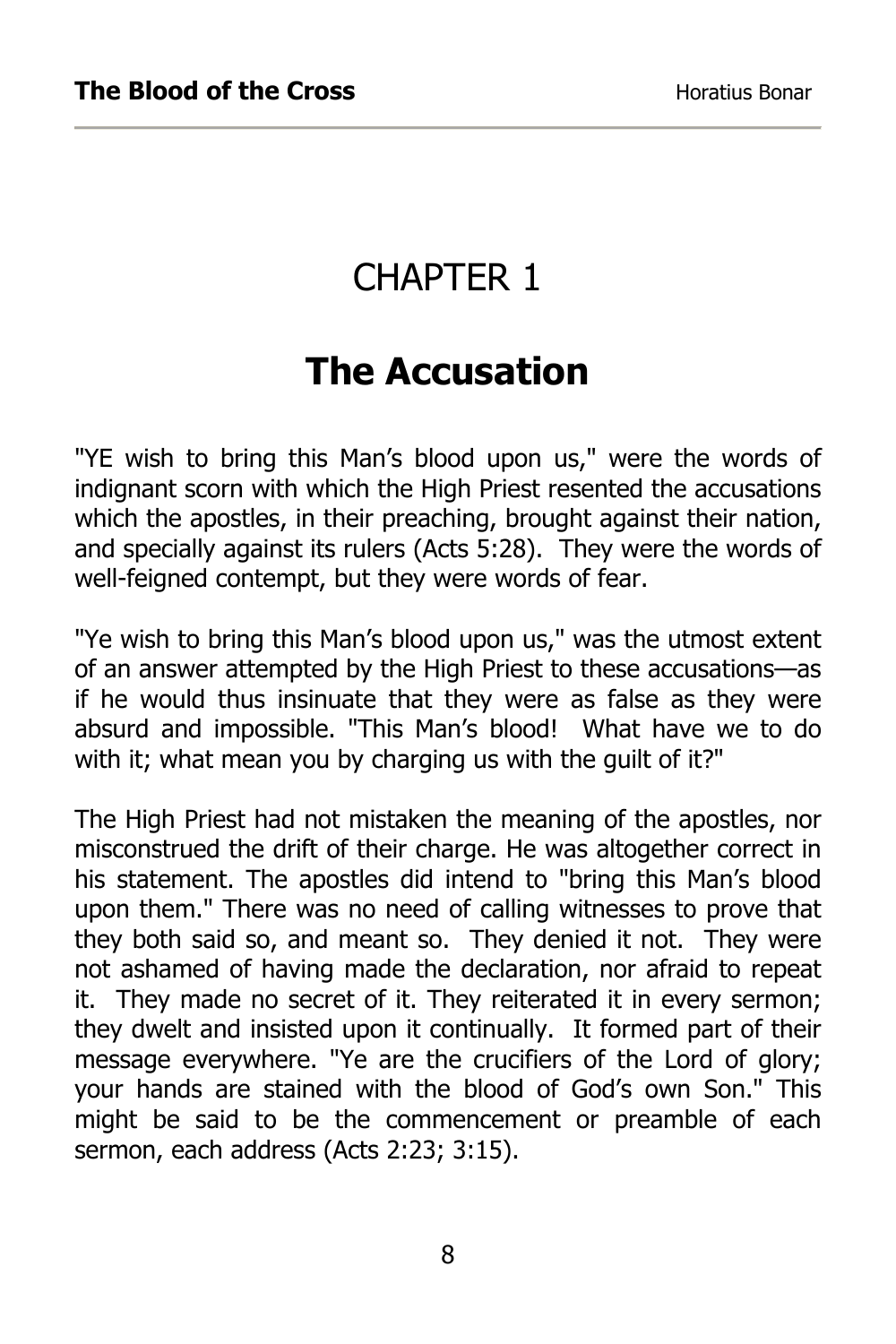Bitterly was this felt by those against whom it was directed. The arrow went deep and rankled sore in the wound. The anger of the priests arose. They denied the charge. They treated it as a slander upon their good name, and reviled the apostles as calumniators. The charge of blood they resented and repelled.

This does seem strange. For, but a short time before, they had come forward voluntarily to take upon them the guilt and the consequences of this bloodshedding. How eagerly they shouted, "His blood be upon us and on our children!" Then they made light of this blood. They valued it at thirty pieces of silver. They rushed forward to shed it, as if they could not rest till they had poured it out like water upon the earth. But now they shrink from the imputation, and are stirred up to anger when it is cast upon them. Nay, so much do they resent it, that they seek to imprison or put to death those who make it.

Why this sudden change of feeling? Why this sensitiveness to the charge of blood-guiltiness? It cannot be from dread of the men who bring it forward. They are few in number, and have no power to injure. The charge which they make is accompanied with no threat; nor does it bring with it any temporal evil or danger. It can issue in nothing disastrous or fatal, so far as man and time and the laws are concerned. Why then this nervous irritability under the charge brought against them by these unoffending men—these fishermen of Galilee?

Conscience had made them cowards. Its murmurs were irrepressible and unwearied. It tormented them before the time. Their attempts to smother and silence it only turned its course and sent it inward, to work the disease into the whole frame, thereby producing that singular revulsion of feeling which has been noticed, and occasioning that wrathful sensitiveness which they so often exhibited under the preaching of the apostles. Bold enough before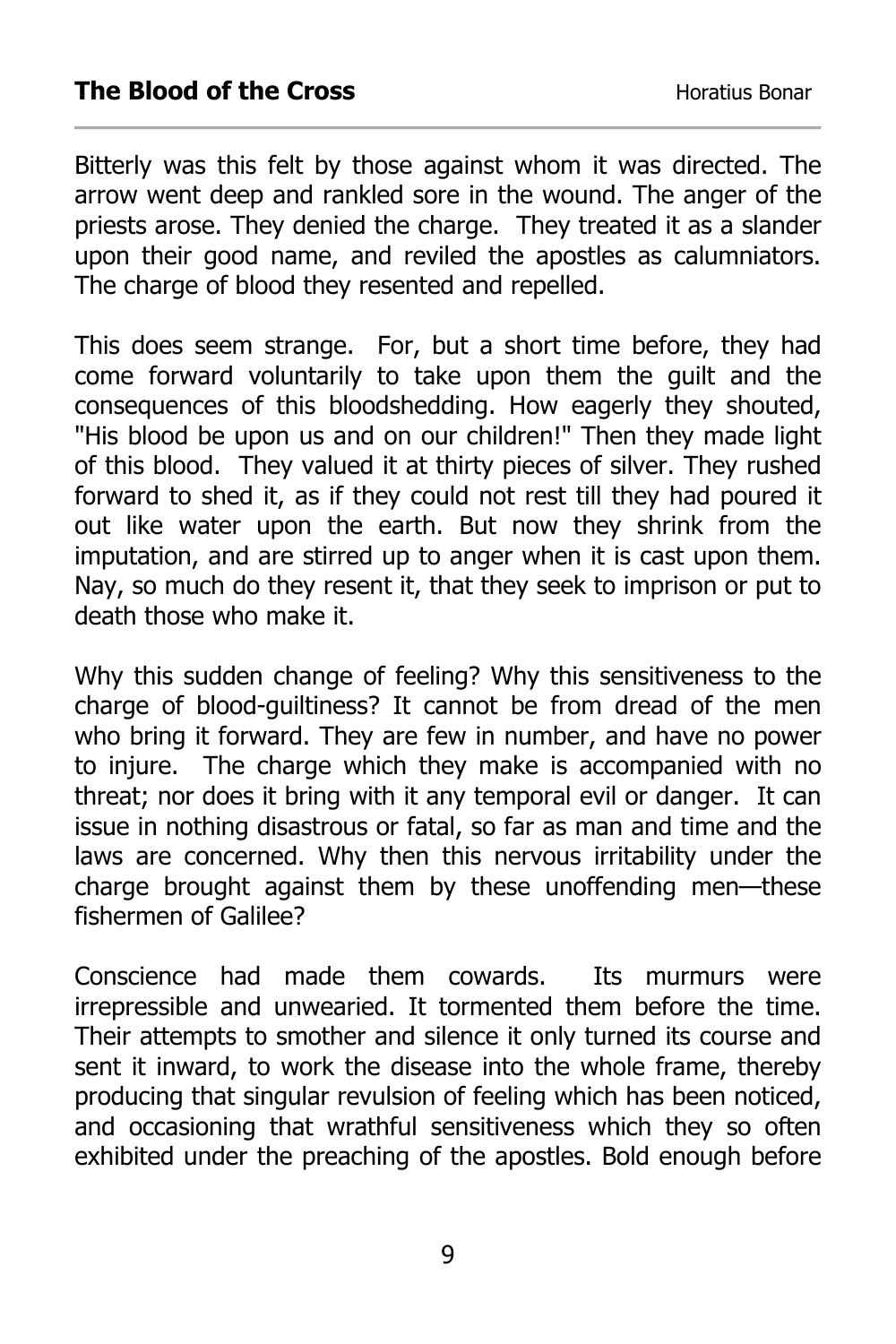the deed was done, now they are full of continued alarms, as if haunted by a specter, or beset with weapons which they feared might every moment pierce them, and avenge the blood which they had shed.

Conscience said,

1. His blood is upon you; and you know it. You shed it, and you cannot deny the deed. You thirsted for the shedding of it. You gloried in the deed.

2. It was innocent blood, and you knew it. It was the blood of one who had never wronged you, who had done evil to none, but good to all; against whom no charge of sin had been proved.

3. It was blood shed by means of treachery and falsehood. You had to buy and bribe the traitor. You suborned witnesses, whose testimony you knew to be false. Everything connected with that trial casts dishonor upon those who did the deed, or procured it to be done.

4. It was perhaps, after all, the blood of God's own Son! He claimed this title. Many admitted it. There were signs of its being authentic. What then if it be really true?

Could there be a crime like this? Such might be the workings of their spirits, the secret suggestions of consciences not at rest, but ever and anon starting from the slumber into which they had been in some measure lulled. No wonder that the men were cut to the heart, and roused up to fiercest anger by the preaching of the apostles. The serpent had twined itself around them. It might at times be torpid or asleep. But every fresh mention of the blood, or of the name of Him whom they had slain, awoke it, and sent its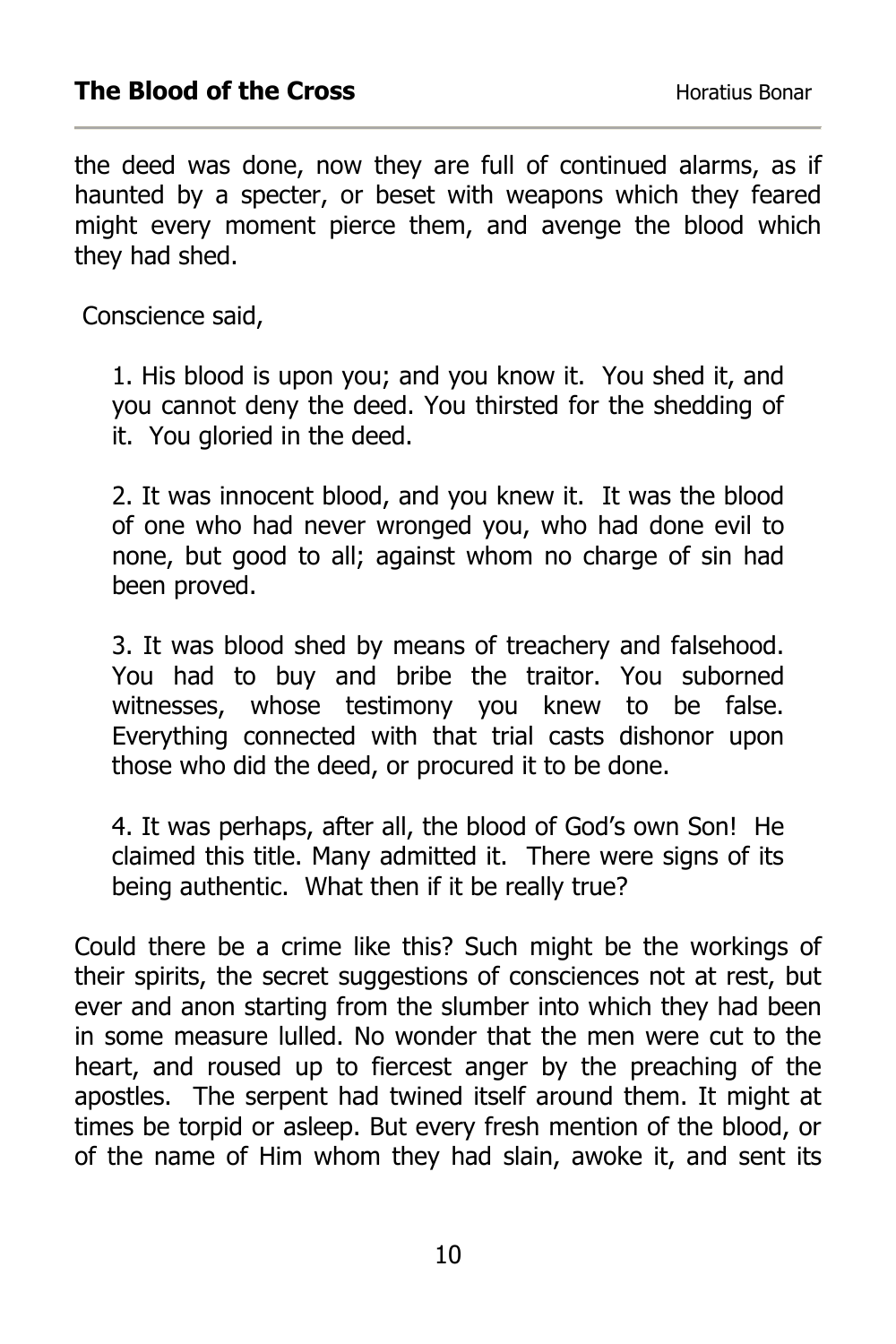sting into their vitals. Hence they hated the mention of that blood and that name. Vengeance was in their hearts and on their lips against everyone who might venture upon an illusion so hateful. In words they repelled the charge as slanderous, but the inner man confessed it. Addressing the apostles they might use the language of denial,

Thou canst not say, I did it.

But the fear, the anger, the remorse which awoke within them, betrayed the consciousness of guilt in a way which could not be mistaken. If they were not the actual murderers, they were at least accomplices in the deed of murder; and as such they were selfconvicted and self-condemned.

True children of Cain! Both in their crime, and in their evasive denial of it! When Jehovah charged the first murderer with his brother's blood, how insolent, yet how evasive the answer—"Am I my brother's keeper?" As if he had said, "Do you mean to charge me with Abel's blood? What do I know about it or its shedder?" So with these Jewish rulers. They commit the crime, and then they challenge the proof of their guilt. Their hands are still stained with the crimson, yet they can say, "Do you mean to bring this Man's blood upon us?"

True children of Cain! For where was there rest now for them? Fugitives and vagabonds they now must be, at least in spirit; carrying within them a hidden wound which they try in vain to cover; disturbed with horrors which they cannot allay; trembling at the sound of the shaken leaf or the rustling breeze.

True children of Cain! They go out from the presence of the Lord, and seek to drown their terrors in worldly undertakings, in dreams of vanity, or in the lusts of pleasure. The worm that never dies has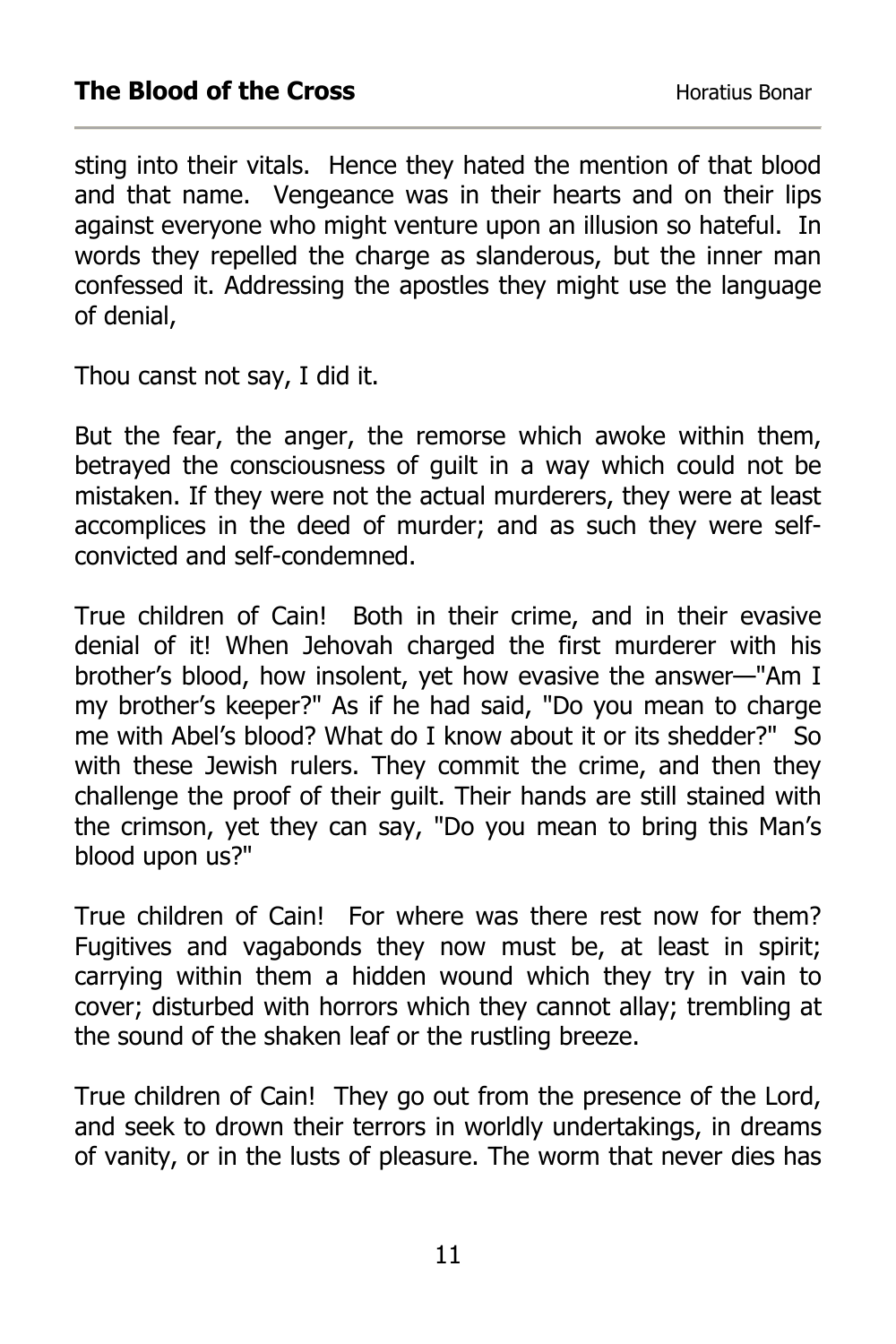begun to gnaw them! Yet they will not look on Him whom they have pierced. They turn away in anger when He is set before them!

The blood they had shed would heal them; for it speaketh better things than that of Abel; but they will not be healed. The blood that alarmed would also have laid all their alarms to rest. But they turn away from it. It accused them, no doubt; yet it brought forgiveness with it for the very crime which it laid to their charge. It spoke to them as to murderers—sinners for whose crime and conduct there could be no excuse. But it also said, "This is a faithful saying, and worthy of all acceptation, that Christ Jesus came into the world to save sinners"— even "the chief" (1 Timothy 1:13-16).

They might be "blasphemers, persecutors, and injurious"; but "the grace of our Lord was exceeding abundant." Nay, and of some of them at least it might be said, "They did obtain mercy, that in them the chief, Jesus Christ might show forth all longsuffering, for a pattern to them, who should hereafter believe on Him to life everlasting."[3]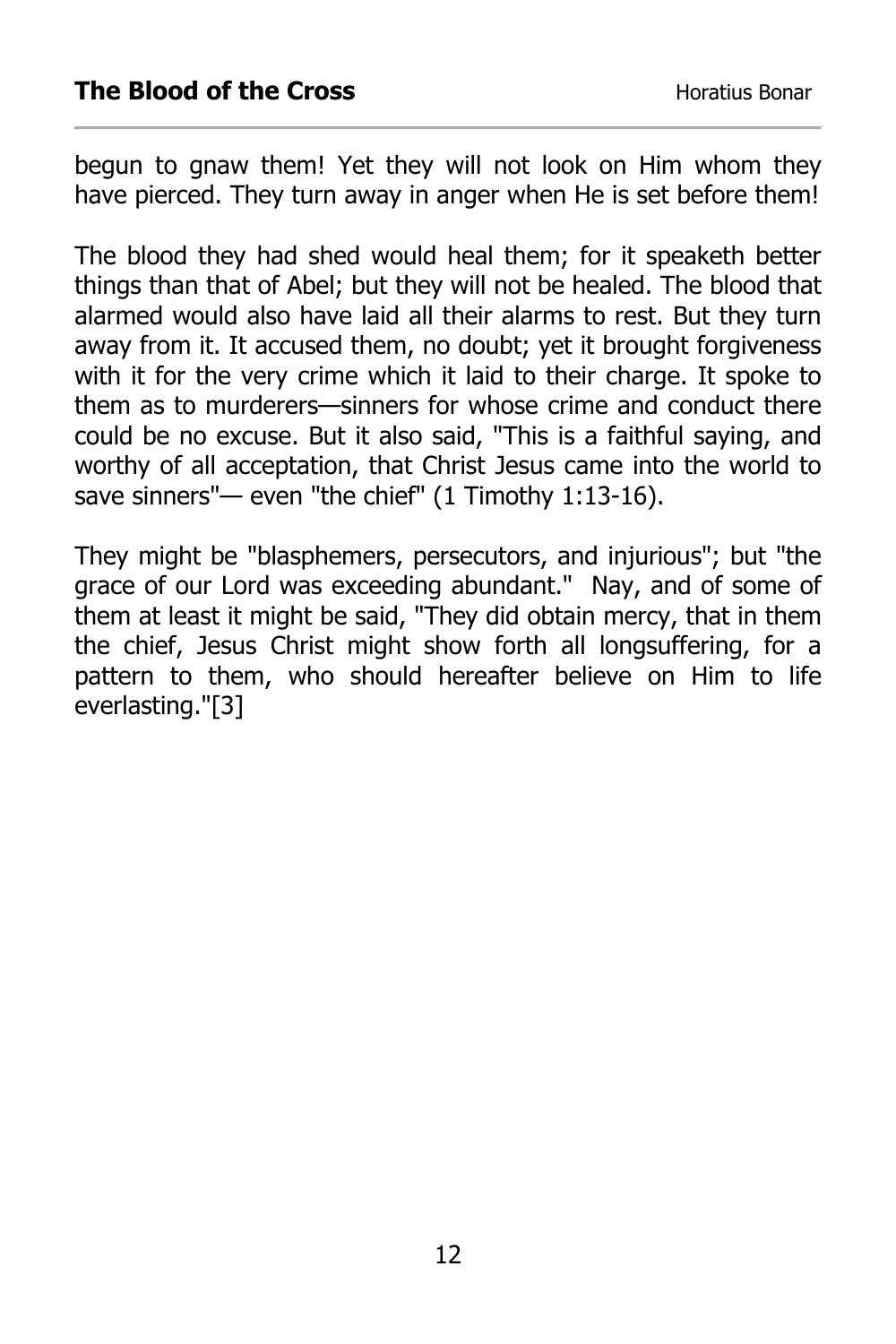# CHAPTER 2

# **Israel Guilty**

BUT how far was this accusation true of all Israel? It is evident that the apostles spoke indiscriminately and universally, not merely singling out certain individuals—the active doers of the deed, the more direct participators of the crime. They manifestly charged the whole nation with the guilt. Speaking to those whom they designate, "Ye men of Israel"—"all the house of Israel," they accuse them of having "taken and by wicked hands having crucified and slain" this "Man approved of God." "Let all of the house of Israel know that God hath made that same Jesus whom ye have crucified, both Lord and Christ" (Acts 2:22-23, 26); and again, "Ye killed the Prince of Life" (Acts 3:15).

Moreover, in several other passages this is spoken of by God as the peculiar guilt of the nation—that guilt which is now weighing them down with its curse—that guilt which shall, above all others, awake to remembrance when they see their returning King. "They shall look on Me whom they have pierced" (Zechariah 12:10); and again, "Every eye shall see Him, and they also that pierced Him" (Revelation 1:7). This then is the great national crime—the crime that is pursuing them through all the earth. For this blood God reckons all Israel responsible. It is not merely Caiaphas, or Herod, or Pilate; it is not merely the individuals who scourged and buffeted, and mocked, and nailed Him to the tree: it is "all Israel" that is accounted guilty. They are all counted guilty of rejecting Him; as it is written, "He came unto His own, and His own received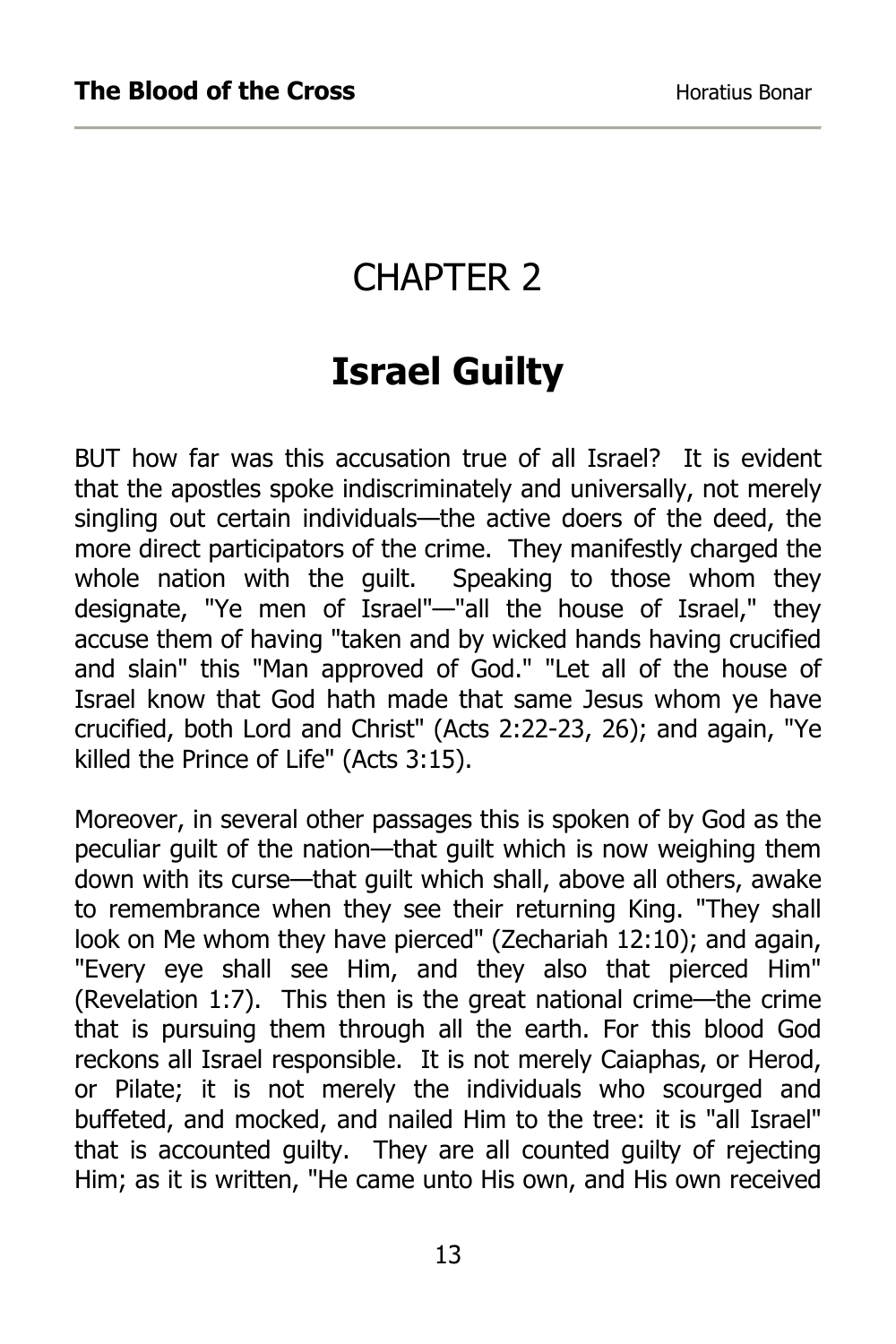Him not"; so they are all counted guilty of crucifying Him. And accordingly the curse and the desolation have come down upon all.

But how is this? How are they all guilty? Why has the stroke of vengeance come upon the whole nation? Because the same spirit was in all. They "consented to His death," like Saul in the case of Stephen, and "kept the raiment of them that slew Him." They acquiesced in the deed, if they did not perpetrate it. They stood by and hindered it not. They did not protest against the deed, nor give any sort of testimony in condemnation of the doers. Therefore, they are held as acquiescing, nay, as participating in the sin.

It is thus in human law. If we belong to a corporation or society which resolves by a majority of its members to do an unlawful deed, we are held liable for all the consequences and penalties attaching to that deed, unless we enter our individual protest. Till we do this, we are held responsible for the act, whatever it may be. Most naturally and most righteously is it so. Law and equity have always united to maintain this.

It was thus that God dealt with Israel, and is to this day dealing with them still. It was thus that the apostles made good their fearful accusations wherever they went. They sought to "bring this Man's blood" upon the heads of all whom they addressed. Upon this they took their stand. With this sharp-edged weapon they assailed the consciences of the men of Israel. And what a weapon both for weight and sharpness! Irresistible in the hands of the Holy Spirit for convincing of sin. Wherever they preached Christ, they proclaimed men guilty of the blood of Christ. They maintained that though, perhaps, not the actual murderers, yet they were truly, legally, righteously guilty; personally responsible for the infinite crime.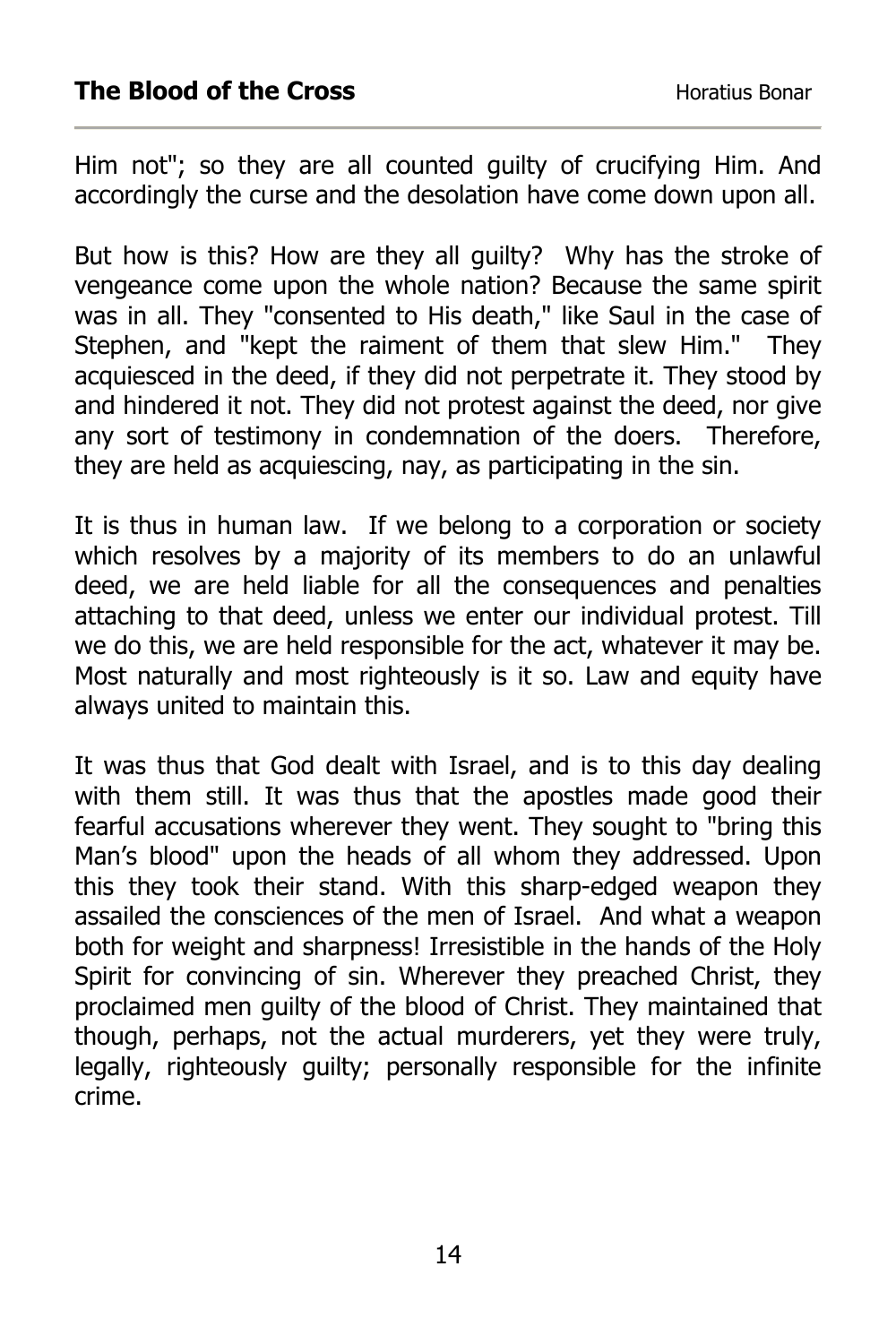And the conscience of Israel pleaded guilty to the charge! They could neither deny nor extenuate it. They did not fully admit the guilt; but the way in which they met the charge showed how the inner man was responding to its truth. They were enraged; but their very anger was the outburst of a smitten conscience. They might turn the accusation into matter of scorn; but their scorning was the expression of hidden fear.

Hence their hatred of the apostles. They looked upon them as men in possession of a secret, the promulgation of which was intolerable. Could they but silence these bold proclaimers, they might have rest; for then the witnesses of the deed would be hushed, and the evidence destroyed. But so long as these witnesses remained—going round the inhabitants of the land with their story, and producing the personal evidence of its truth—they could not but be troubled. The crime was felt to be a real one; and the mention of it by such witnesses was like the stinging of an adder. Hence also the fearful agonies of conviction into which those were cast whose hearts the Spirit touched. They felt that all was true. They were murderers: murderers of the Lord of glory. Their hands were full of blood. "No wonder that they were pricked in their hearts," and cried out, "What shall we do?" It was crime enough to cover a world with confusion of face; making its knees to smite against each other, and its lips to grow pale with shame and fear.

The messenger said, "Thou art the man." Conscience said, "I am, I am! What shall I do? His blood is upon me: how shall I escape the curse which such a deed must certainly draw down! What a doom must now be mine!" It was thus that the Holy Spirit "convinced them of SIN." He did not take up the whole catalog of their transgressions, and present it in all its black array to their consciences. He took up just one sin, but that was the sin of blood; and that blood was none other than the blood of God's own Son.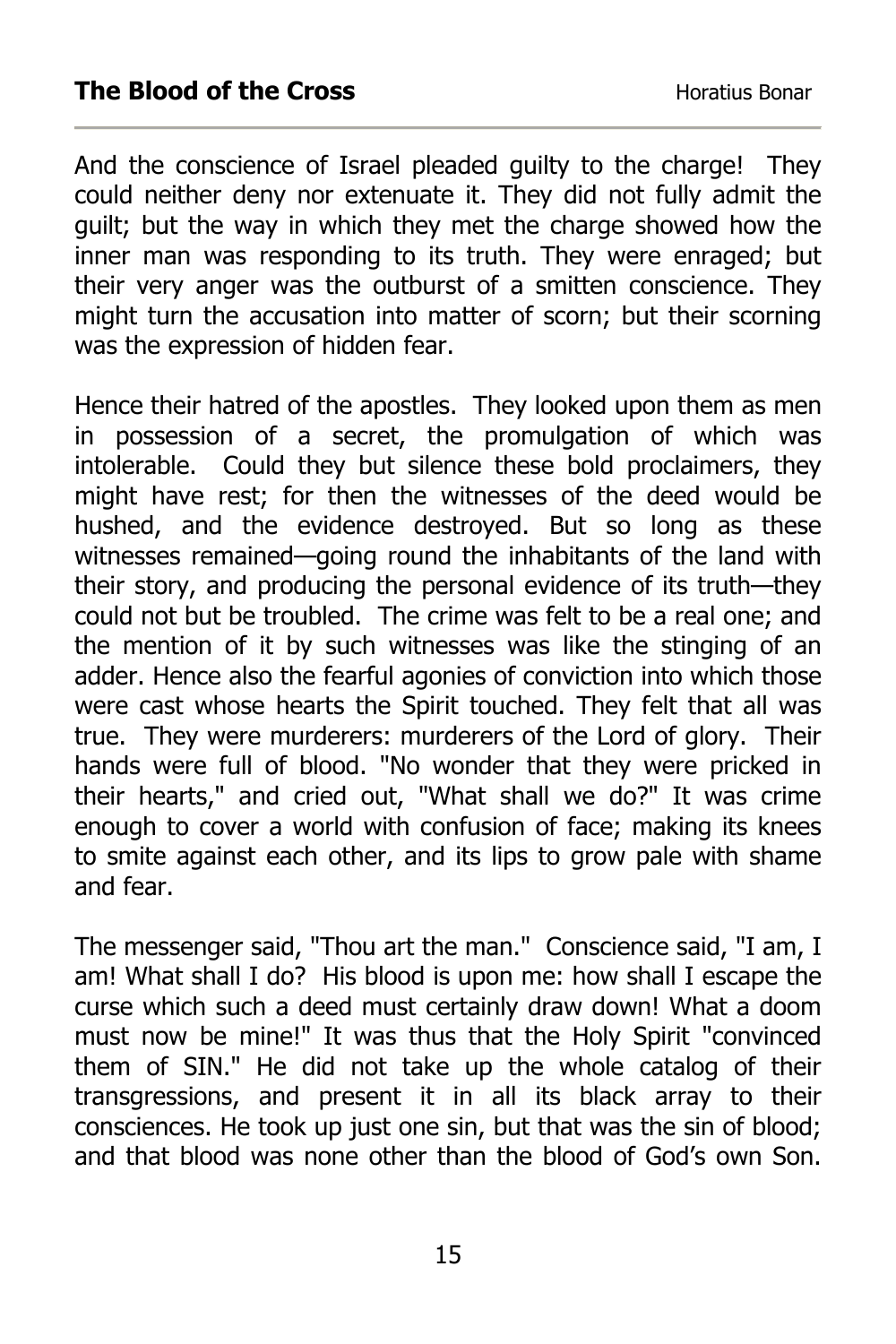This was the arrow which He selected from His quiver; the sharpest and deadliest of all. It "pierced even to the dividing asunder of soul and spirit, and of the joints and marrow; it was a discerner of the thoughts and intents of the heart." There were ten thousand other shafts ready fitted to the string against these sinners; but none so resistless, so terrible as this.

God has for eighteen hundred years been specially laying the sin of bloodshedding at the door of Israel. He has proclaimed them guilty, by the ruin wherewith He has smitten them so fearfully. It has been no common ruin, proving thereby that it was no common crime. Denial of it has availed them nought. God has, by His righteous acts, declared that He reckons them guilty. If not guilty, why these long ages of calamity? If not guilty, why the shame, the scattering, the banishment that have been theirs since their cup was filled?

Conscience was whispering its forebodings when these apostles stood before the nation and declared it guilty. The whole dark future they could not foresee; but that they had sinned, and that they had shed blood which God required at their hand, they seemed unconsciously to admit, even when trying to evade or to scorn the accusations of the apostles.

Thus God spake, and Israel trembled. Thus the messengers of Jehovah made the charge, and Israel grew pale at the mention of it. Passing by every other sin, the accuser fastened upon this as the most crushing, as well as the most unanswerable of all.

Thus God found a way into Israel's conscience; and thus it is (as we shall see) that He finds a way into the sinner's conscience still. He forces home this as His main charge, the charge which sinks deepest and rankles sorest—"guilty of the body and blood of the Lord!"[4]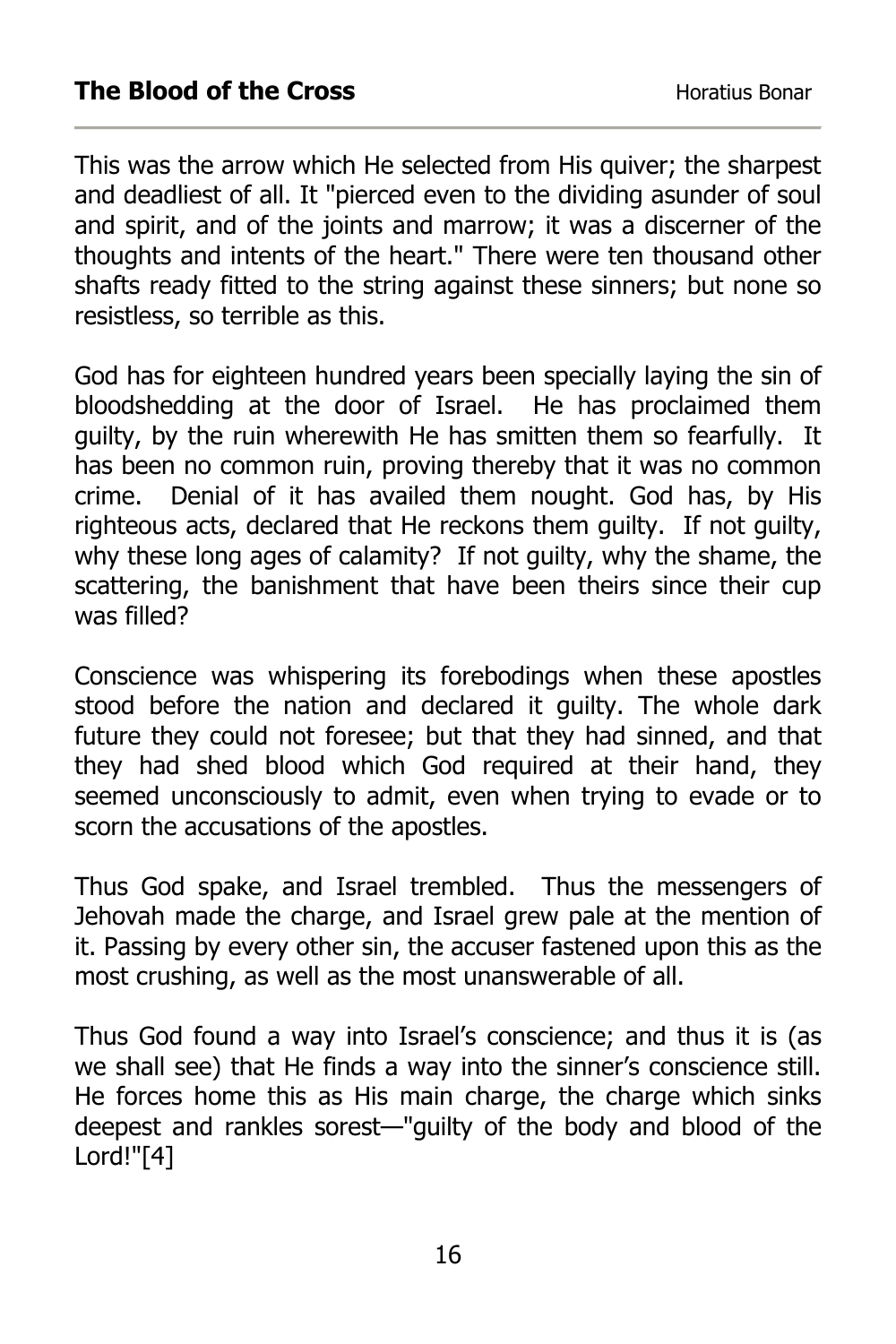# CHAPTER 3

# **The World Guilty**

WE next ask, how far is the general world involved in this special guilt? Is it, like Israel, "guilty of the body and blood of the Lord?"

The world must come in for its share of guilt. The Gentile as well as the Jew, must be reckoned a partaker in the deed of blood. Even if the world could clear itself of the crime of murder, it cannot clear itself from the guilt of "consenting to His death." And is this "consent" not equivalent to blood-guiltiness? Must the hand be red with blood ere the charge can be made good? Is not the acquiescence of the heart enough?

Yes. Israel was but part of the general race—foremost indeed in guilt, but still followed close behind by the Gentile multitudes. The Jew forms the inner circle of those who crowded the hall of Pilate, and cried, "Crucify, crucify Him"—the inner circle of the multitude who stood around the cross exulting and deriding. The Gentile forms the outer circle. But the crowd is the same. Each circle of it, outer as well as inner, is animated with the same murderous enmity to the Son of God. Each individual in the mass breathes the same spirit, if he does not make Jerusalem ring with the same words. In truth it was the world that did the deed. It was man that crucified the Lord of glory. It was man that rejected the true light which came into the world. It was man that loved the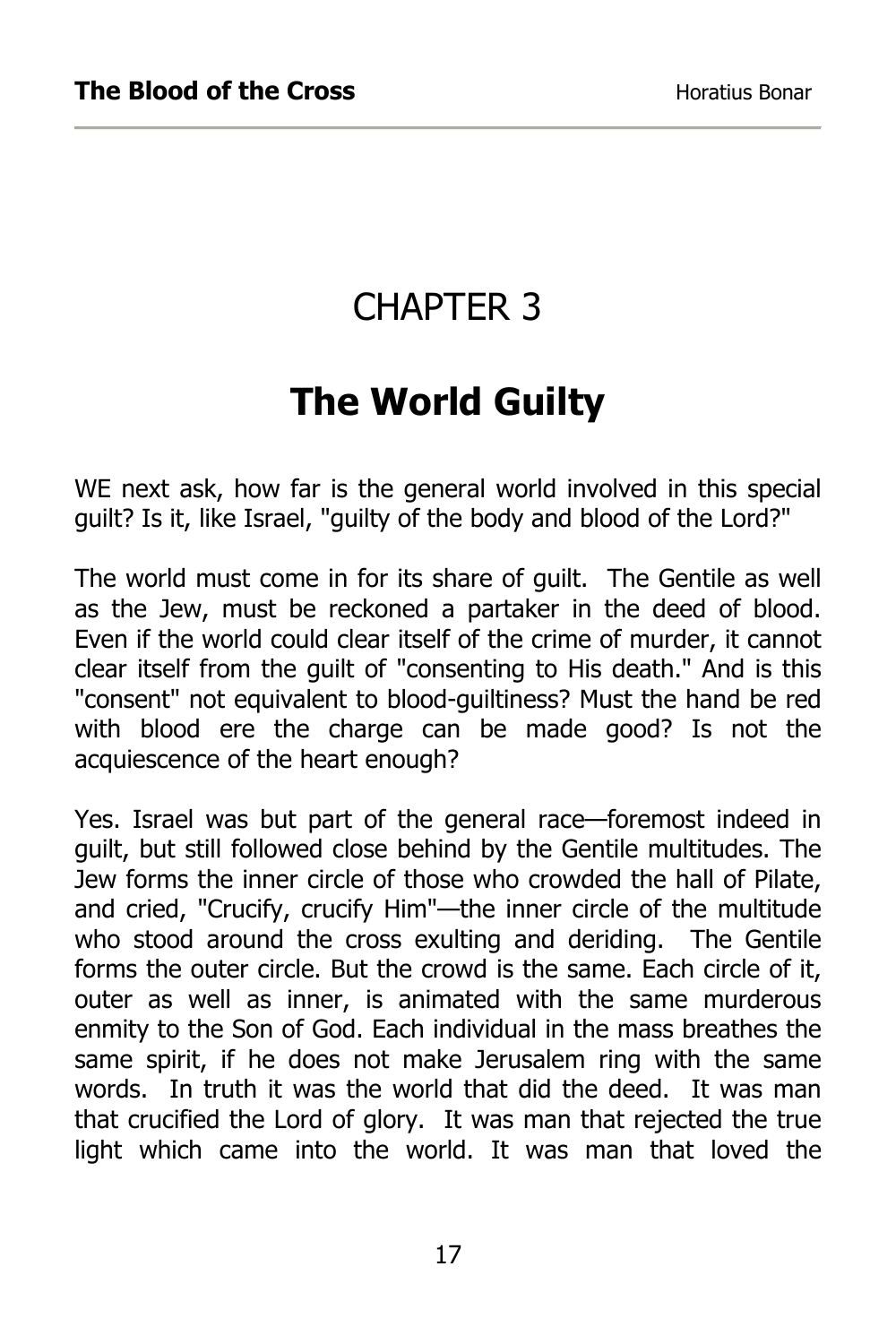darkness rather than the light. It was man that said, "This is the heir, come let us kill Him."[5]

But how is this? Just as in the case of Israel, all are included in the responsibility, for all have acquiesced in the deed. All are held guilty of the deed done beneath these skies, and upon this soil where they dwell, unless they come forth and protest against it. God holds each hearer of the Gospel guilty of the blood of Christ, until he disown the act; protesting against it, and owning this crucified one as his Saviour and Lord. I am not now speaking of those who never heard of a Saviour's name or death. I am not urging their guilt. I speak of those before whom a crucified Saviour has been set. In making known to them His death, is not God just asking their opinion of it, and putting it to them, whether they will own or disown the deed? Is He not saying to each of them, "What think ye of this death, this blood?" He presses this point home upon each hearer of the Gospel. If they give no heed to the message, but turn away in indifference—or if they reject the message and despise the Saviour of whose death it speaks, then are they counted guilty of the blood of Him whom Israel slew. For thus they are "consenting to His death." And every moment that a sinner thus remains in unbelief, turning away from the Gospel he is chargeable with blood-guiltiness. The crime, the curse, the doom of the murderer hangs over his head.

It was thus that Whitefield used to appeal to the consciences of the crowds that hung upon him; and it was thus that his appeals were responded to. In Tanner's account of his own conversion, we have a striking example of this. He was a ship carpenter, working at Plymouth, who, along with five others as ungodly as himself, resolved to go to hear Whitefield, in order "to knock him off the place where he stood." The first sermon overawed him and drew him back to hear a second, which went to his heart. It was upon "Christ's mercy to Jerusalem sinners," from Luke 24:47. "From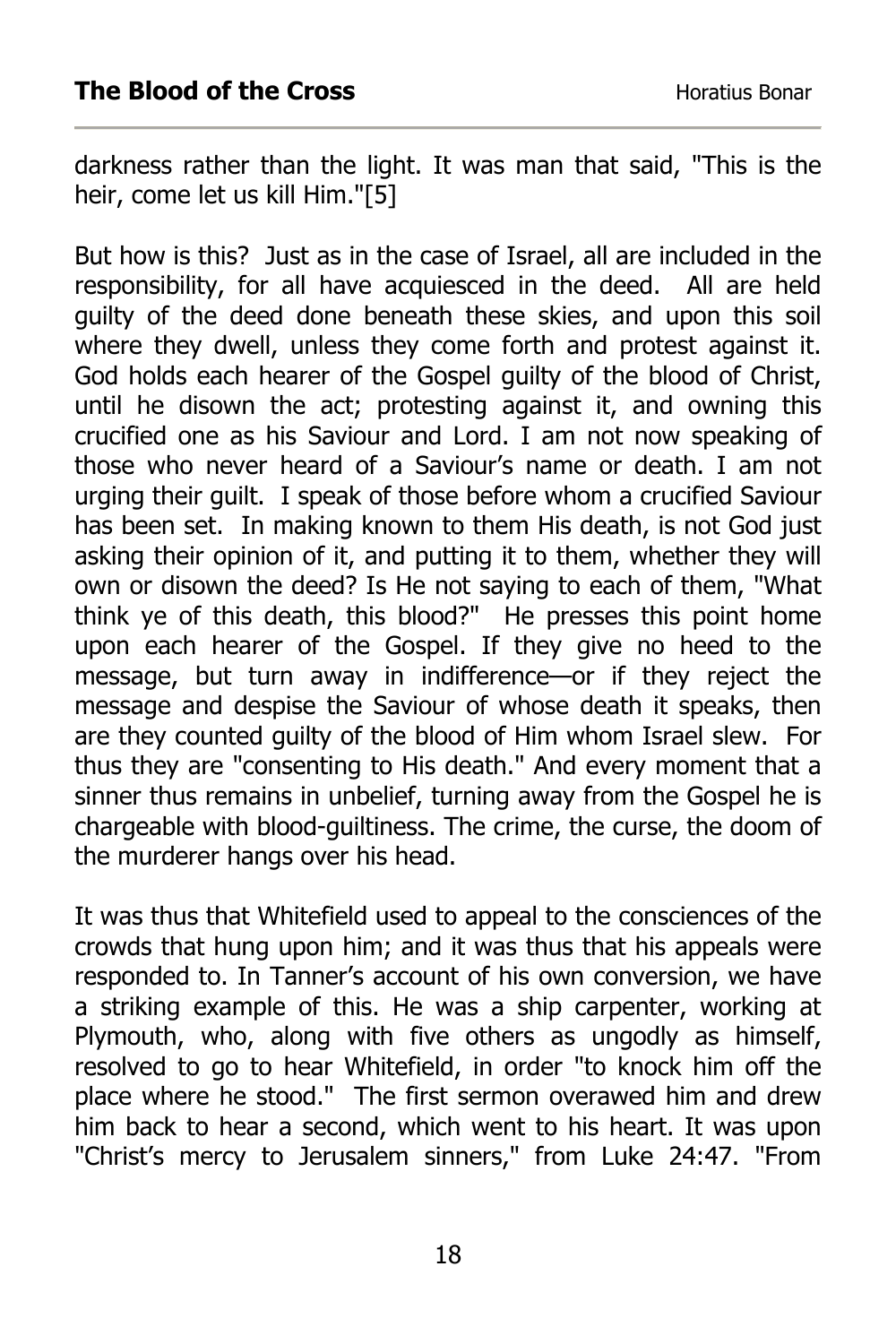these words," says Tanner, "God the Spirit led him to show the atrocious sin of crucifying the Lord of glory; second, He noticed the instruments who perpetrated this dreadful deed, which were the Jews and Roman soldiers. Then came the never-to-be-forgotten moment as it concerned me. I stood at his left hand. He was not at this time looking towards me, but had just been observing, 'I suppose,' said he, 'you are reflecting on the cruelty of those inhuman butchers who imbrued their hands in innocent blood.' When, on a sudden, turning himself towards me as if designed (and I do believe the Lord designed it for me), he looked me full in the face, and cried out, Sinner! Thou art the man that crucified the Son of God! Then, and never before, I felt the Word of God quick and powerful, and sharper than any two-edged sword. I knew not whether to stand or fall. My sins seemed all to stare me in the face. I was at once convicted. My heart bursting, mine eyes gushing forth floods of tears. I dreaded the instant wrath of God, and expected that it would instantly fall upon me."[6]

The first part, then, of our message to each careless sinner that may read these pages, is, "You are a crucifier of the Lord of glory." His blood is upon you; and it is the blood of the Son of God. It is this that God is requiring at your hand. From the first moment that you heard of that blood you have been held as consenting to its shedding. God made it known to you, that you might disown the deed. This you have not done. You have felt and acted precisely as if that deed had been entirely right and just. It has awakened no abhorrence, no amazement on your part; it has called forth no condemnation. From all that you have said, or felt, or done, one might conclude that it had met with your unmingled approval. And that approval God holds you as giving, by your continuing in unbelief. He reckons you guilty of the blood of His only begotten Son.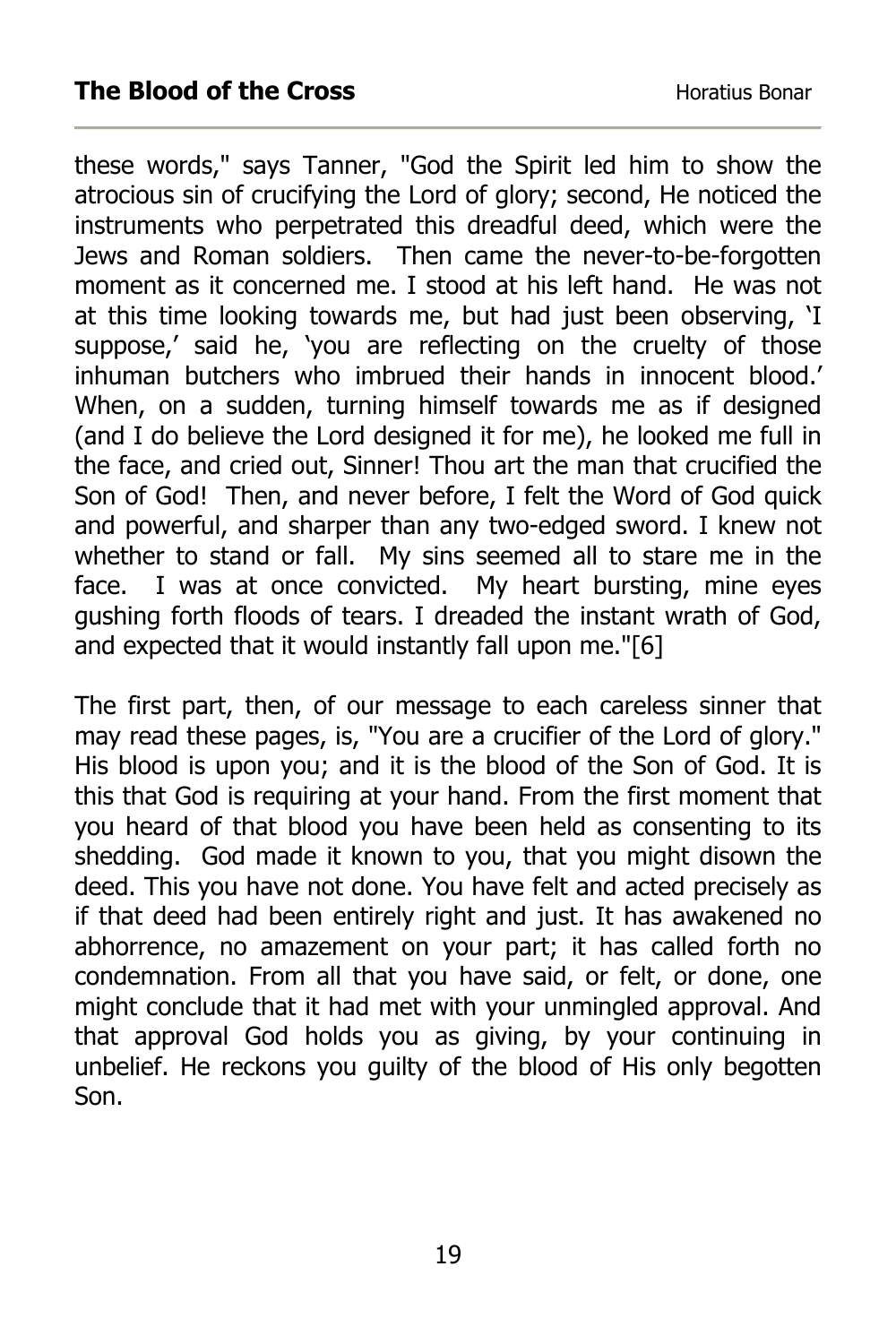Do you sit under this fearful charge which God Himself makes against you, even here, as an earnest of what will be brought against you in the day of dark reckoning when you stand before the throne? Think what it implies. It means that you are a second Cain, though guiltier far than he. Better blood than that of Abel's is crying out against you. Your hands are red with blood. And it is not the blood of the guilty, shed righteously, but it is the blood of the holy and the just—the blood of Him "who did no sin, neither was guile found in His mouth"—who was "holy, harmless, undefiled, separate from sinners"—who though He was rich, for your sake became poor, that you by His poverty might be made rich. This is the blood that is laid at your door. It is innocent and it is divine. Such is your crime and such its infinite aggravation.

Do you shrink from the charge? Do you plead "not guilty?" Then what means your long rejection—your deliberate unbelief? These are the proofs of the accusation. They bear full and fatal witness against you. No evidence can be more conclusive than that which they furnish against you.

Do you say, "I do not reject, I do not disbelieve?" If so, then you have received Him. Is it so? Have you received the Son of God? Then what has this reception of Him done for you? If it be such a reception as God can recognize, then are you already a son of God, for it is written, "As many as received Him, to them gave He power to become the sons of God" (John 1:12). Is it so; and are you in truth a son? If not, then where is your reception? Are you not guilty of rejection still? If you have received Him, then with Him you have received forgiveness, and with forgiveness peace, and with peace everlasting life. Is it so? Are you at this moment in possession of these? No. Then are you not still guilty of this very rejection? And if so, then are you no less truly guilty of the blood of the rejected One.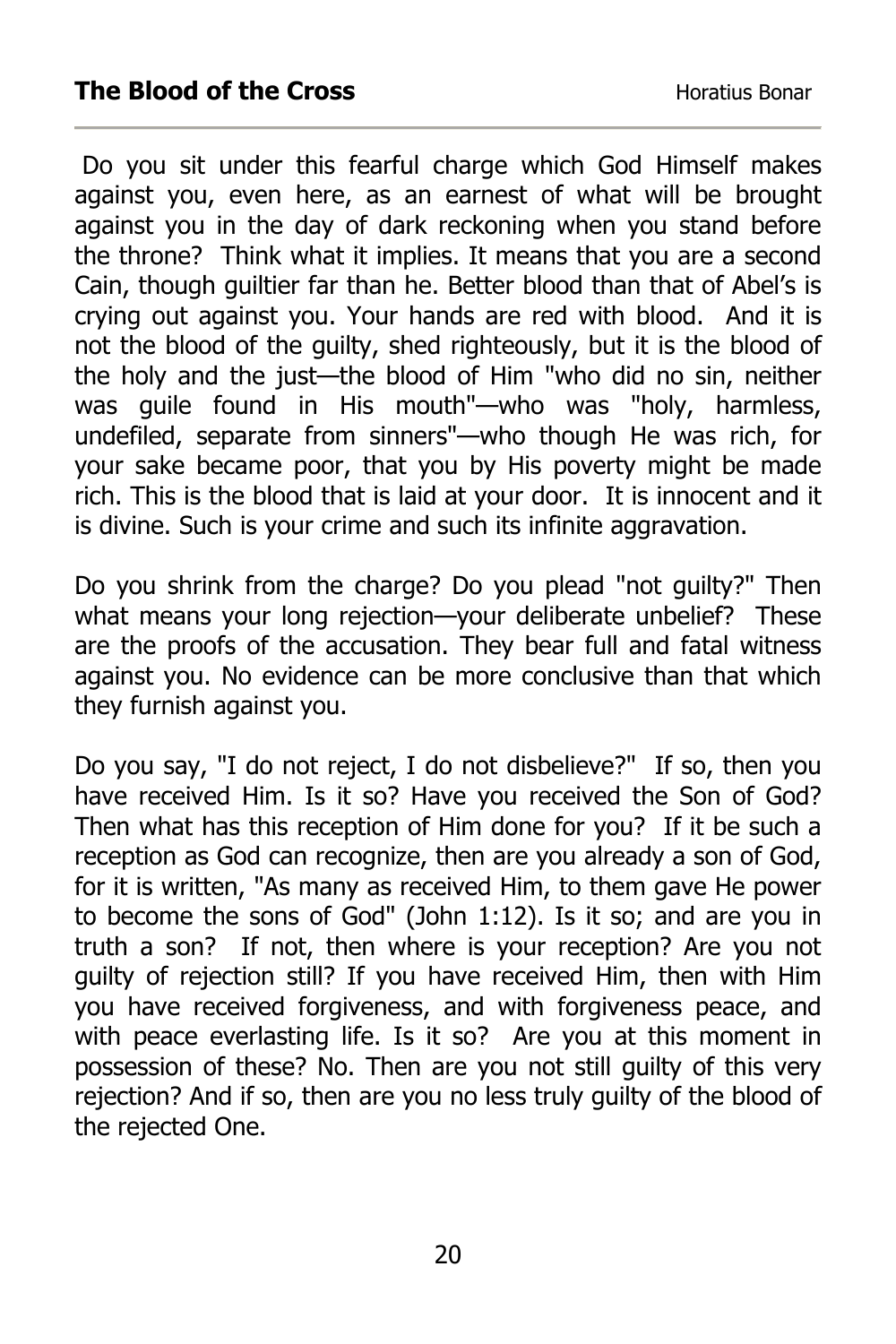Do you grow indignant, as if your good name were slandered? Are you exclaiming, "What! Do you mean to bring this Man's blood upon us?" Yes, I do. For God has done so. He charges it to your account. He lays it at your door just as Abel's blood was laid at the door of Cain. Upon you must that blood lie till you clear yourself of it, by ceasing from your acquiescence, and coming forth to protest against the deed, and thus washing your hands clean of the stain.

Do you say, "But how am I to enter my protest against it?" Simply by believing on the name of the crucified, owning Him as your Saviour, and receiving Him as your all. This is the only way in which you can now protest against the deed, and come out from under the curse with which that deed has burdened you. And this is the way which God has appointed for the sinner's entering his protest, and being delivered from the doom of the blood-guilty. He has given you time to protest. Many long years has He afforded you. Of these you have not yet availed yourself, and thus have added unspeakably to the infinite crime. Yet still does He extend that space. It is not yet too late. He is willing, even up to this hour, to receive your protest; and in receiving it, to receive you also; not only acquitting you from the charge of blood, but treating you as righteous;[7] not only delivering you from the eternal curse which that blood was drawing over you, but turning that curse into a rich and endless blessing.

Do you scoff and say, like the murderer in the olden time,

A little water clears us of the deed; How easy is it then!

Bear then the guilt and brave the Judge. Refuse to answer His demand for a reckoning on this score. And see how it will fare with you. Ah! The hour is coming, when the guilt of that blood will be fully seen; but seen too late. It might have been washed away here; it cannot be washed away yonder. It will spread itself over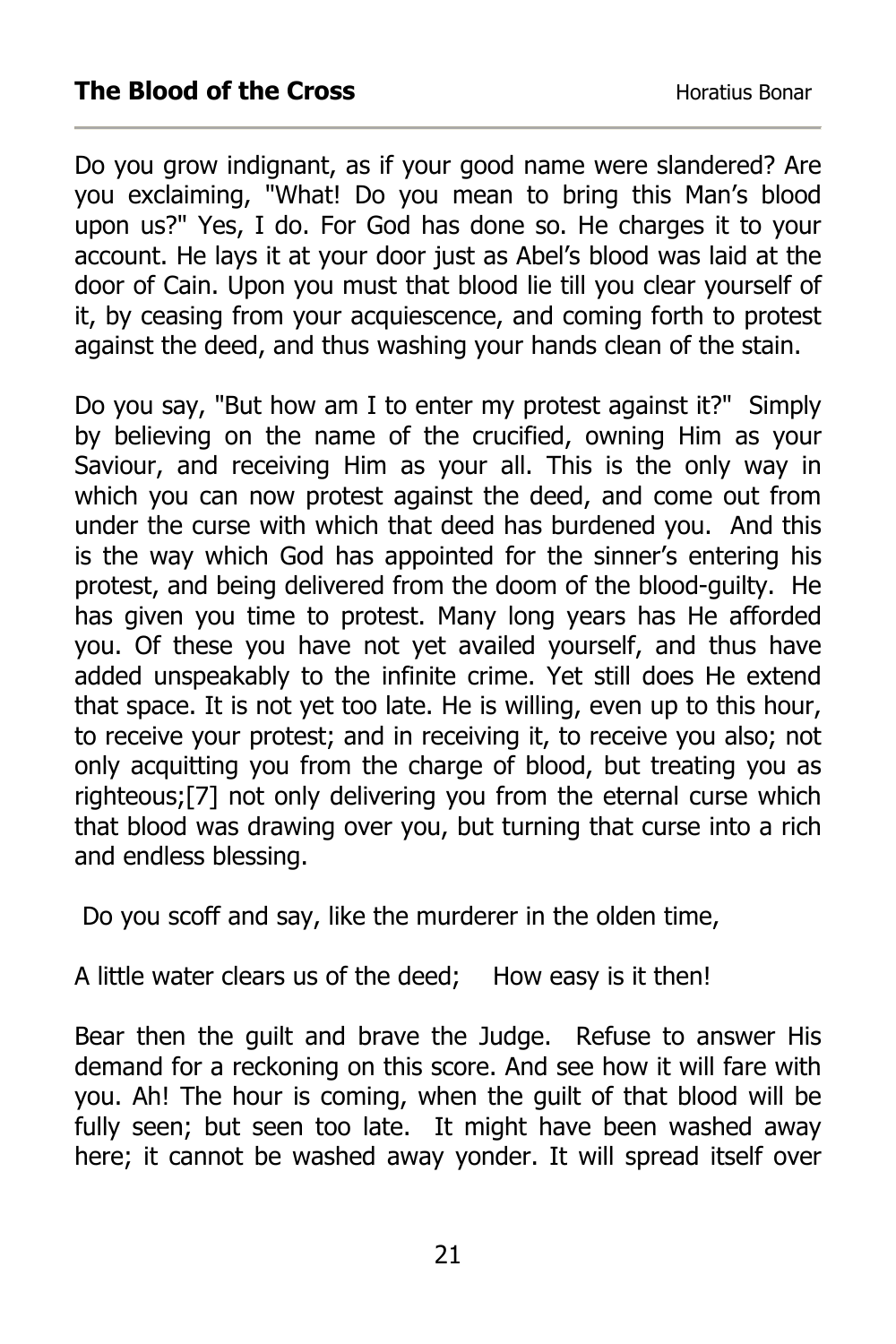your eternity in the horrors of undying remorse and shame horrors which only blood-guiltiness can awaken—horrors which no fallen angel can experience— horrors which none can taste save men who have first shed this blood and then rejected it.[8]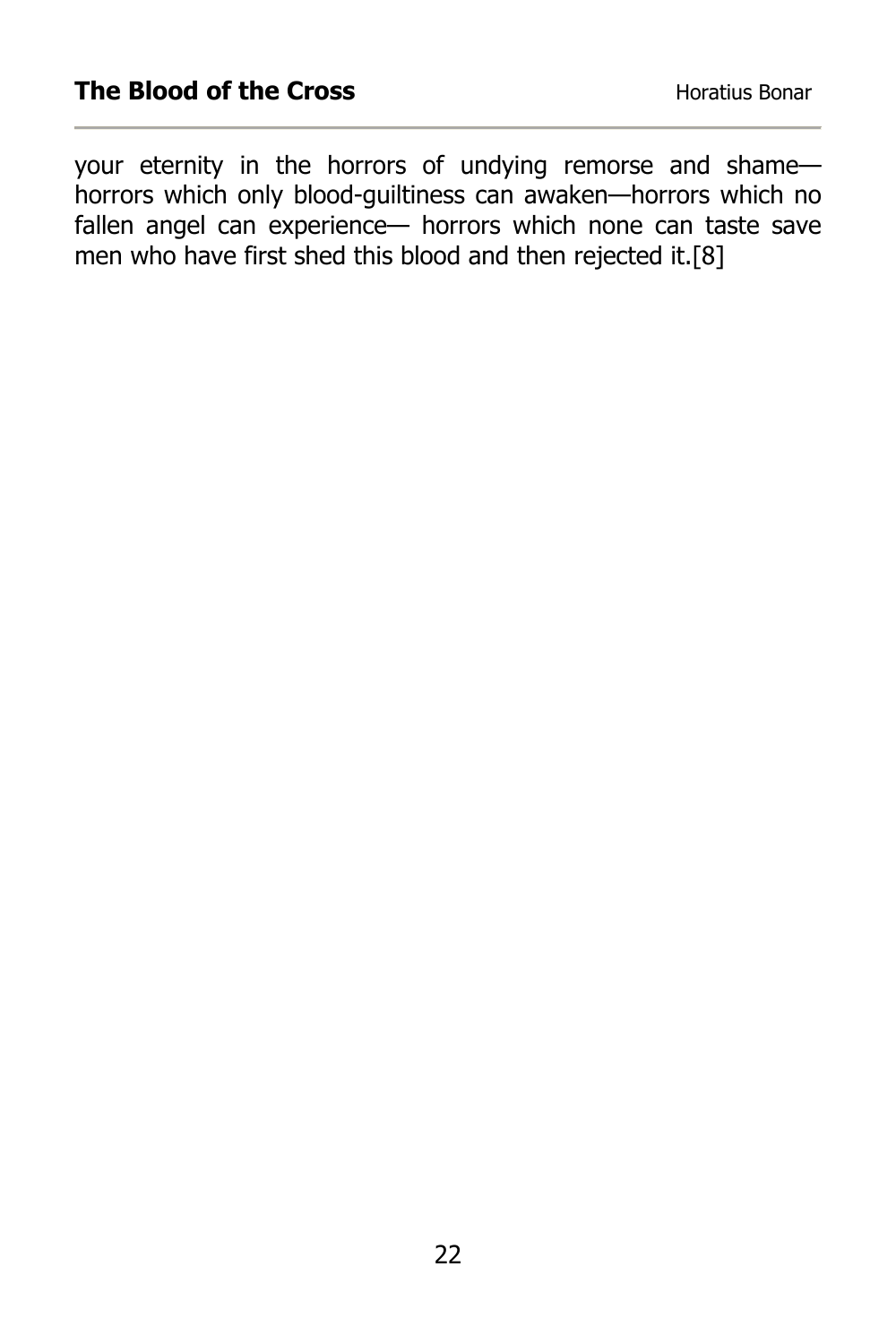## CHAPTER 4

### **God's Controversy With The World**

ONE of God's chief controversies with this world is respecting this blood. He has many other such controversies, but this is one of the chief. For here His estimate and man's are at utter variance with each other, in respect both of the value and efficacy of this blood, no less than regarding the guilt of shedding it.

On many points they differ in their estimates. As to the value of the soul, of earth, of time, of eternity, they differ. But here they differ most of all: and on this difference the sinner's eternity hinges. For it is according to what he thinks of this blood that he is saved or lost. This is the turning point of his salvation. He may count it strange or hard that his everlasting welfare should be thus determined. Yet God declares that it must be so. He will not consent to treat that blood so lightly as the sinner. Nor will He consent to deal favorably with the sinner that slights or scorns that blood. Here He is inexorable. For the honor of His own Son is involved in it; and that honor must be maintained inviolable.

And why should it be thought an incredible thing that it should be so? Grant but that this blood is what it is, the blood of God's beloved Son, and it is not difficult to see why He should, on such a point, be so awfully inflexible. Nay, shall we not say, how can it be otherwise? And wonder only how He can bear so much as one single slight offered to blood so precious in His eyes.

23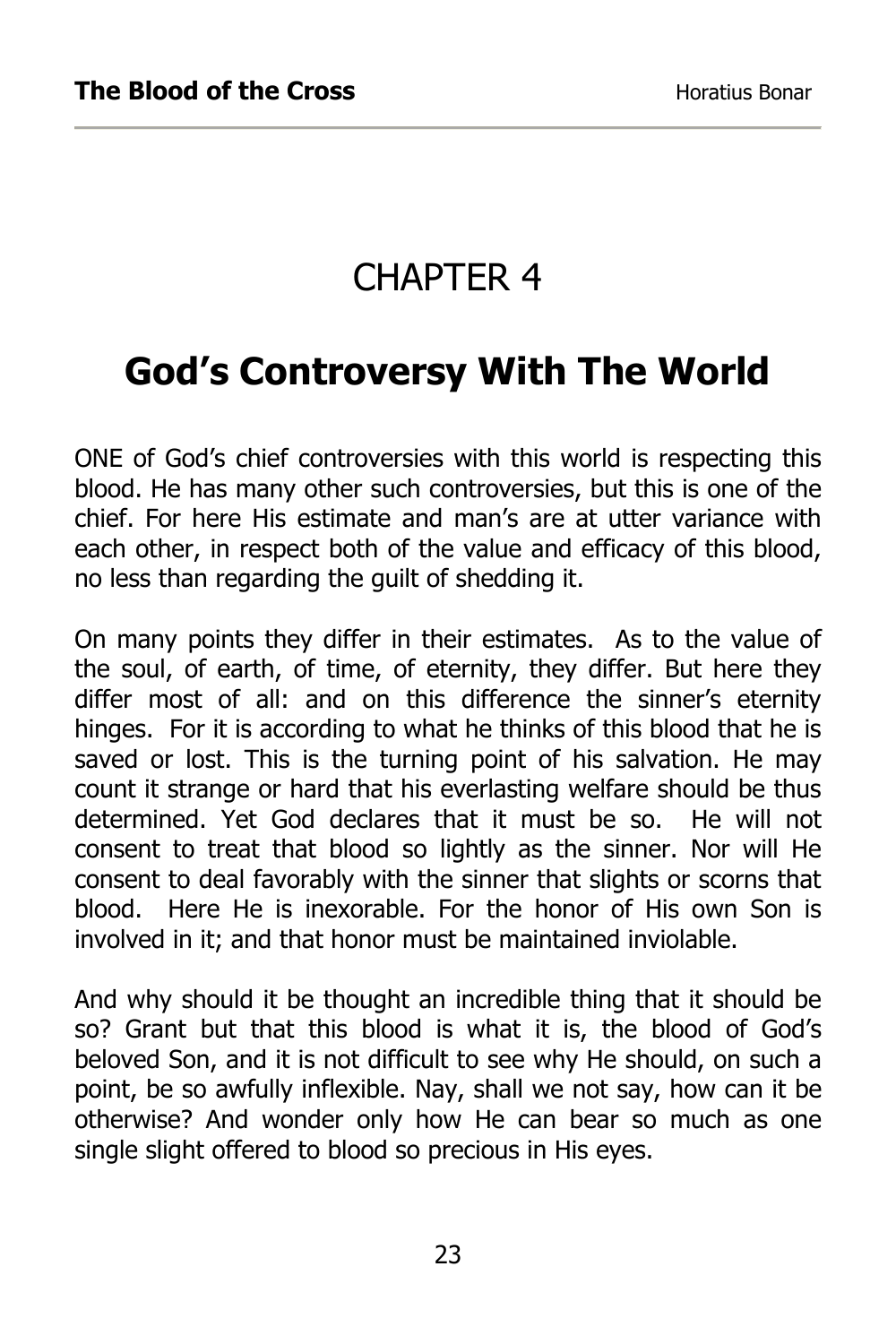It was the blood of one whom He loved with an immeasurable love; and who was worthy of all that love, even to the uttermost. It was the blood of Him who was the brightness of Jehovah's glory, and the express image of His person. How, then, was it possible that He could overlook any affront to the blood of one so exalted and so loved? How could He allow the foot of man to trample on it with scorn, or the eye of man to glance past it with indifference? He could not. He must first cease to own Him as His Son, or to claim for Him the homage of creation, as heir and Lord of all. Besides, had He not given up this Son for the ungodly? Had He not bruised Him and put Him to grief? Had He not allowed that blood to be shed for man? And if so, then how could He fail to resent anything like ingratitude on the part of those for whom He had delivered up His Son? Specially how could He fail to be displeased with any contempt or indifference shown by them to that blood which, for their sakes, had been so freely poured out? Nothing but love to us could have led Him to such a sacrifice. He spared not His Son, just that He might spare us. He allowed His life to be taken that ours might be restored. And having provided a ransom so precious at such a cost, what need we reckon on but that He should be jealous as to the reception which this love of His was to have among men, and jealous of the treatment which that blood was to meet with at the hands of sinners?

We may wonder indeed that a man should look on that blood with indifference, as if it were a common thing. But we need not wonder that Jehovah should regard that indifference as one of the blackest and most hateful of all transgressions. Whatever man's indifference to it may be, that cannot alter God's estimate of the blood. It must remain the same. And, so long as it does so, He must hold controversy with the world upon this point. Men may think it a small one. He does not, cannot think so. They may imagine that it is of little consequence what their opinion of the blood may be, or whether they have any opinion on it at all. He cannot lower His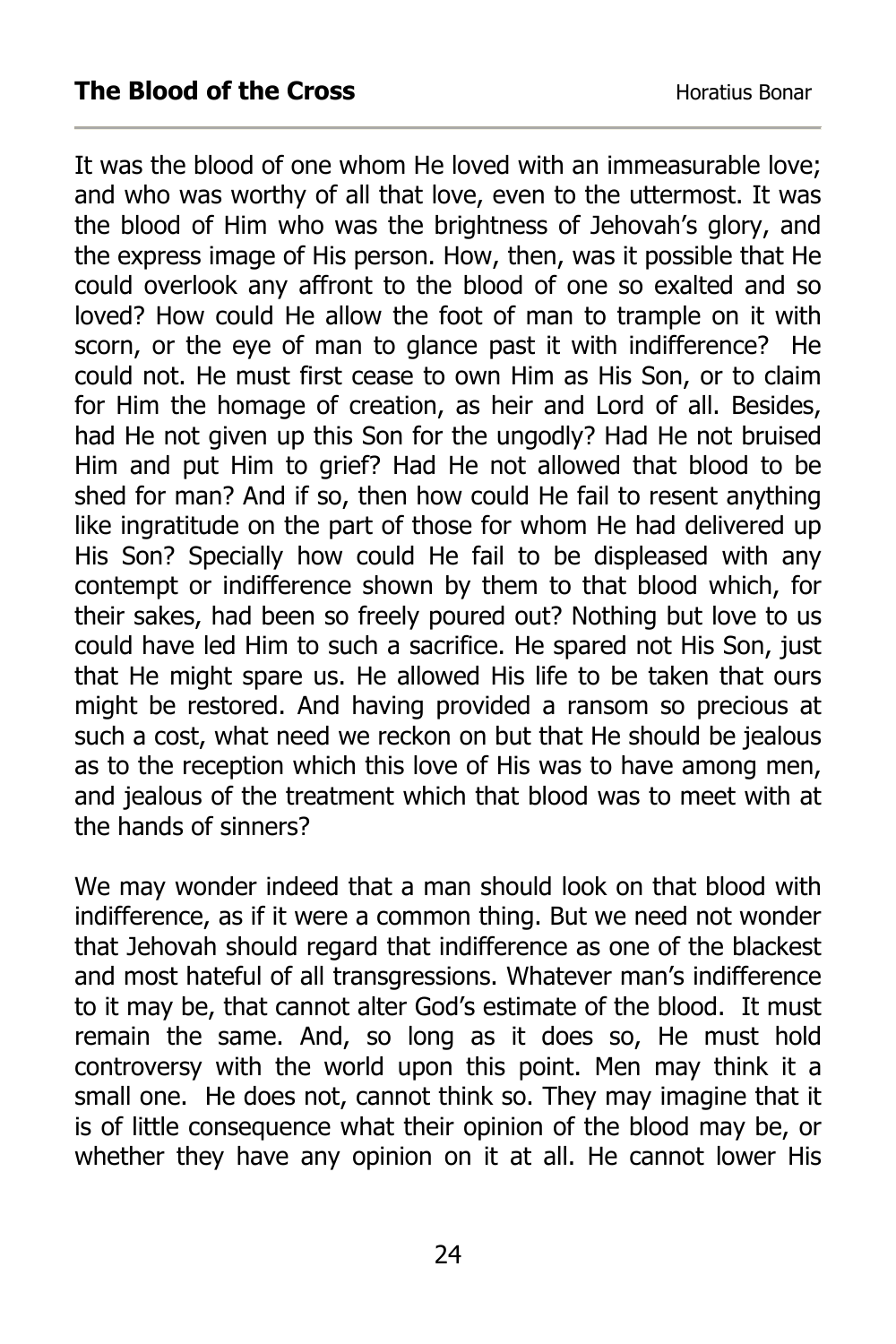estimate and price; He cannot abandon the controversy till the sinner has come up to His estimate, and learned to be at one with Him respecting the blood of His only begotten Son.

If God and we, then, are at variance, how is this variance to cease? Is it by His adopting our judgment, or by our adopting His? It cannot be the former. That were blasphemy even to imagine. It must be the latter. If God and we are to be at one, it must be by our thinking as He thinks, and feeling as He feels in this matter. We must take His estimate of the blood of His Son, else the variance cannot cease. It must be prolonged forever.

What think you, then, of the blood of Christ? Is that which is so precious in God's eyes as precious in yours? Has the controversy between Him and you upon this point been solidly adjusted? And are you at one with Him in His estimate of the blood of His dear Son? If so, it is well. For this is faith; and it is by this faith that you are saved. It was unbelief that led you to form so low an estimate of that blood, and it is faith which has led you to throw aside your own estimate, and adopt that of God. Thus it is that we believe. The Holy Spirit shows us the real nature of that blood we have been slighting. He shows us whose blood it is—what wonders it is intended to effect—what power it has to cleanse— what efficacy to give peace. He tells us what God has written concerning this blood. He tells us God's opinion of its value. And making known these things to us He leads us to immediate peace. The new estimate which He enables us to form of this at once infuses peace. If that estimate which God had given of it be true, then all that is needful for our peace has been accomplished. That infinitely precious blood sheds peace and sunshine into our souls. We see that blood as God sees it, and our consciences are unburdened—our souls are set at rest.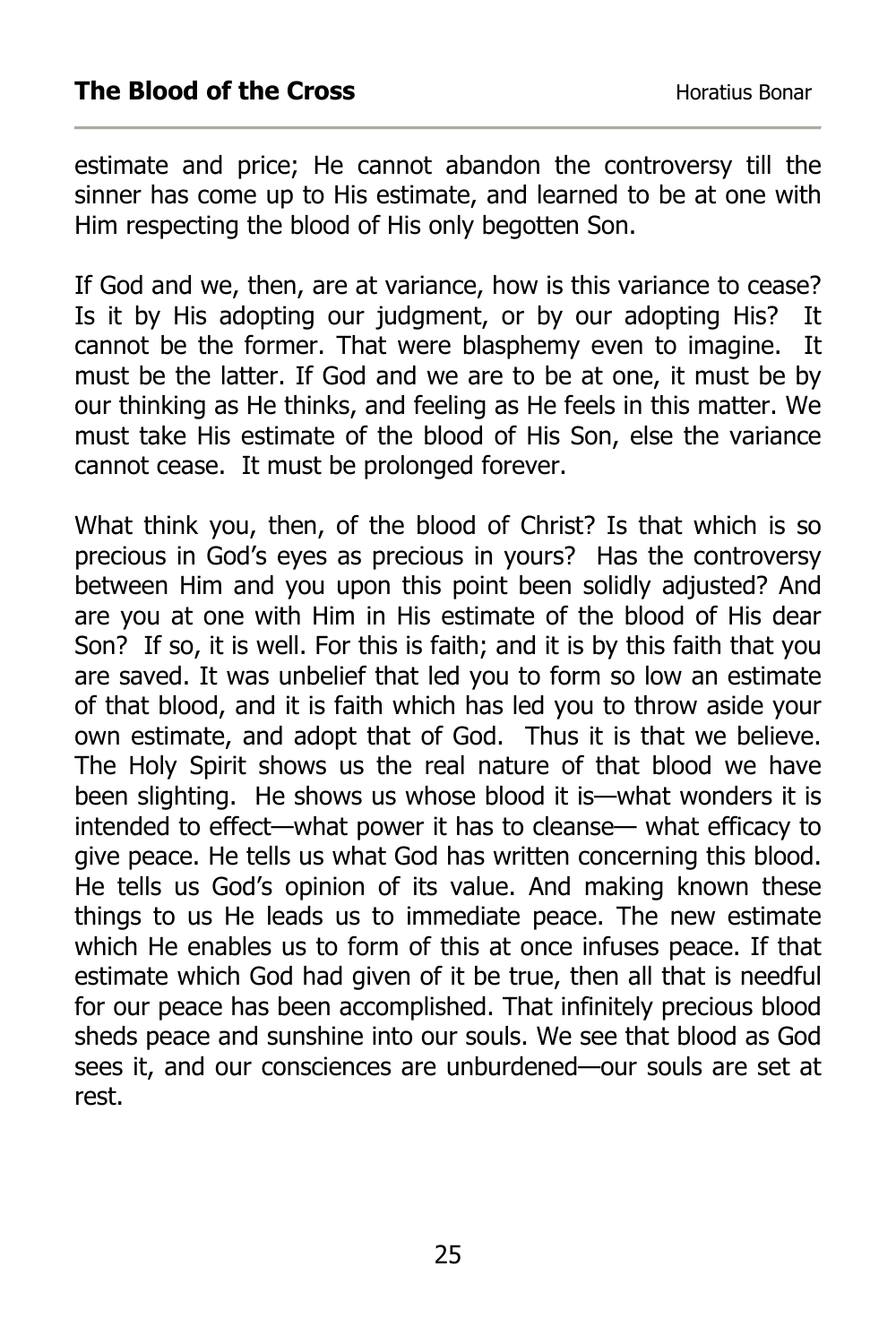It is not in the nature of things that we could have peace till we have altered our estimate of that blood, even though no vengeance hung over us for despising it, still our not valuing it would effectually shut out our peace. For in proportion as we see its value, in that proportion do we see how completely it has availed to make our peace, to magnify the law, to atone for sin, to open a fountain for all uncleanness. Nothing but infinitely precious blood could do such things. This blood has done them all. We see this and the burden falls off. We see this, and our consciences are troubled no more. The blood of His cross has finished our peace. And that finished peace is all we need to banish every fear.

Poor world! In what is thy controversy with God respecting this blood to the end? In life or death to thee? If in life, then thou hast much yet to unlearn, as well as much to learn. Thou hast to unlearn thine own judgment, and to learn God's. In so doing there is yet life for thee. If in death, then what a death it will be! It will be God's vengeance for slighted blood.

Poor world! Dost thou think that there is no controversy between thee and God on this point? Then what means thy indifference? God is not indifferent in this matter. And if thou art indifferent, is there no controversy? Will God allow thee to be indifferent to that on which His whole heart is set? You know how indifference often provokes more than open hatred; so that, even although there might be no hatred, this indifference is enough to "provoke the eyes of His glory."

The day of controversy with God will soon be done. He will not always allow man to war this warfare. Judgment lingereth not, and damnation slumbereth not. The day for the final settlement of all such controversies is at hand. The kindling fire will close them—the sentence of the Judge will settle them.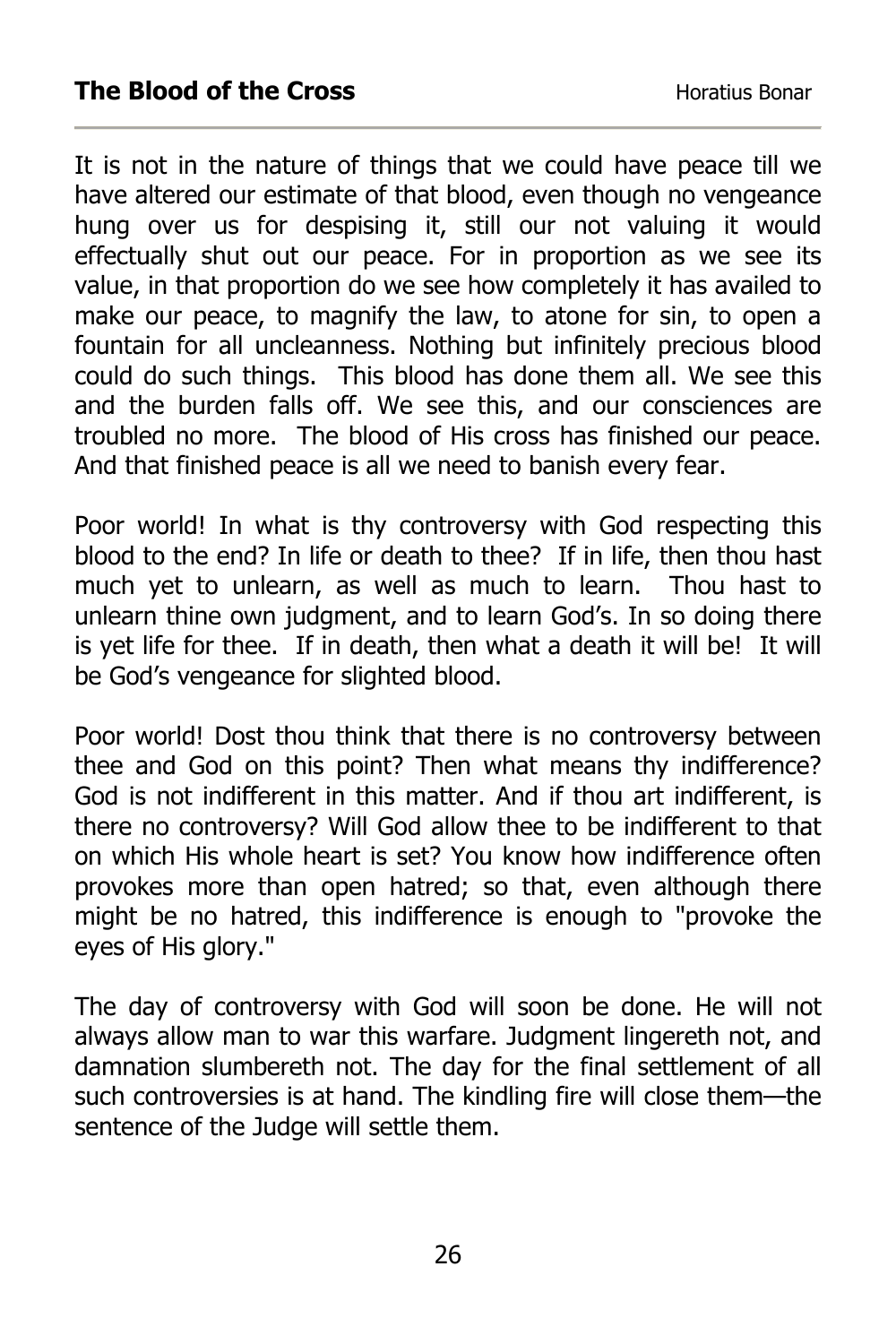Do you not know in what way, and on whose side this great controversy shall be settled? Shall it be settled in your way, or in God's; on His side, or yours?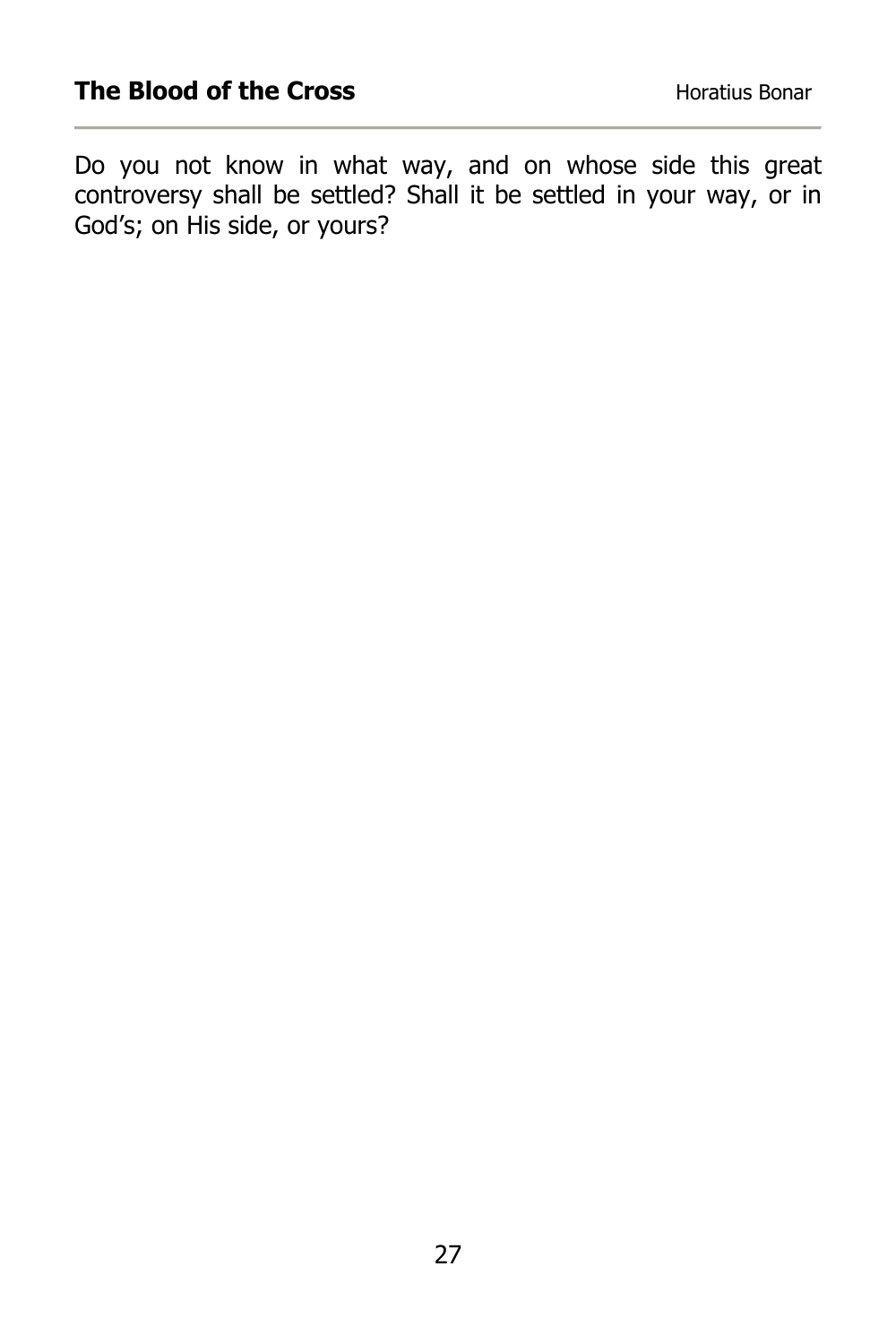### CHAPTER 5

#### **What God Thinks Of This Blood**

HE counts it as infinitely precious—more precious than all corruptible things such as gold and silver. Its value can only be measured by the greatness of Him from whom it flowed. Its efficacy, too, is boundless in His eyes. He deemed it available for the worst of cases—for the very extremity of guilt and pollution. He sees in it also the blood of the "Lamb without blemish and without spot." No tinge of sin does He behold in it. The lamb which Israel was commanded to bring was to be a "he-lamb of the first year, without blemish, for a burnt-offering" (Numbers 6:14). And in this type God made known what that Lamb was to be, by whose bloodshedding, in the fullness of time, sin was to be put away. Even the eye of Jehovah could discover no spot in that Lamb or in its blood. The blood that cleanseth must itself be clean; and such was this.

From the time that man sinned, God began to declare His mind respecting this blood, and to show the value which He set upon it. Not only did He begin to make known to sinners that without shedding of blood there could be no remission of sin; but He began to declare His estimate of that blood, that man might learn that it was no common blood. From the day of man's sinning till the time of a Saviour's coming there was a continual testimony kept up by God respecting it. Both by deed and word, by promise, by prophecy, and by type, this witness-bearing was maintained from age to age. Blood without blemish—blood of infinite price—this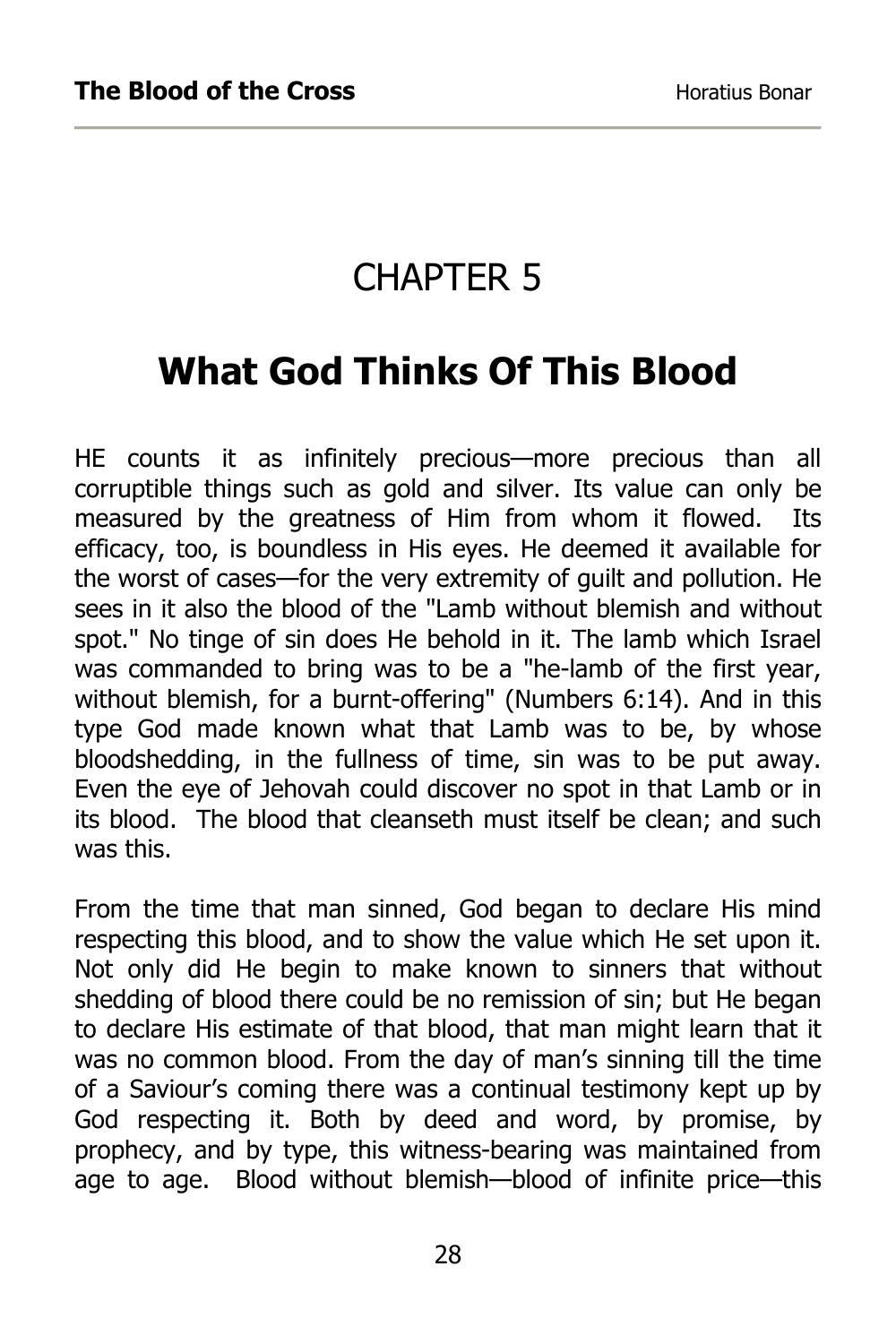was the substance of the testimony. And in that testimony was wrapt up the whole gospel—glad tidings of great joy to man.

On the foreseen efficacy and availableness of that blood He began and carried on the work of reconciliation before the Reconciler had come. On the credit of it He began to save sinners four thousand years before it had been shed (Romans 3:25; Hebrews 9:15). For it was the value of it, irrespective of the time when it should be actually shed, that made it a righteous thing in God to bless the sinner, so long before its shedding. The time of the shedding was of less moment in the eyes of Him with whom one day is as a thousand years; but the value of it was absolutely essential, if there was to be such a thing as substitution, or sin-bearing, or cleansing. That value He never allowed man to lose sight of for a day (Hebrews 9:19-22).

During all these four thousand years, He was continually speaking of that blood, pointing to it, calling every eye to gaze upon it, proclaiming His estimate of it in manifold ways. Everything spoken or done under the former dispensation had reference to it, or was brought into connection with it. Each altar that was reared, from Abel's down to that of Israel's in the wilderness, was a divine witness to its efficacy. Each part of the tabernacle—its curtains, its posts, its floor, its laver, its tables, its vessels, its ark, its priests—all were made to bear witness to this, either by the actual sprinkling of the blood upon them, or by the crimson-hue of their carefully wrought and divinely appointed texture.

Though it was not possible that the blood of bulls or of goats could take away sin, or could have any value in the sight of God, yet even that blood was looked upon as sacred and holy, because prefiguring the blood of the better sacrifice. So excellent was the substance that it seemed to lend excellence to the shadow; so glorious was the antitype that it cast brightness upon the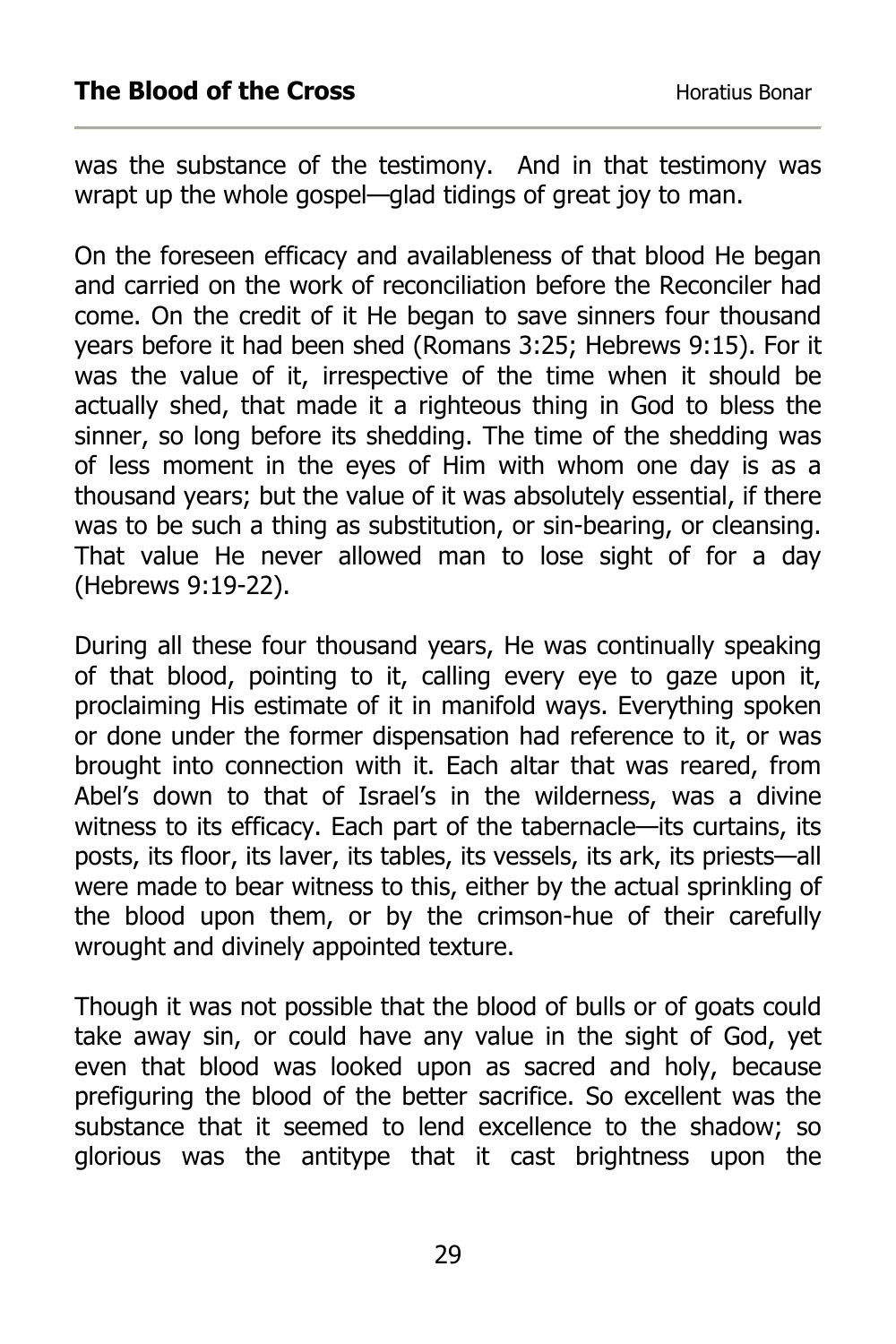perishable type, and imparted to it a beauty, a value, and a reality, such as we attach to the picture or the statue of a beloved friend. So efficacious was this blood of the Lamb of God, that it made available the blood of the sacrificial Lamb for the worshippers of Israel, as to all outward privileges in the service of God. The want of blood shut the door of the tabernacle against them, and kept them without. Without that blood they were treated as outcasts, as men with whom Jehovah refused to deal, and to whom the privilege of even coming into His courts was denied. With that blood they might enter in; for that blood was their title to admittance—their only but their sufficient warrant for taking their place among the worshippers of Jehovah. Nay more, the very altar on which that typical blood was shed and sprinkled was counted holy. "It shall be an altar most holy," are the words of God to Moses (Exodus 29:37). Such was the all-pervading virtue of the "better blood," which remained to be shed in the ages yet to come. And then, as if to add something still more to this, it is said, "Whatsoever toucheth the altar shall be holy." We read of "the very shadow of Peter passing by," being looked to for healing; and in the case of the blood of Christ, it is as if its very shadow, cast backward over Jewish rites, availed to consecrate them, diffusing an unseen influence over all the services of the sanctuary, and affixing a mysterious value to its ordinances, by reason of its own unutterable efficacy and excellence.

In the case of the typical blood this value was what we may call fictitious. It was not a value inherent in the thing itself, but pertaining to it solely by reason of its connection with that which was to come. But this fictitious value of the type illustrates most vividly the real value of the Antitype. If God did so much for Israel, because of the ceremonial blood which yet derived all its efficacy from the other, what will He not do for those who avail themselves of that other which imparted the efficacy? If a sinner of old might come into the courts of the Lord as an accepted worshipper, simply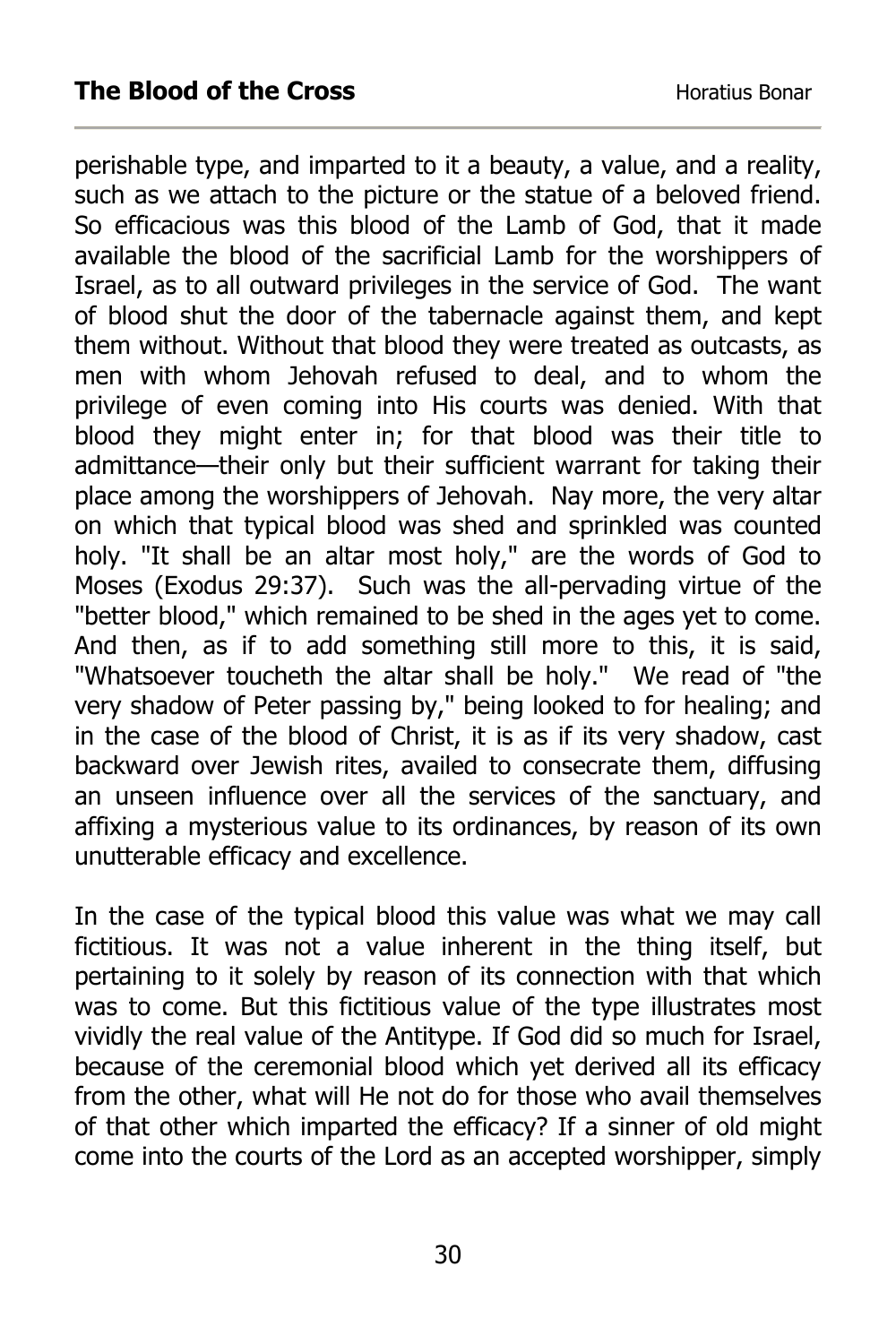because presenting to God the blood of bulls and goats, may not a sinner now come into the real, the immediate presence of Jehovah, with still greater certainty of acceptance, simply making mention of that divine blood which has flowed from the Lamb of God— the Word made flesh—who made His soul an offering for sin, and gave His life a ransom for the sins of many (Isaiah 53:10; Matthew 20:28)?

The law having but "the shadow of good things to come," could "never with these sacrifices, which were offered year by year continually, make the comers thereunto perfect," that is, perfect as pertaining to the conscience—perfect in so far as the entire removal of guilt from the burdened conscience was concerned. Had it been able to do so, then "the worshippers once purged should have had no more conscience of sins" (Hebrews 10:1-2). But what the law could not do with its rivers of ritual blood, that the one sacrifice of Christ has done, at once and forever. And they who will but consent to employ it in their transactions with God will find that it can accomplish for them those things which the apostle declares could not be accomplished by all the offerings of the sons of Levi. It can "make the comers thereunto perfect"; it can so purge the worshippers, that they "shall have no more conscience of sins." Let us but employ this blood as Israel employed the other, and we shall find how thoroughly efficacious it is to purge the guilty conscience, to give peace to the troubled soul, and to bring us into the presence of God with boldness and with joy (Hebrews 4:16; 9:14).

An Israelite, when his conscience was burdened with sin, had just to go to his fold and take thence a lamb, and bring it to the altar; and though that could not do everything for his conscience, yet it could do much. But our Lamb is already slain and offered—nay, accepted too. We have but to avail ourselves of it—to employ it nothing more. It is at all times available—at all times ready for our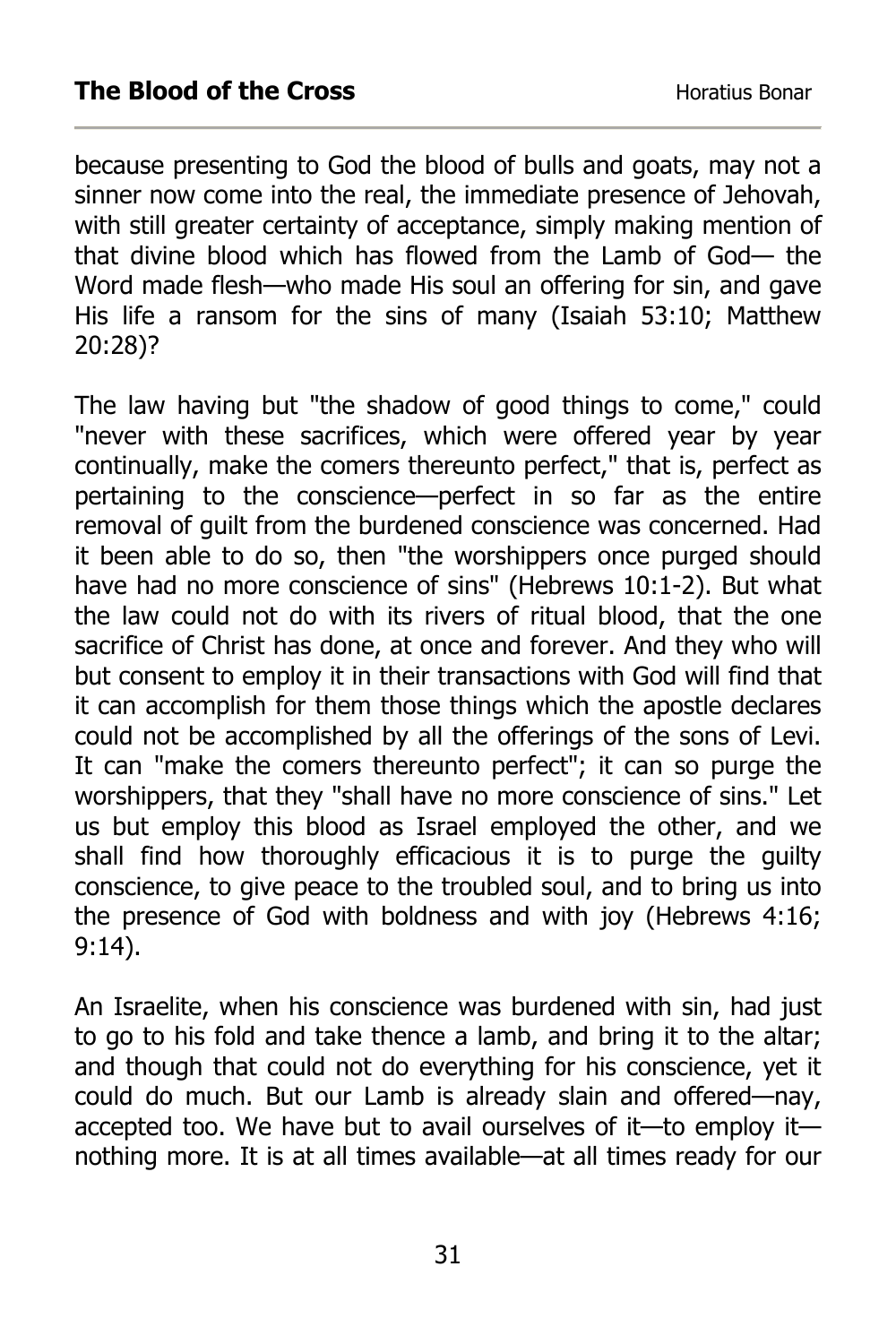use. And we use it, when, simply believing what God has told us of its efficacy and of His delight in it, we go to Him in the full assurance of faith, with no other plea, either within us or without us, but the blood alone.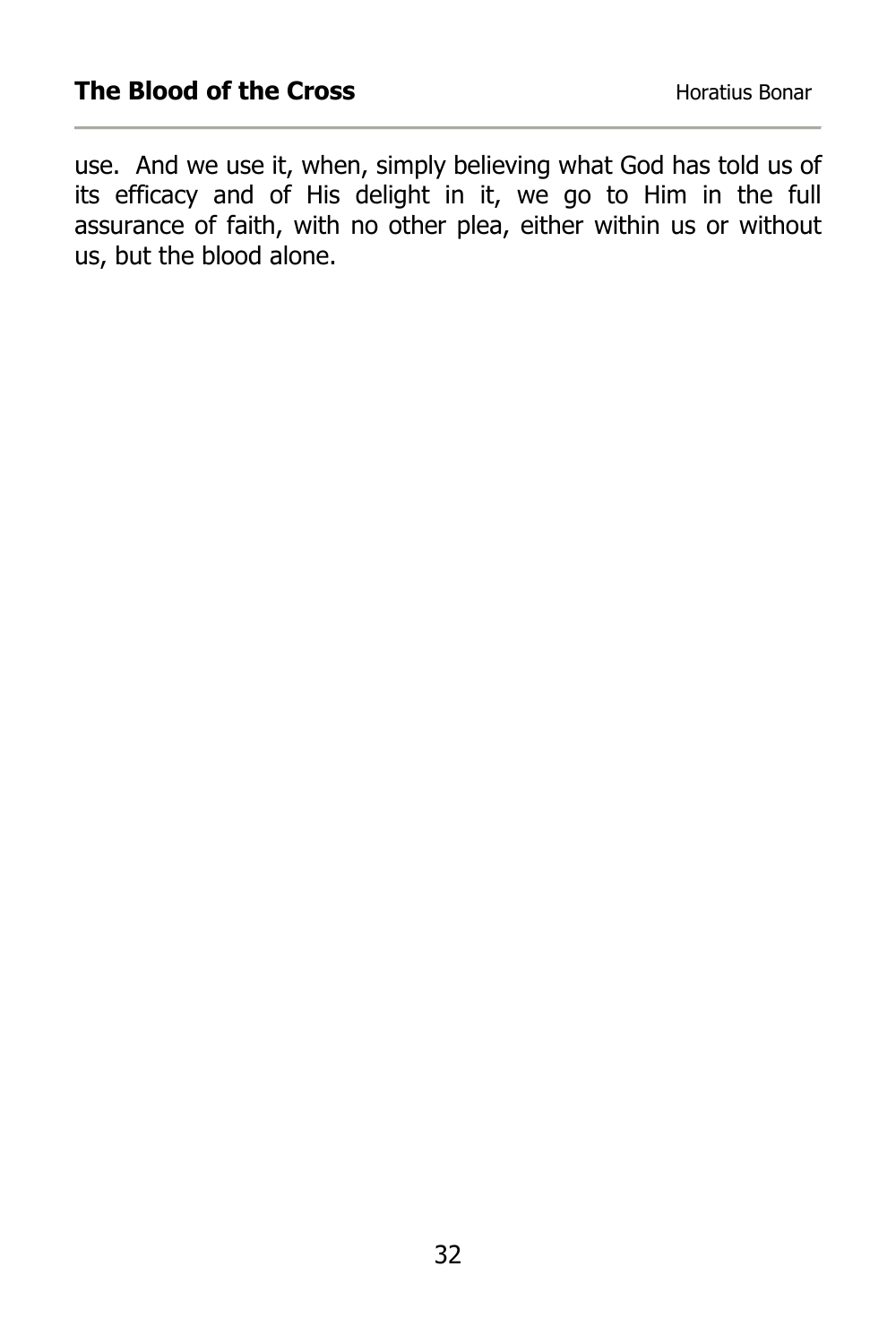#### CHAPTER 6

## **Ways In Which God Proclaims Its Value**

IT is the price which He has given for the flock—the Church. A ransom of no common value was needed, and He counts this blood so precious as to be sufficient for this. It was a great company that was to be ransomed—a multitude that no man can number (Revelation 7:9); and of each of these saved ones the sins were as the sea sand, or the leaves of the forest. They were "lawful captives" (Isaiah 49:24)—their chains heavy, their dungeon impregnable, their oppressors mighty. It was a vast ransom that was needed; but that ransom was found. The blood was deemed enough. Righteousness could ask no more. God was satisfied with the price.

So precious does God esteem it, that He deems it sufficient to pay all legal demands in full: nay, to magnify the law, so that it becomes as righteous a thing in God to acquit as to condemn the sinner. The curse of the law is no longer inevitable and necessary. God is at liberty to remove it, and in its place to dispense the blessing. What must be the value of that blood which can thus transmute the curse into a blessing— the righteous curse into the righteous blessing!

So precious does God esteem it, that on account of it He throws open the way into the holiest, as it is written, "Having boldness to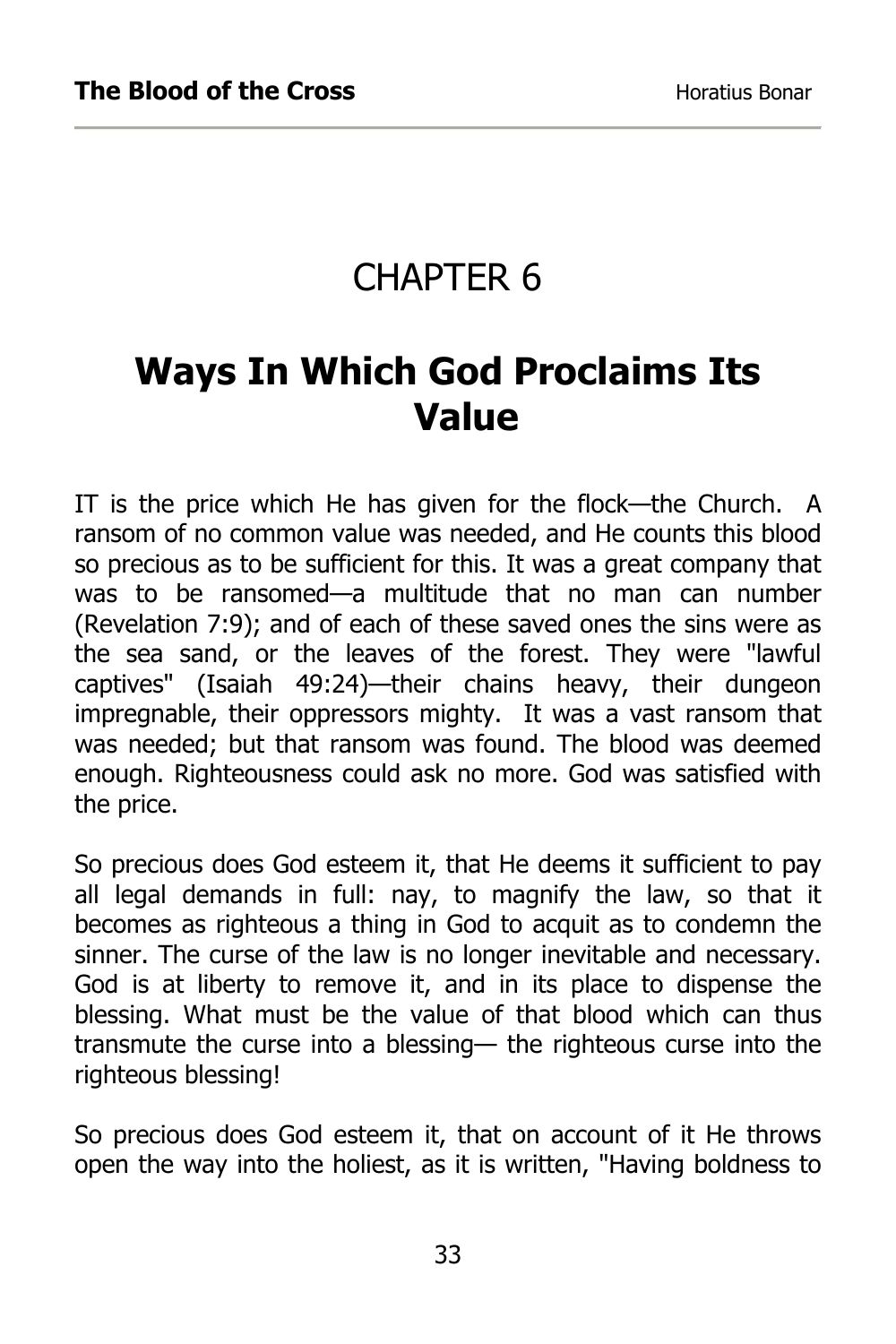enter into the holiest by the blood of Jesus" (Hebrews 10:19). It is the blood that has prevailed to open up this way, to unbar the gate, to rend the veil. And thus that way which would otherwise have been death to the sinner to attempt to tread, becomes the way of life—the "living way"; nay, the only way of life—the only secure way for him to walk upon—the only secure spot in a fallen world on which he can plant his foot. And now it is safe for the sinner to enter in, and it is honorable for God to admit him. The sanctuary is not defiled by his entrance, for the blood is there to prevent this. He does not need to be alarmed, or shrink back, for that blood which opens the way gives him also liberty and boldness in coming, removing that terror of a guilty conscience which would keep him back, and enabling him to come "with a true heart, and in full assurance of faith, having his heart sprinkled from an evil conscience, and his body washed with pure water" (Hebrews 10:22).

So precious does God esteem it, that on account of it alone, without one particle of addition from any other quarter, He can forgive, save, justify, accept even the chief of sinners. It is through means of this blood that He keeps their consciences clean and unburdened, so that, though their sense of sin deepens and augments, their sense of guilt no longer oppresses them as before. By keeping their eye fixed upon this precious blood, He keeps their souls in perfect peace, for He shows them how that blood proclaims wrath to have been already exhausted upon another, and condemnation to have passed away. And thus it is that He carries them on from day to day—that He may present them faultless before the presence of His glory with exceeding joy in the day of the appearing of His Son (Jude 24; Hebrews 13:20-21).

So precious does He esteem it, that because of it He can come in and make His abode with the soul—dwelling in it as His chosen temple. It is the sprinkling of the blood upon the soul (which takes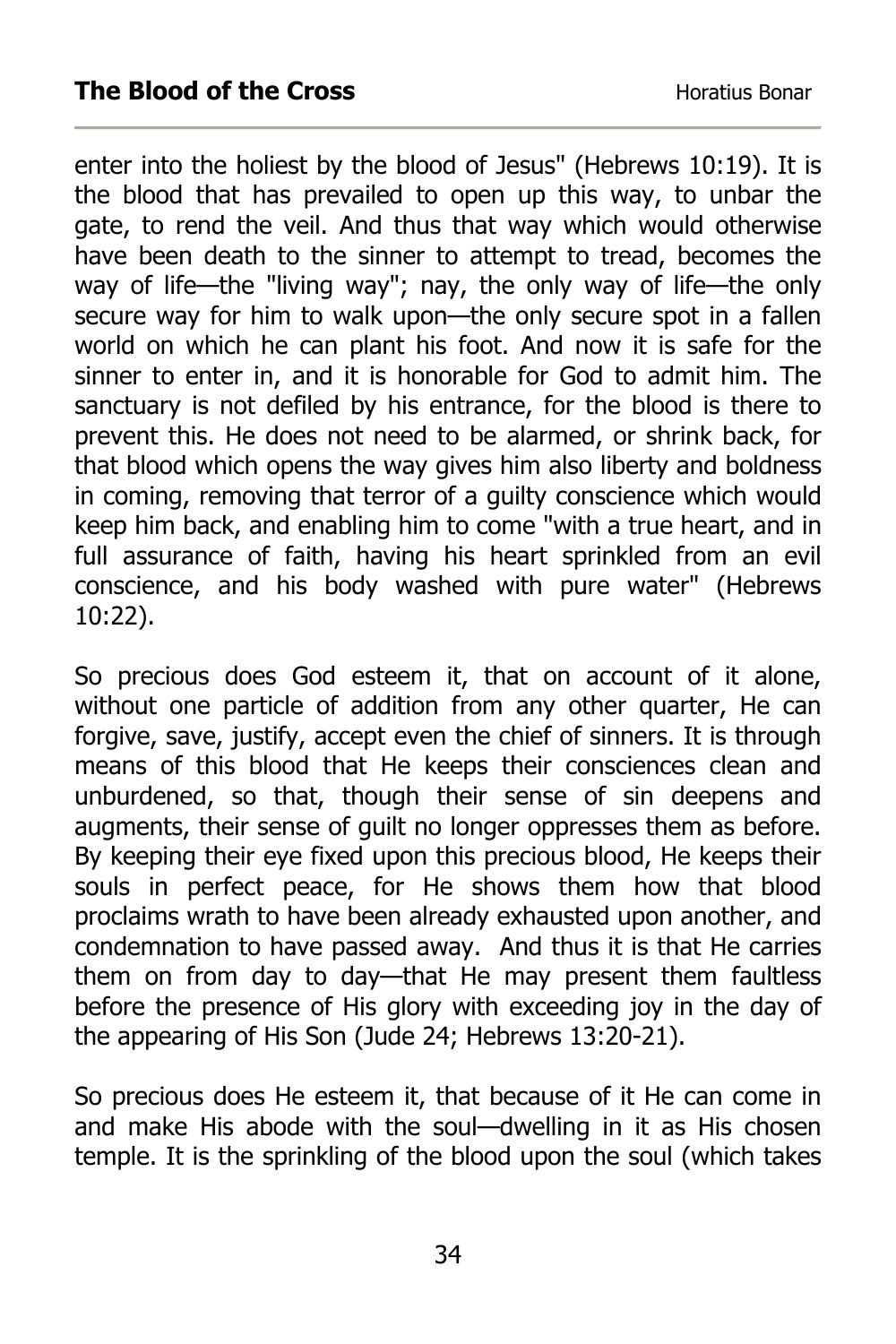place so soon as we take God's Word for its efficacy) that makes it fit for being the tabernacle of the Holy One. It is the sight of this blood that makes the sinner feel safe and happy in such near contact with God; for otherwise how could He feel at home with such a guest—the unholy with the Holy?

So precious does He esteem it, that He makes it the answer to the various doubts and perplexing sophistries with which self and Satan would entangle the soul, either when coming to God, or after it has come. Do the sins of past years lie heavy on it? He says, Behold the blood! Does a sense of personal unworthiness darken it? He says again, Behold the blood; and in it, that which fully makes up in My eyes for all such unworthiness! Do iniquities prevail—rushing in like a flood through every avenue of the soul? He says again, Behold the blood; it "cleanseth from all sin" (Ephesians 1:7; 1 John 1:7). No amount of defilement can dilute the efficacy of that blood, or make it less free to the polluted soul.

So precious does He esteem it, that on account of its rejection He will condemn the world. Contempt for it is reckoned a sin so great, that the world's doom will hang on this. "Counting the blood of the covenant an unholy thing," or treating it as if it were such, will be the cause of that "sorer punishment" of which the apostle speaks so awfully, as overhanging the unbelieving soul (Hebrews 10:29). Even now, this is his condemnation, his sin of sins. He is a despiser of the blood. For this the "wrath of God abideth upon him," even here. He may not feel its weight; but still it is there.

And this is God's answer to all our self-righteous pleas in vindication of our own worthiness or goodness. "Ye have shed the blood of My Son." This is enough. We may fancy that we are of good repute with men, possessing much that is lovable and excellent about us; but this is God's reply to such ideas of self, and such pleadings in behalf of self. "Ye crucified Him whom I sent into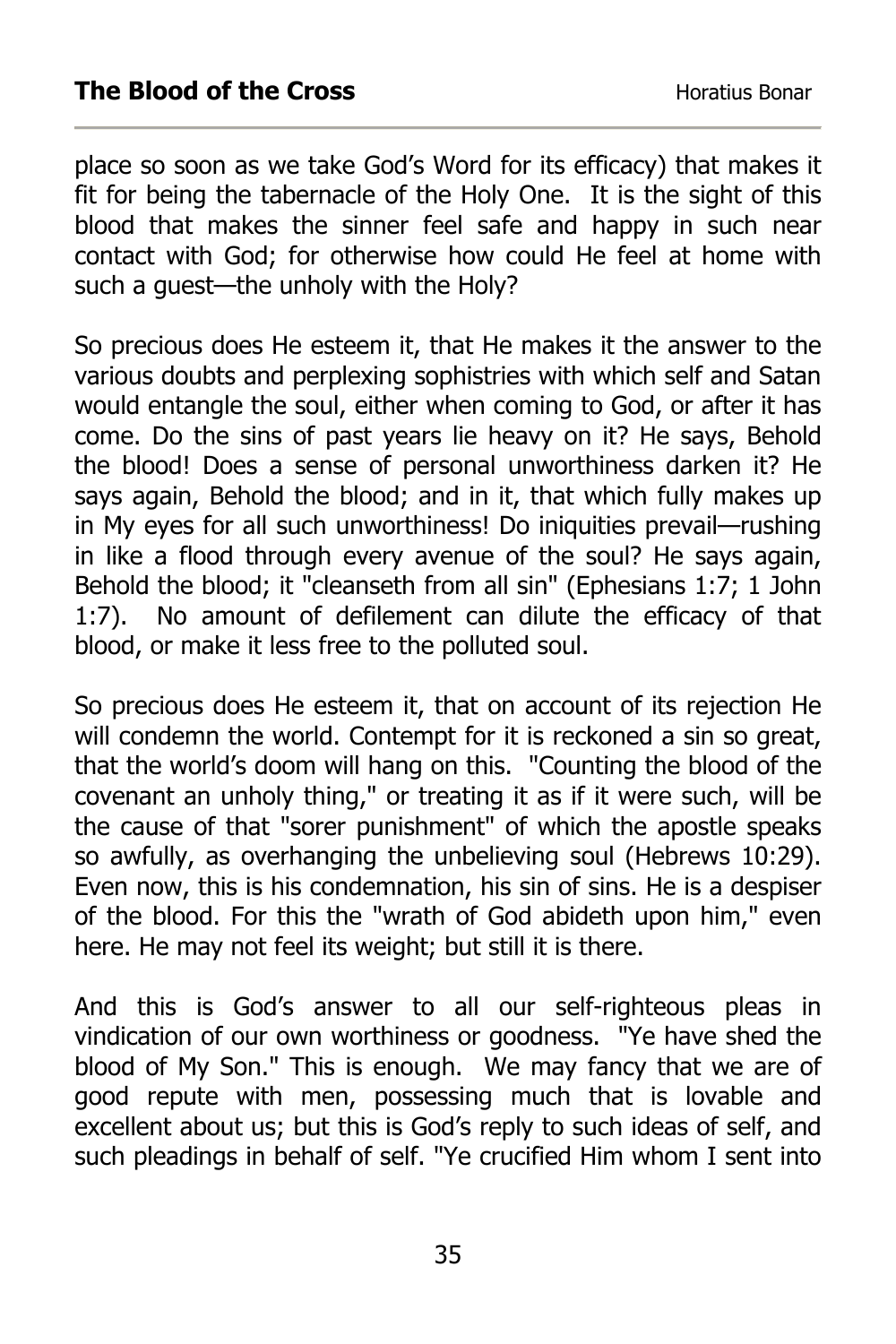the world." Nor are you ashamed of the deed. You do not disown it. Nay, you act as if you deemed that there was nothing amiss about you in this respect. Can you then justify yourselves? Are not your hands full of blood, which, if it do not justify, will inevitably condemn you; which, if it do not raise you to heaven, will sink you to the lowest hell?

It is not in one way, but in many that God has made known to us His sense of the value of this blood—so that there might be no possibility of a mistake on our part—so that if we had eyes we could not but see, if we had ears we could not but hear. It is not one proclamation, but a thousand that He has made of it. For, each of the different points which we have been referring to is a new proclamation.

It would be well that we fully understood this, for then should we see how far behind we are in our appreciation of this blood. Who is there amongst us that possesses aught like an adequate knowledge or estimate of this infinitely precious blood? We use words expressive of its value; but beyond the words we seem to be profoundly dark. Most men imagine that they know its value sufficiently already, and that what they need is not a higher estimate of the blood, but a deeper impression wrought in them by the estimate which they now possess. But is it so? Is this the whole evil? Is this its root? No. Whatever they may now suppose that they have, let them know this, that it is just in their estimate of the blood that they are deficient. Unwilling as they may be to credit this, yet it is true. The seat of the disease is here. The root of bitterness is here. And it is a much deeper root than they are willing to own.

Instead then of taking for granted, that their estimate of the blood is correct an suitable, and that all they need is to work themselves into a better frame, they ought to look far deeper, and ask, Have I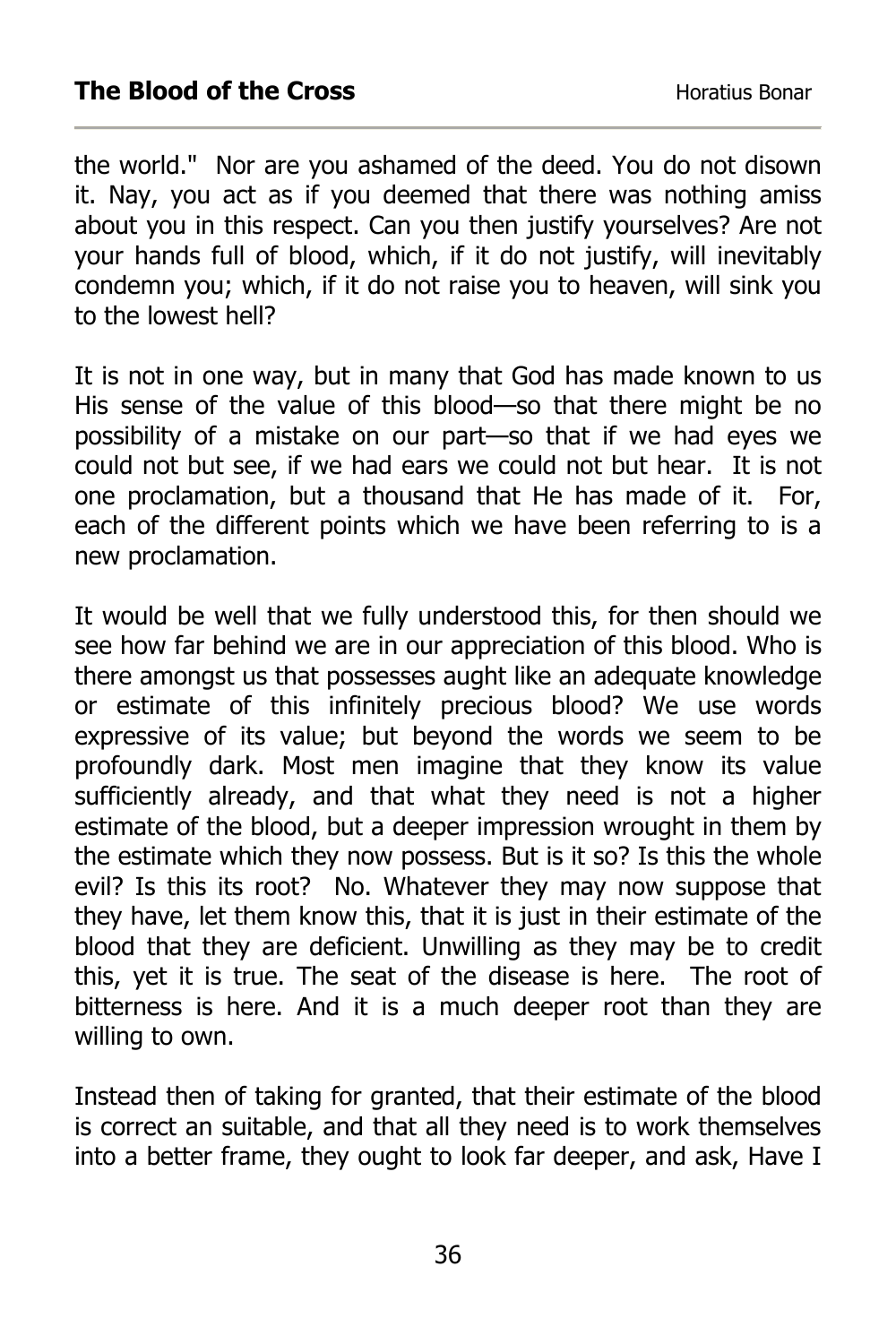at this moment any right or real estimate of this blood at all? If I had, could I be thus disquieted and shaken with doubt? Are not these doubts the unambiguous evidence that I am at fault in my estimate?

If so, then, let the remedy be applied to the real seat of the disease. Let us turn our eye to the blood, and to the various ways in which God has proclaimed its immeasurable value. Let us look narrowly into each one of these, and read in them the true value attached to it by Him who gave it to be shed. I know no better way of removing doubts, and that not for a season, but of displacing them forever, than bringing fully and deliberately before us those different facts in which God has so brightly embodied His proclamation of its value. Let us never cease to gaze upon them. And when the spirit droops, or Satan whispers doubt, let us gaze at them again; returning continually to those same points, which, as the Holy Spirit opens our eyes, will broaden and brighten upon our gaze, till we understand, in some adequate measure, the infinite excellency of this divine blood, one sight of which is enough to allay the storm of the most guilt-stricken conscience that ever trembled under a broken law.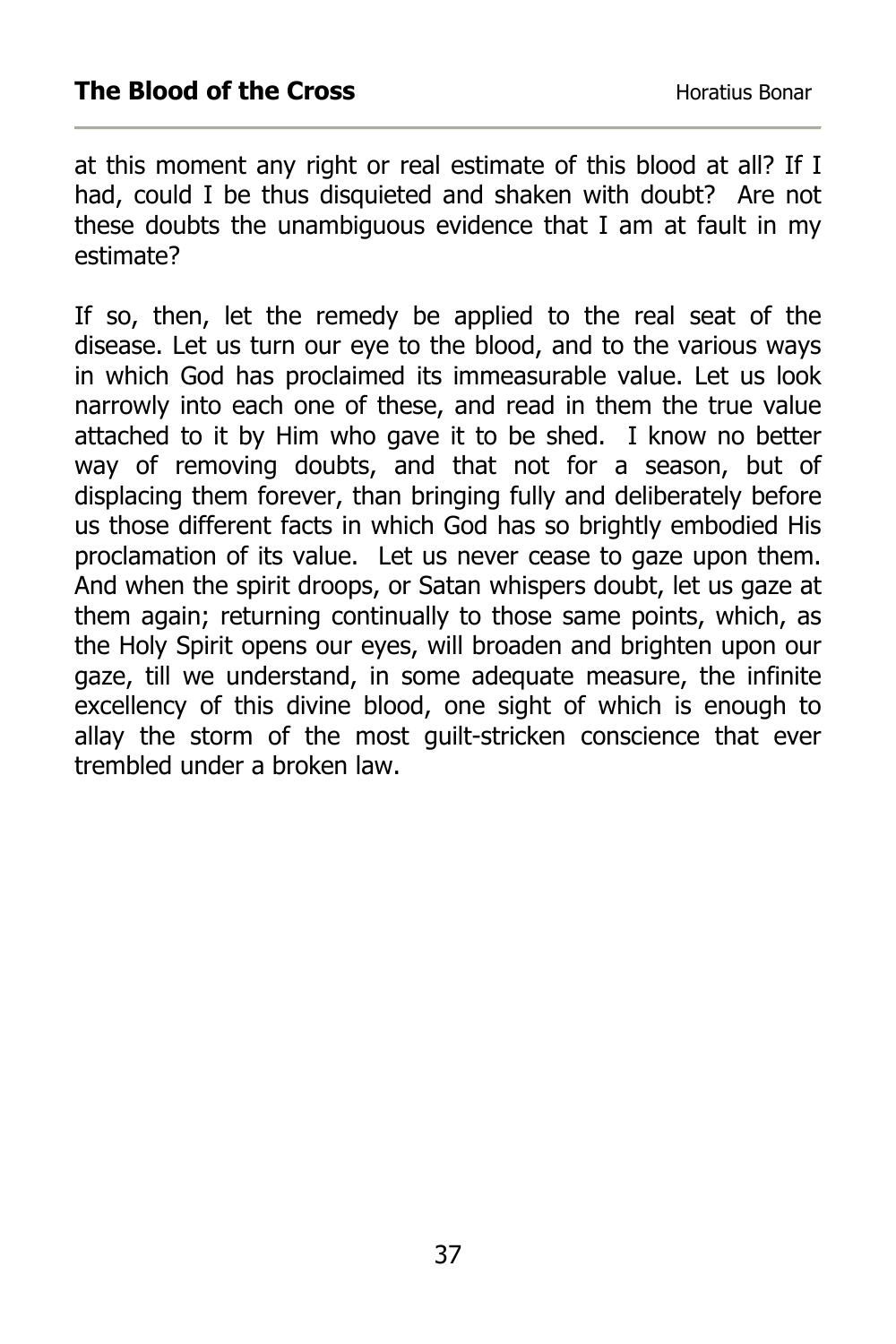## CHAPTER 7

# **The Careless Sinner's Thoughts Concerning It**

PERHAPS there is nothing connected with Christ and His work, which the careless sinner slights so much as the blood. In his eyes it has no value and no attraction. He dislikes all reference to it in connection with salvation. Thus he tramples it under foot.

He thinks less of it, lays less stress upon it, ascribes to it less of sacredness and of value than a Jew, or even a heathen, ascribed to the blood of their victims. Its very name is repulsive, as if the mention of it suggested only what was unpleasant and unnatural. To owe salvation to this blood alone, seems not only unreasonable, but hateful. Words such as these, "by His stripes we are healed," have no relish, and no meaning to him. They who make reference to the blood, are perhaps accused of want of refinement and delicacy, or despised as enthusiasts and mystics. Thus, "the blood of the Lamb" is trifled with, or despised, or scoffed at in the wantonness of unbelief.

It was so when Christ was on earth. From his cradle to His cross this contempt was exhibited. Herod sought to shed His blood in infancy. The people of Nazareth, "where He had been brought up," laid hands upon Him that they might slay Him. Frequently, throughout His ministry, His life was aimed at, as if it would have been a light thing to shed His blood. And when betrayed at last,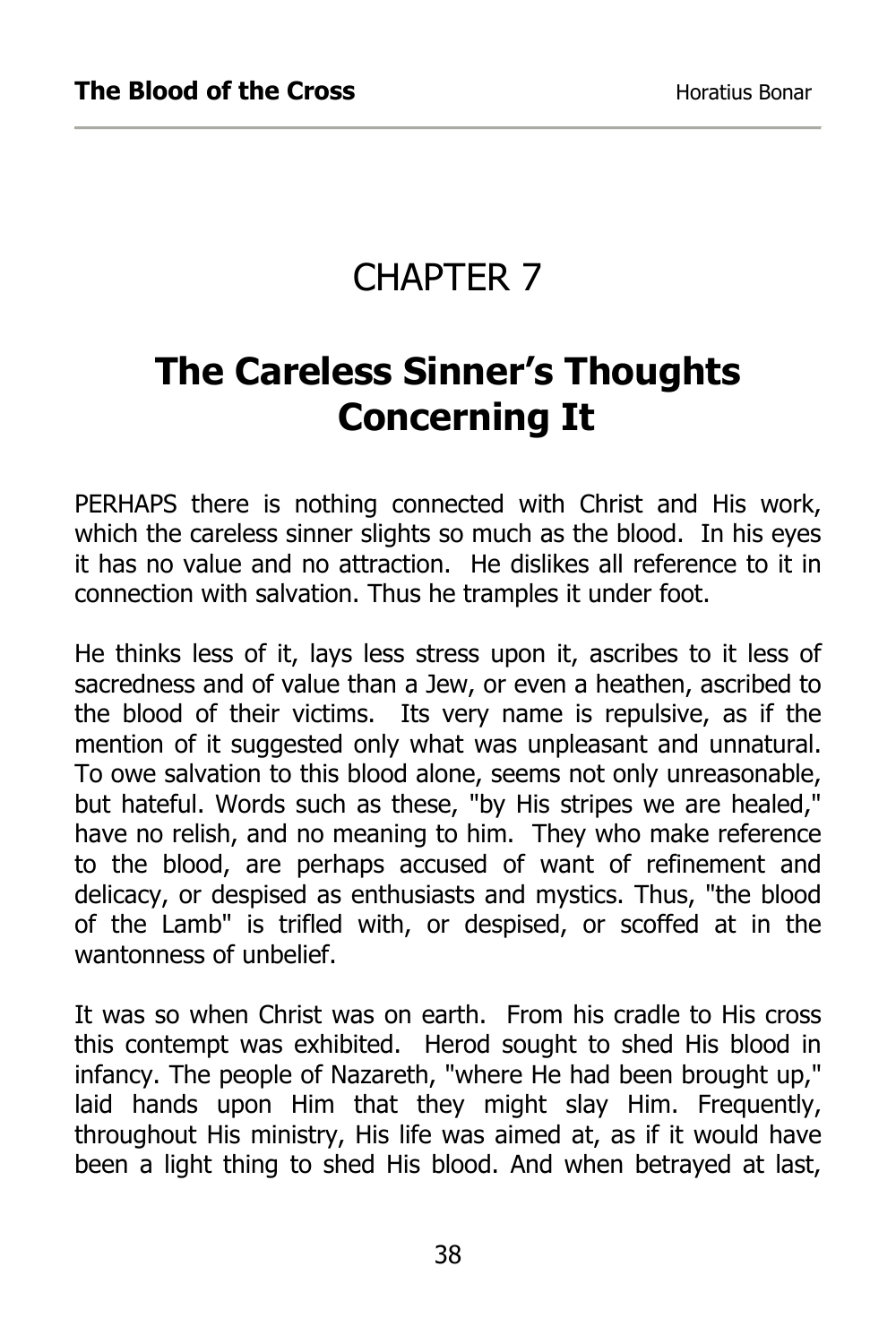thirty pieces of silver was the "goodly price" at which His blood was valued! It was all that man would give for it! Then in their eagerness to shed it, they urged Pilate to put Him to death, crying "Crucify Him, crucify Him," preferring Barabbas to Jesus, setting a higher price on the blood of the robber than on that of the Son of God. And as if to show their utter disregard for it—as if in mockery of it—they volunteered to bear the curse which that blood might bring down on its shedders—"His blood be upon us and on our children" (Matthew 27:25). Then, lastly, on the cross it was poured out like water. The thorns, the scourge, the nails, the spear, were man's instruments for draining that blood, that, flowing down upon the ground, it might be trodden under foot, and treated as the vilest thing on earth. So vile did they reckon it, that though bent on shedding it, they would not allow this to be done within Jerusalem. It must be shed "without the city," as if it would have been pollution to the temple of God, and the dwellings of Israel, to have allowed it to be shed within the consecrated walls of Jerusalem. They treated it as the blood of one who was not only unworthy to live, but unworthy even to die within the city (Hebrews 13:11-12; Leviticus 16:27; Numbers 19:1-10).

Such were man's thoughts respecting the blood, in the days when Christ was here. Such was his estimate of its value, such his idea of its sacredness.

And in this, do we not see not only indifference, but contempt—not only contempt, but mockery—not only mockery, but HATRED? In this treatment of the blood of Christ, do we not discover the natural heart of man speaking out, or rather acting out its ENMITY?

It is still the same. There has been no relenting on man's part: no softening of the carnal heart. His estimate of the blood has not risen higher since these days. His indifference and his enmity are unremoved. And sometimes we find the former of these, and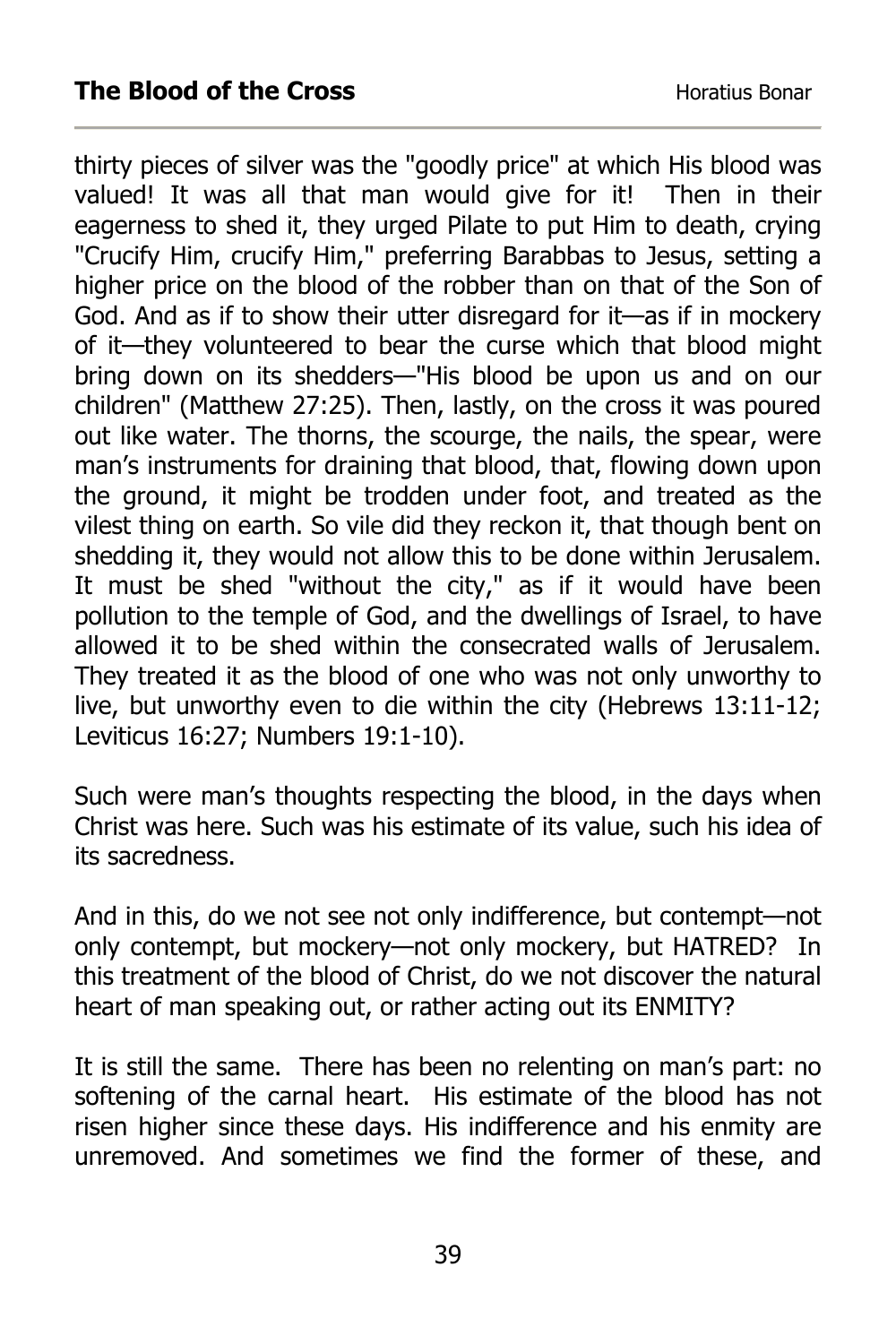sometimes the latter, in exercise. When the subject is not pressed home upon his conscience so as to confront him, it is indifference that we find. When that blood is presented to him, and he is told of its power either to cleanse or to condemn, and of his own interest in it, so that it must either be for or against him forever, then his displeasure awakes: the hidden enmity of his soul comes up, and he manifests a feeling of hatred, such as would have placed him, perhaps, among the foremost ranks of the crucifiers.[9]

Even should he remain calm and candid, he will not admit the preciousness of the blood, or the claims which it has upon him. Claims! He rejects the thought. He thinks it does well if he admits that it is the blood of a holy man shed without cause. But as to the claims of blood shed eighteen hundred years ago, this seems monstrous. He does not see how blood shed so many centuries ago can affect his present or his future condition, either for condemnation or salvation. He deems it unreasonable in us to ply him with such an idea, and thinks it would be unjust in God to deal with him in such a way and on such terms as these.

Even should he be disposed to listen with more than candor—with something like commencing anxiety and teachableness, he still stumbles at this stumbling stone. He does not see how this blood alone, without one good thing in himself, can justify. Forgetting that it is what God sees in the blood that gives it all its justifying and cleansing power, he refuses to receive the truth concerning forgiveness of sin solely through the blood of the cross. He does not understand how the sight of that blood alone should give peace to the troubled spirit, and allay its rising storms. It seems incredible that in simply believing God's testimony concerning that blood, our consciences are purged from dead works to serve the living God.

Such is man's sense of the value of this blood! How different from God's! And is it conceivable that God can allow such a difference of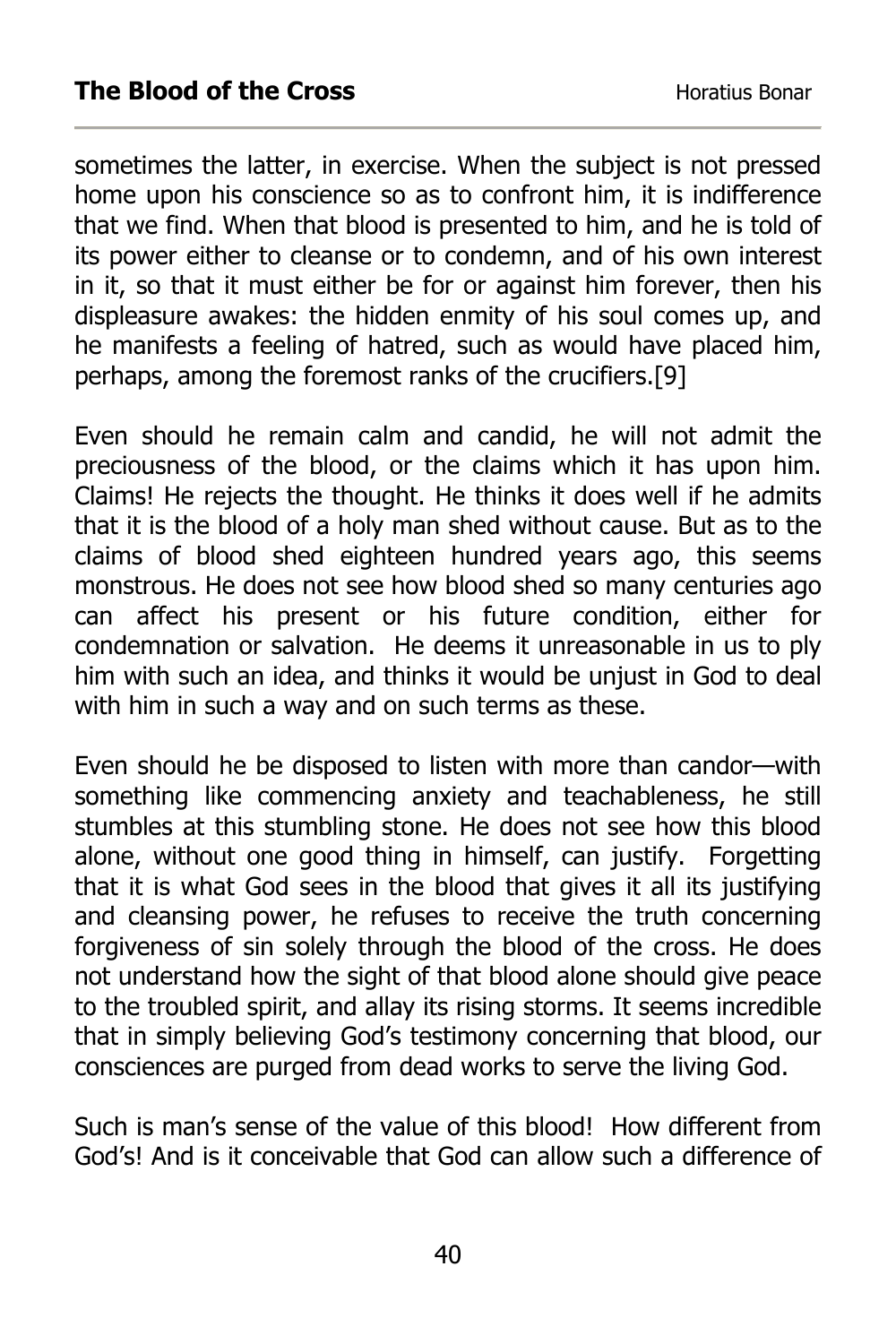opinion to exist between Him and the sinner, on a matter in which His own honor, and the honor of His Son are concerned, and yet treat this difference as trivial? Is it possible that God would give that blood to be shed for sinners, and yet allow them to treat it as they please, either rejecting it or despising it as each one may think fit?

Careless sinner! Trifle not with that blood. It is too precious to be sported with or slighted. And woe be to him who, either by indifference, or denial, or derision, shows that he has dared to form an estimate of it different from that of God.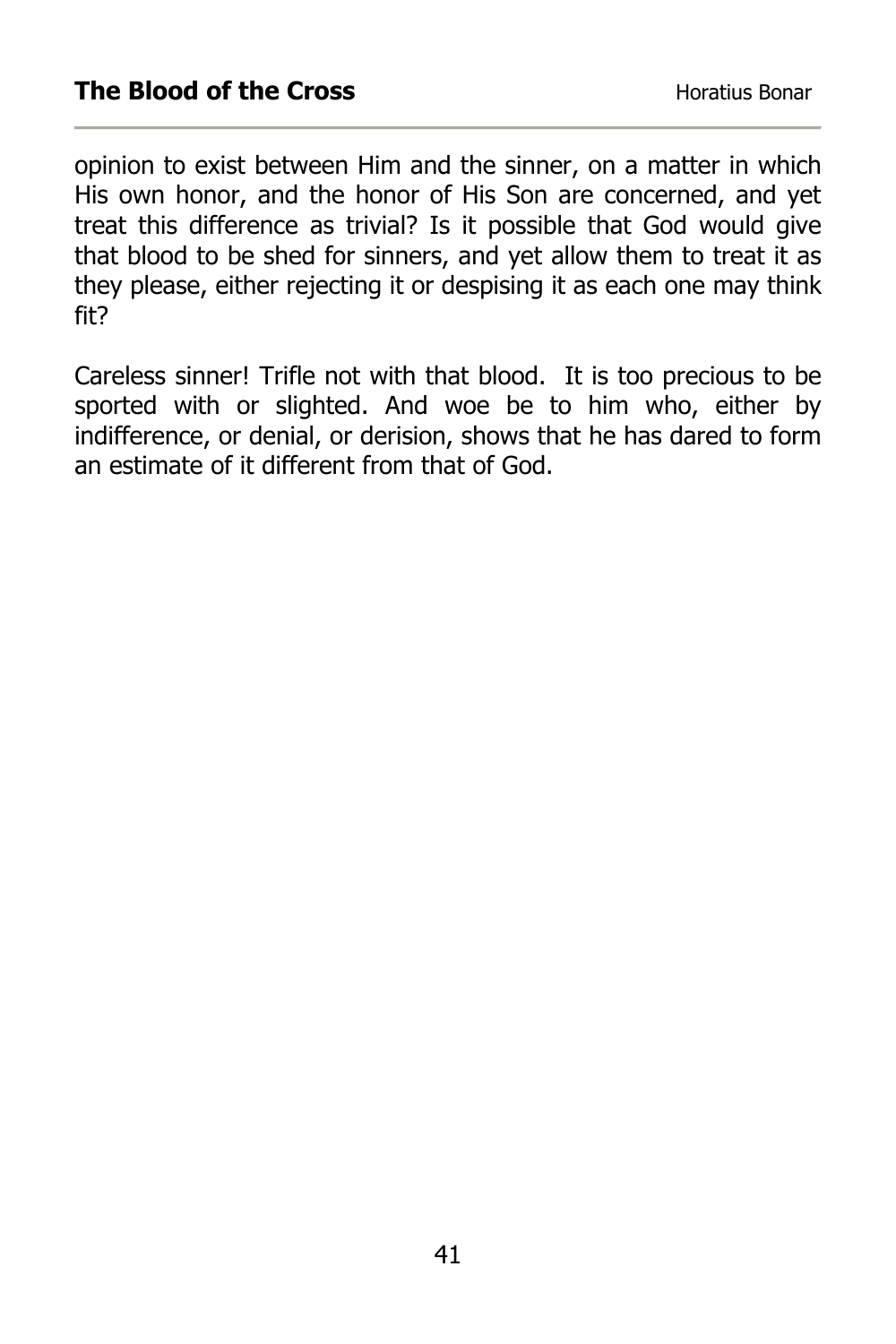### CHAPTER 8

# **The Thoughts Of The Awakened Sinner Concerning It**

HIS sleep has been broken. The voice of God has spoken to his inner ear, and the Spirit has laid hold upon him in power. He is no longer at ease as heretofore. His iniquities have risen up before his face, and his soul is wounded within him.

Forgiveness now seems of all things the most desirable, and most absolutely necessary. To be without it, even for another hour, seems terrible. The pressure of God's wrath is felt to be intolerable. "My punishment is greater than I can bear," is the utterance of his overburdened spirit.

One who had thus passed through this dark defile thus describes his feelings. "I continued dull and thoughtful, nor could sights and songs divert my trouble. Though the sun shone beautifully, and the day was pleasant, it brought no comfort to me. I came to my house heavy and disconsolate, and would have prayed, but could not. My grief was too great, and increased night and day exceedingly.…When I was walking in the fields or roads, everything appeared so strange and wild, that I often resolved not to look up, and wished to fly to some solitary place, where I might dwell in a cave lying on the leaves of trees, and feeding on the natural fruits of the earth. Whosoever I met, I envied their happiness. Whatever I heard grieved me, and whatever I said or did so troubled me,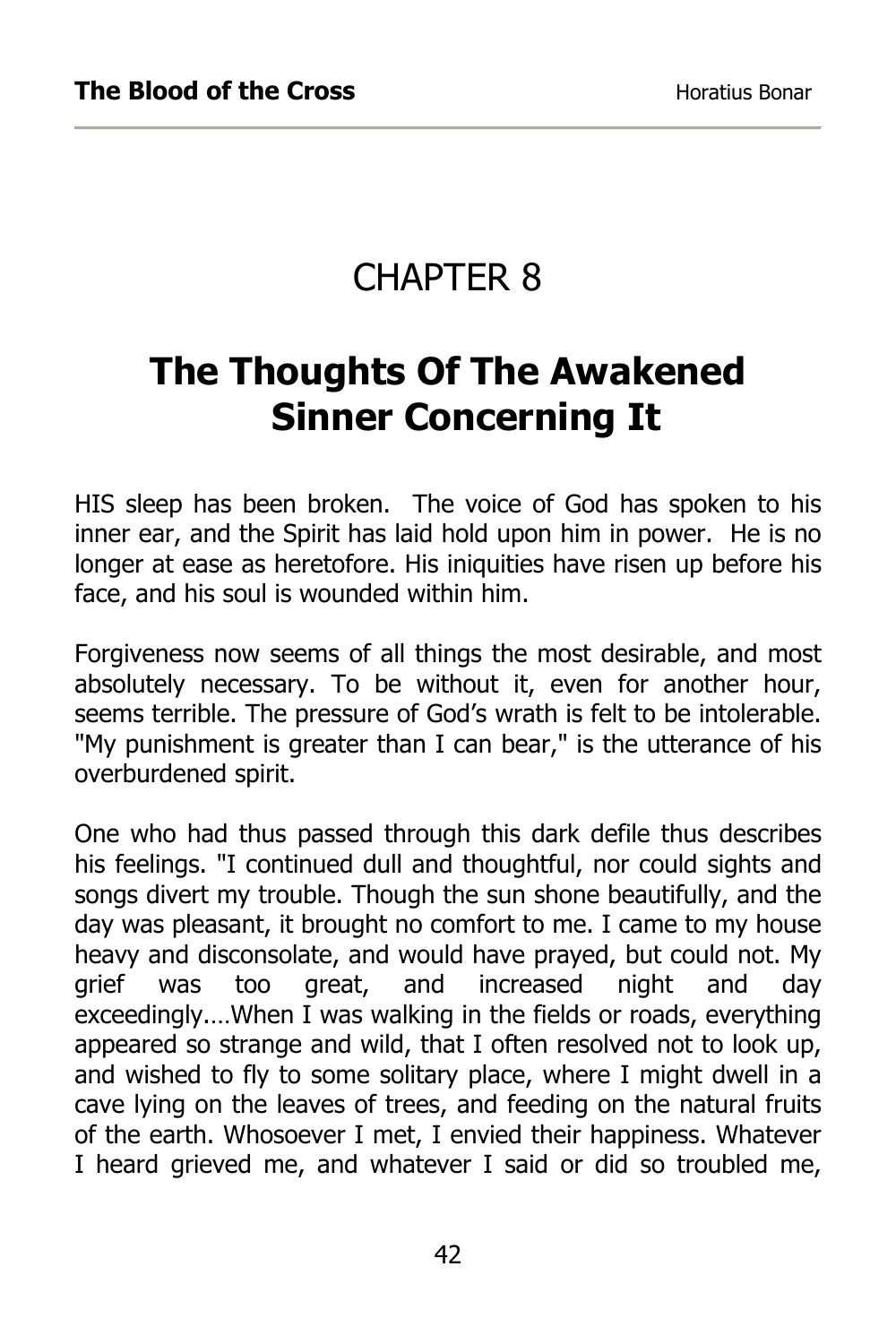that I repented that I stirred or broke silence. If I laughed at anything, my heart smote me immediately.…Often such a confusion of thought came over me in bed, that I was forced to rise and walk about the chamber. My sorrows were so multiplied, that I was even buried in affliction. Then was I weary of life, and often prayed that God would hide me in the grave; or at least suffer me to be mad, that I might not be sensible of my many misfortunes. The night was more burdensome than the day. I started at everything that stirred in the dark, fancying that I should see apparitions in the corners of the room, behind me, or in my way, and being continually afraid of meeting the devil. The more I was assured of a divine Ruler, by His repeated scourges, and the want of Him in my heart, the more Satan pressed me to believe myself quite forsaken; and when I looked up toward heaven, I said, 'Ah, I have no part there; the gate of that holy city is closed to every sinner, and no impure thing can enter therein.' Alas! What shall I do in the day of judgment! How shall I meet the Lord, when He shall come in flaming fire. Such clouds covered me that I stood still and fixed my heavy eyes on the trees, walls, and ground, amazed above measure, and often crying with a bitter cry, 'What must I do to be saved?' No temporal blessing could satisfy my craving soul, or make me wish to stay behind on the earth a day. The shining of the sun, the beauty of the spring, the voice of singing, the melody of birds, the shade of trees, or the murmur of waters, afforded me no pleasure. No. All was strange, and dark, and gloomy, and desolate. All was vanity and vexation of spirit. All the earth seemed full of darkness; nor could meat, drink, or raiment give me any comfort. wanted only to know if I had any part in the Lord Jesus."[10]

When thus aroused, the sinner begins to bethink himself, and to ask, Is there any way of escape? He is told of the blood of Christ. But then he remembers that this is the very blood he has betrayed, and trodden on so long. He sees it to be precious blood. He sees it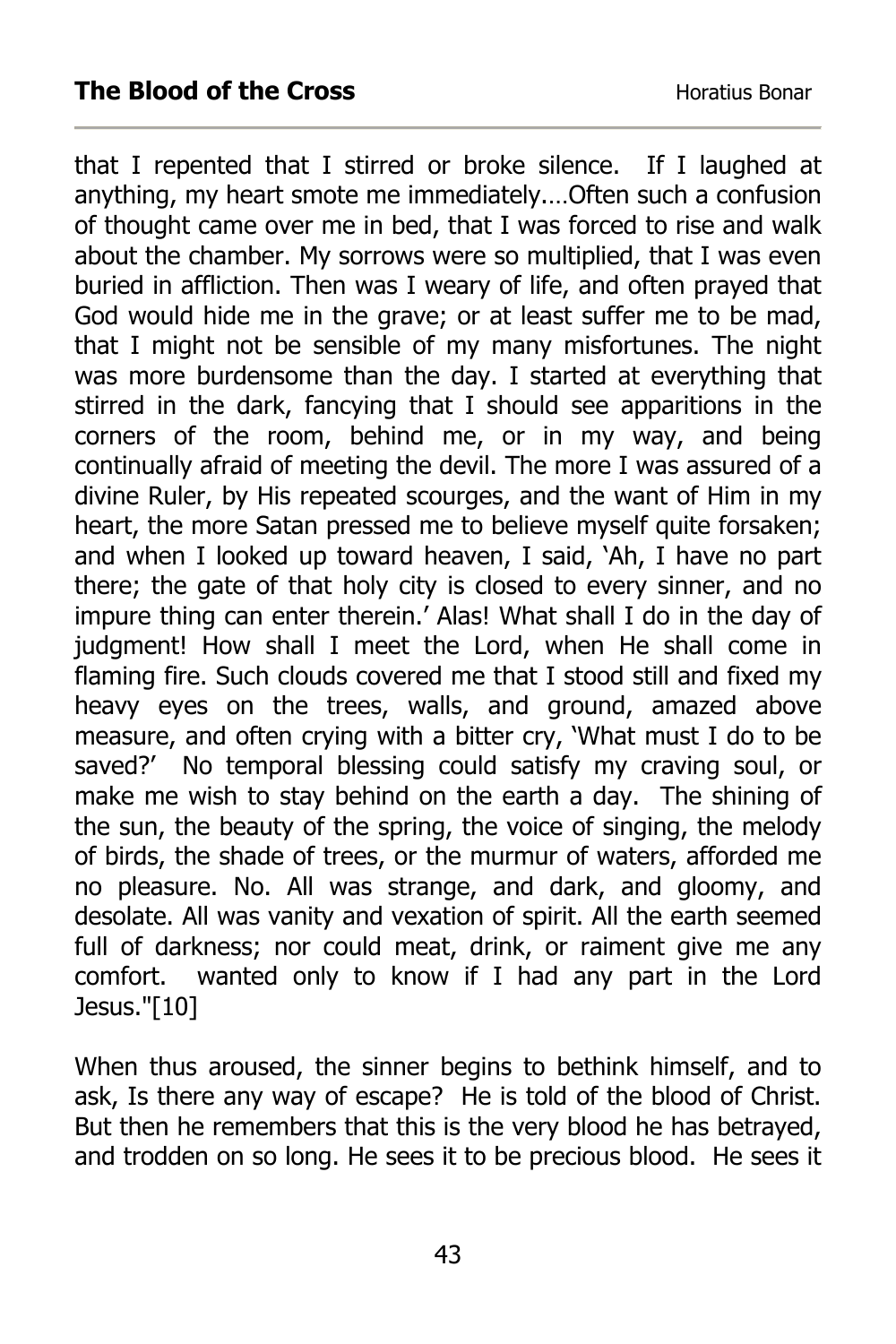to be the blood of the Holy One. He is confounded. How can his contempt for it be forgiven?

Still he sees that it is through this blood alone that salvation can come to him—that this is the only channel through which God can dispense forgiveness. But then perhaps its infinite purity and holiness alarm him. "What has an unholy soul to do with blood so spotless"; blood of which he was one of the shedders. He would almost shrink from it, as Cain from the blood of Abel. Had it been less pure, he thinks it would have suited better one so impure as he.

But as the Holy Spirit opens his eyes, and lets in the light, he sees that it is just its purity that makes it so suitable; and that had it been less pure, it would not have done for him. Had one stain been found upon it, there could have been no hope for the guilty. And thus fixing his eye upon it, and seeing it in these two aspects, its purity and its preciousness, he is satisfied. His conscience is pacified. He feels what it is to have "peace through the blood of the cross." For to see that blood, and to know what God thinks of it, is health and peace and consolation to the soul.

It is not my looking to the blood in conjunction with my looking to my own act of seeing that brings this peace. It is my simple and direct looking to the blood. It is in looking that I am blest; not in thinking about my looking. To look to the blood is to be cleansed; to look away from the blood, or to self, or to the world, or to sin, is to arrest the cleansing process and to neutralize the healing power. The more I see of the matchless value of that blood, and understand the substitution of life for life, which that blood proclaims, and to which it is ever pointing, the more will my peace be like a river.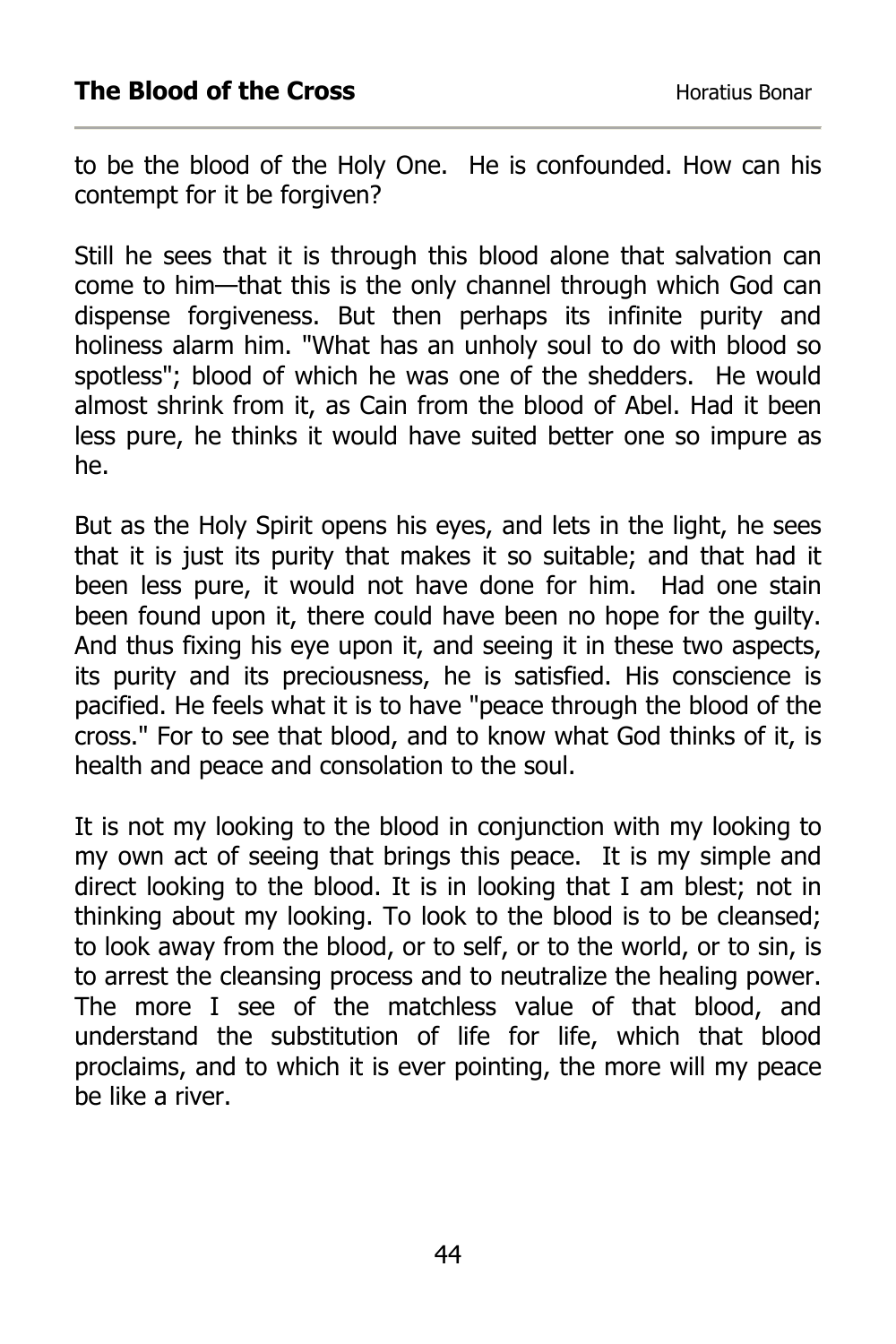Look at yon Israelite approaching the altar! His conscience is burdened. Guilt has cast its shadow over his soul. But he comes to the altar. He sees the blood that is sprinkled upon it, and streaming down its sides, and he is comforted. The burden rolls off. Peace takes possession of his soul. For, that which he saw in the blood dispelled his fears by showing him the wrath of God against his sin passing off to the substitute and exhausting itself on it. It is the sight of the blood alone that relieves his laden conscience. He does not first look at the blood and then at himself before he can take comfort. He does not imagine that he must couple together the sight of the blood and the reflection upon his own act of seeing before he can be unburdened. He does not thrust away the blessed light that is streaming in from that peace-speaking altar, till he has satisfied himself that he is looking aright. He does not say, Am I standing in the right position—have I approached with becoming reverence—have I fixed my eye properly upon the altar— am I exercising my visual organs aright—is my seeing of the right and genuine kind? No. He is so engrossed with the altar that he has no time nor heart to think about himself. He says in the gladness of his soul, "Yonder is the altar, and that is the lamb, and there is the blood streaming down; I am satisfied; this is all I need; the sight which my eyes now behold gives the full answer to all my doubts, and rebukes my saddening fears."

Or take the Israelite in his dwelling, when the destroying angel, with the sword of God, went abroad, smiting the firstborn of Egypt. What preserved the Israelites? The blood. That was a defense which was impregnable. From it even the missioned angel must turn away. The blood stood sentinel at the gates of each Israelitish dwelling, and its inmates were secure.

What should we have thought of any son of Israel reasoning himself out of his privilege by doubting the efficacy of the blood? What should have thought of such an one standing trembling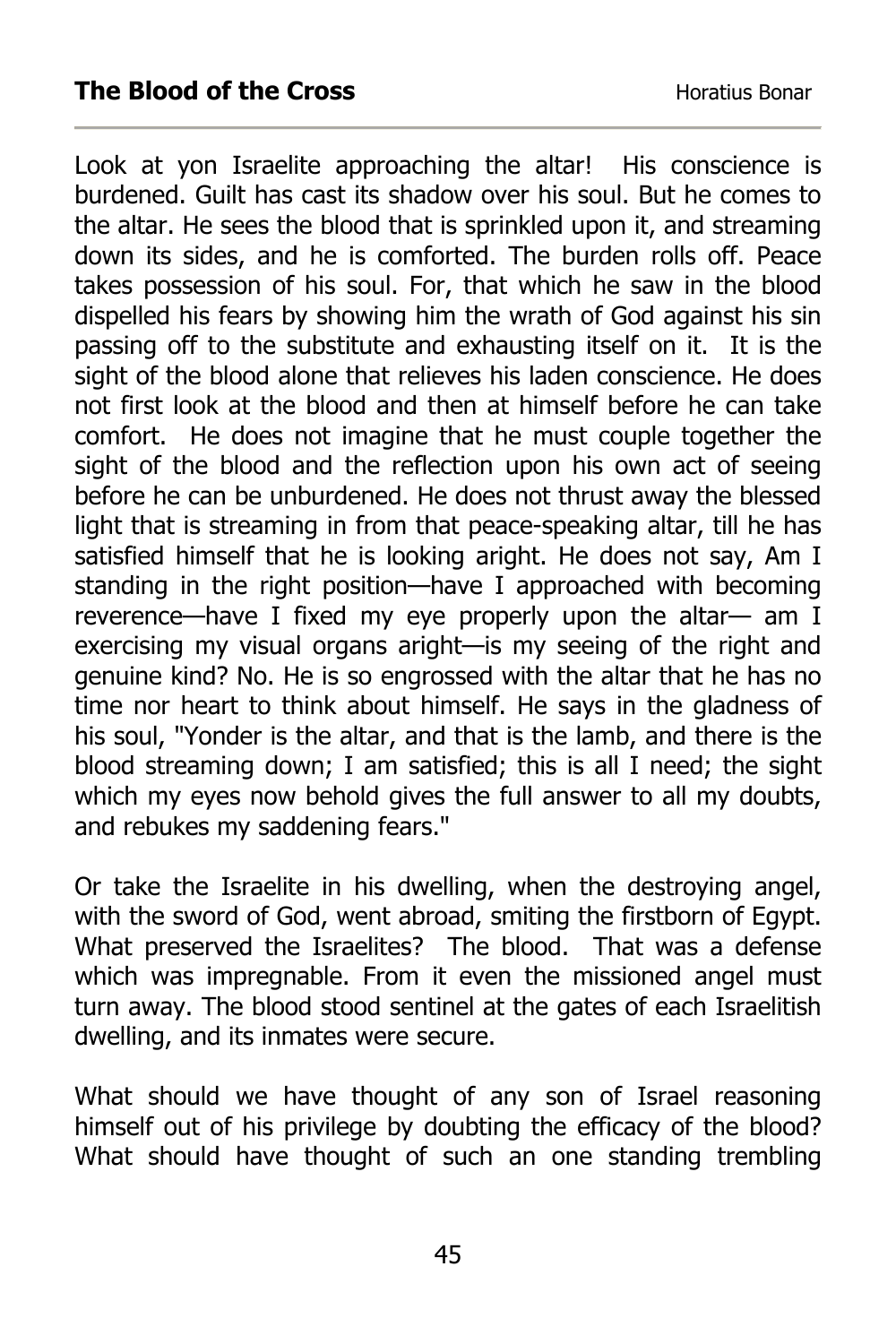within his house, as if he could not reckon on safety? The lamb has been killed; but he is afraid it has not been killed aright! The blood has been sprinkled; but he is afraid that it has not been sprinkled aright! Both lintel and posts are streaming with it; but he fears his motives are not right, and his feelings are not what they ought to have been! Thus he stands troubled and trembling, not knowing but that the angel may break through and smite him. Should we not accuse such an one of sad and sinful unbelief? Should we not say, The lamb has been slain, the blood has been sprinkled, the posts are all red with it—is not this enough to quiet your fear? What would you have more? Would you slay another lamb to make up the deficiency? Has not God told you that one is enough? If the blood be ineffectual wipe it off and run the risk. Do you say, "But I do not see the blood, it is on the outside and therefore invisible to me?" Well, but God sees it, and that is enough. The angel sees it, and that turns him away. Is it not written, "When I SEE the blood, I will pass over you" (Exodus 12:13)?

So with the anxious spirit. We bring it good news. The Lamb has been slain, the Lamb of God, as it is written, "It pleased the LORD to bruise Him" (Isaiah 53:10). His blood has been shed, and sprinkled, and accepted; and that shed blood is for the remission of sin, and for reconciling us to God. That blood is intended to set us in the place of the innocent; to bring us nigh to God just as if we had never separated; to be our recommendation to God, so that coming with it as our plea, we may expect to be treated by God as HE is treated whose blood we thus recognize and rest on.[11]

 Oh! What a message of peace should these words convey to the weary soul—"when  $\overline{I}$  see the blood." Our seeing may be imperfect and dim, but it is not on our seeing that we are called to rest. It is God's seeing that is our security; and the knowledge of this is the expulsion of fear and doubt, the entrance of peace and joy.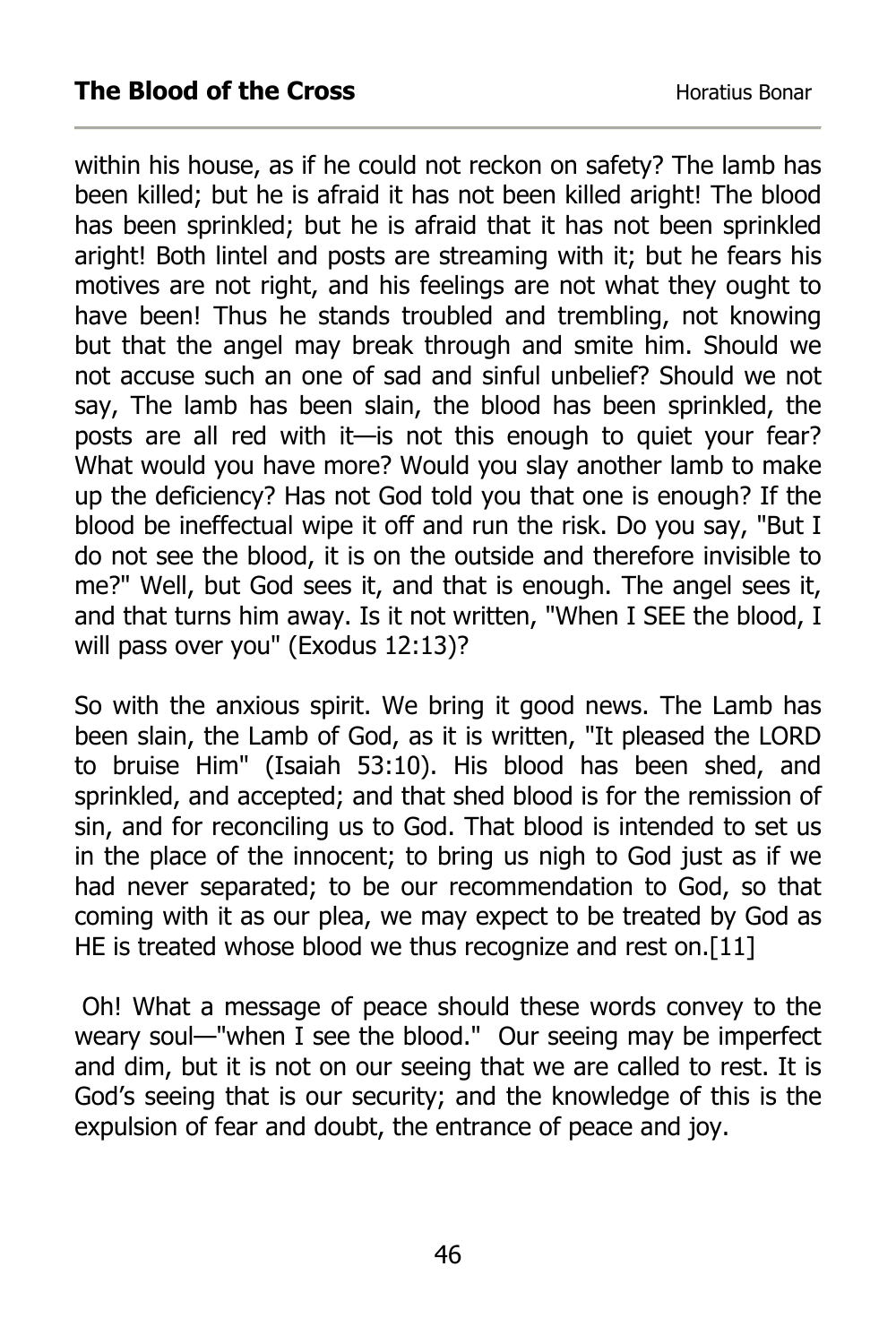Thus an old divine speaks: "What other religions seek, the Christian religion only finds, even a solid foundation for true peace and settlement of conscience. While the Jew seeks it in vain in the law, the Mahometan in his external observances, the Papist in his merits, the believer only finds in the blood of this great sacrifice. This, and nothing less than this, can pacify a distressed conscience, laboring under the weight of its own guilt. Conscience demands no less to satisfy it than God demands to satisfy Him. The grand inquest of conscience is, 'Is God satisfied? If He be satisfied, I am satisfied.'"[12]

If then we are content to take this blood as our plea and recommendation, we may go to Him with all confidence and glad anticipation. As sinners whose only introduction to Him is the blood, He is most willing to receive us. To come with anything else than the blood as our introduction is most certainly to secure for ourselves rejection; but to come with it alone is to ensure that blessed welcome which the blood has never yet failed to obtain for the vilest sinner that ever went to God with it as his only plea.

The words which once gave peace to a convicted soul [13] were these: "Whom God hath set forth to be a propitiation, through faith in His blood, to declare his righteousness for the remission of sins." The good news which these words contain are for you as well as for him. He found in them something whereon both to live and to die—something which lifted off the burden of his guilt and became the spring of a godly and devoted life. And why should you turn away from the free love which that blood proclaims?[14]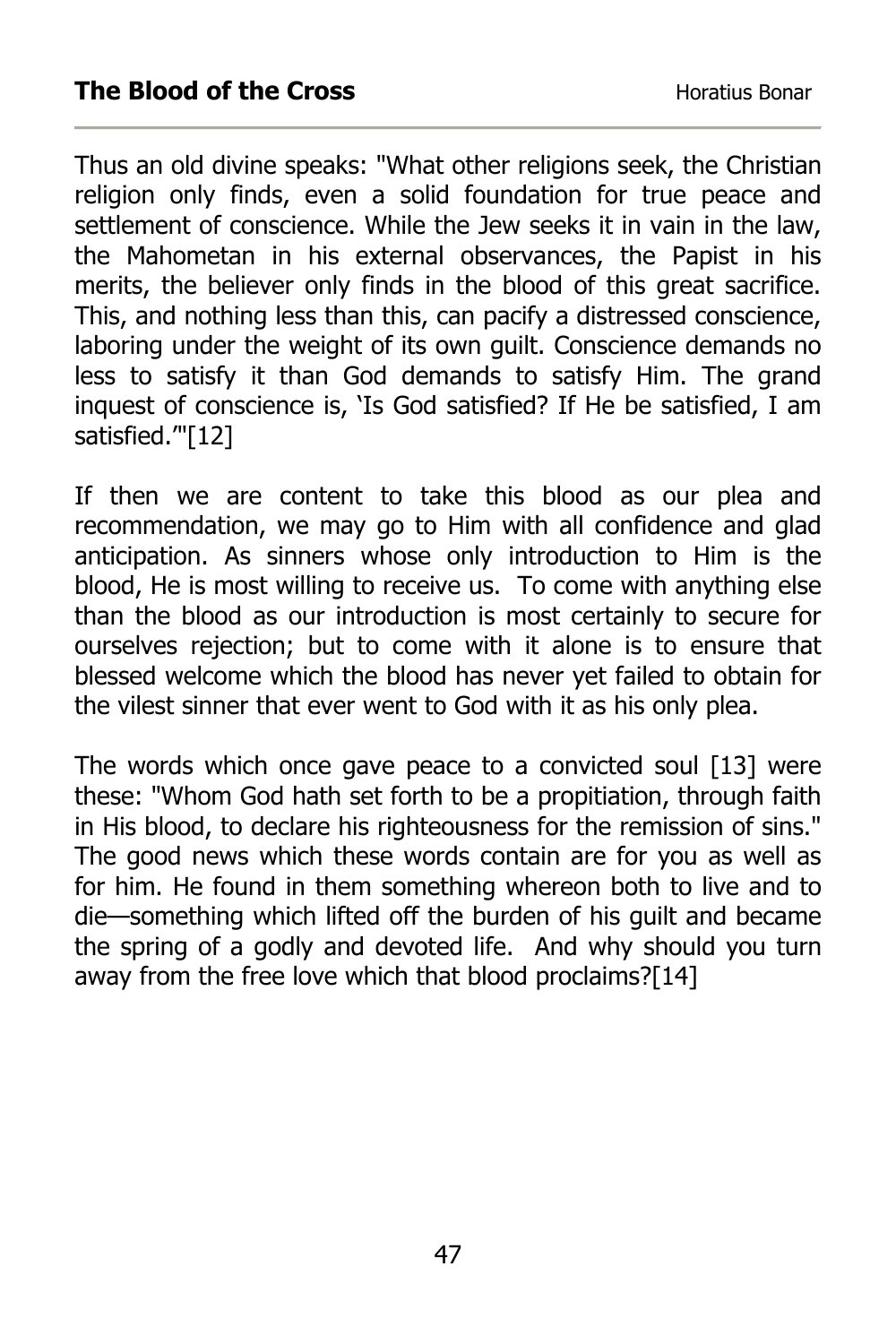### CHAPTER 9

# **The Thoughts Of The Saint Concerning It**

AFTER many a struggle, and after many a refusal to admit into his soul the peace that comes from the knowledge of this blood, the sinner's eyes have been fully opened by the Holy Spirit to see its efficacy and suitableness. To one who had no consciousness of guilt burdening him—no distraction of soul nor misgivings of conscience as to his standing in the sight of God, the blood must appear as unnatural as unnecessary; but to one whose conscience is awake, whose indifference about sin is gone, who has known what it is to groan by reason of the "body of death"—the blood is the very thing that he feels his need of, to pacify the conscience and to bring him to God as one from whom, in believing, the wrath due to his iniquities has passed away forever (Colossians 1:20-22).

He has seen sin in the light in which God sees it; but he has also seen the blood in that same light also. He has looked at the blood from the point at which God looks at it, and his soul has rested from its conflicts and its fears. Hitherto he had looked at it from a position of his own, and through a medium of his own coloring, but the Holy Spirit has removed him from that false position into the true one, and has brought him out from the false coloring with which he was surrounded into that transparent atmosphere in which all things are seen as they are.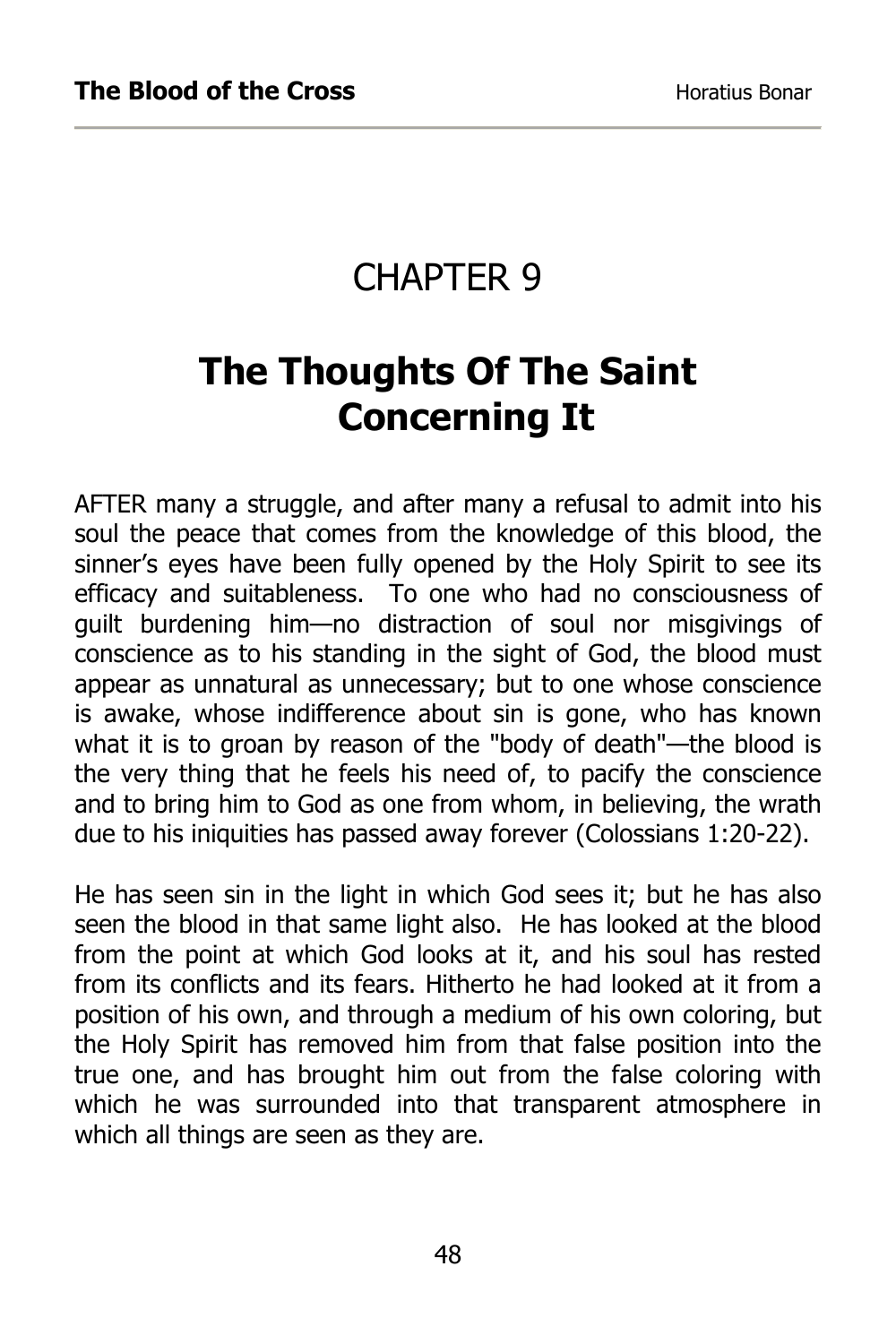The estimate which in other days he had formed of the blood is now seen not only as inadequate, but false. It was that false estimate that so long stood between him and peace, and it is the remains of that false estimate still cleaving to him that at times rise up to darken or trouble his spirit. But that estimate is no longer his. He has been taught another by the Spirit of truth. This new estimate is that of God. It is founded upon the price which the Father puts upon the blood of the beloved Son.

In believing, the sinner relinquishes his own estimate and adopts that of God. In doing so he finds peace.

The blood is his peace. How?

1. Because he sees it to be divine. It is the blood of God (Acts 20:28). Creature-blood could avail nothing. It could not reach high enough; it could not go low enough for his want and guilt. The blood is the life;[15] and no life save that which is divine—no life save that of the Prince of life could answer for his. There must be some sort of equivalent; and that equivalent God alone could furnish. And He has furnished it by sending His own Son, and so substituting a divine life instead of a human life, a divine death as the payment in full of that eternal death which was the sinning creature's portion. The sight of this divine bloodshedding this infinite payment—is peace to his soul.

2. Because he sees it to be so precious. It is not only divinely perfect but divinely precious. No limit can be set upon its value. The question which a troubled spirit puts is, Is this blood, this life, valuable enough to stand instead of mine? If it be so, and if God be willing to accept the substitution, I am satisfied. The answer is, That blood is valuable enough to answer for yours, and God is willing to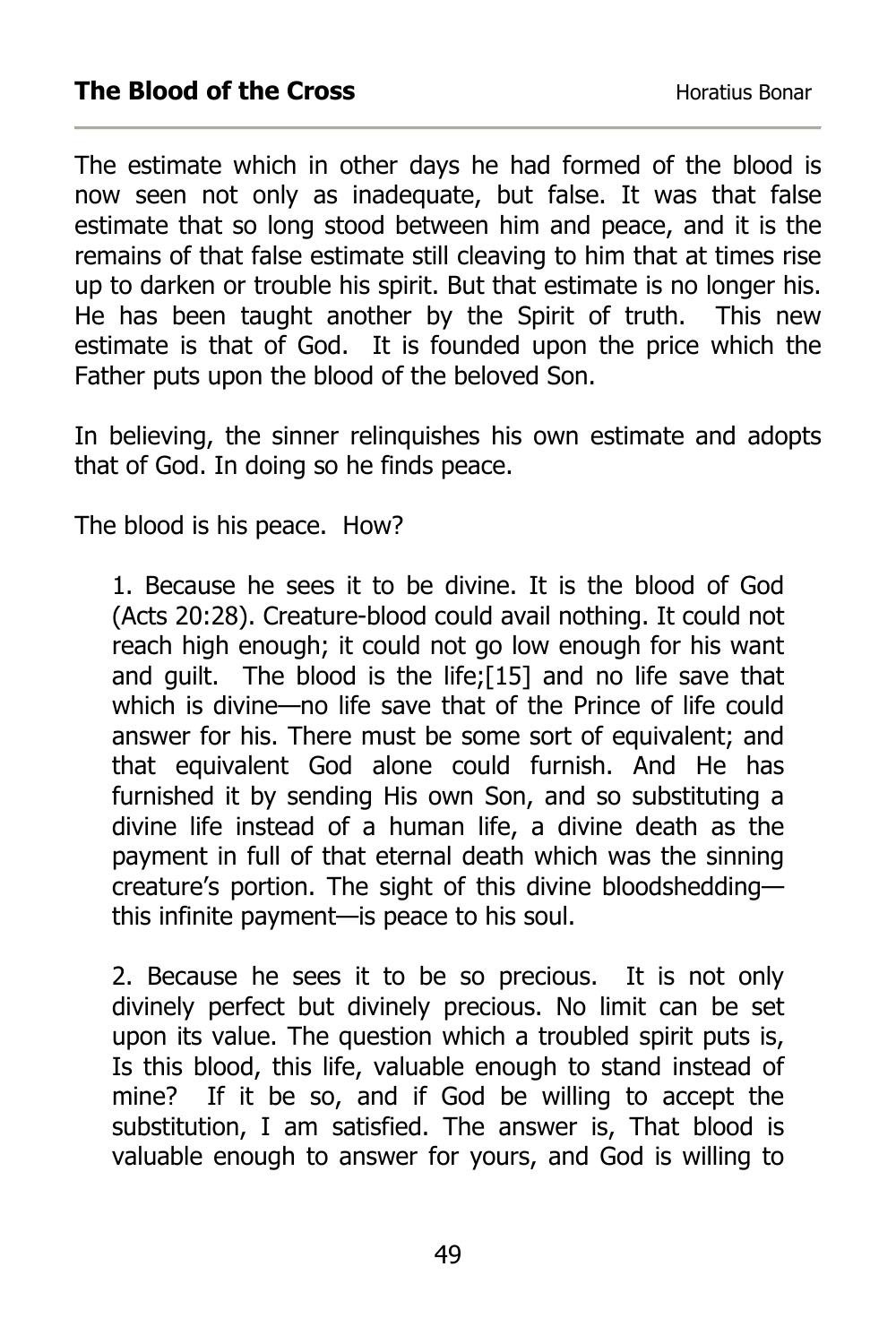accept the exchange. Nay, it was He who first proposed it; it is He who is pressing this exchange upon your notice and entreating you to receive it, that so there may be nothing left for you to pay. In believing, we consent to take God's payment, which we learn to be so infinite in value; and, in taking it, we are set free from the whole durance which was our portion, till that payment should be wholly made. And this is peace!

3. Because he sees it to be so suitable. It provides for the very things he needs. It meets every part of his varied case, leaving nothing unprovided for which could burden, or alarm, or disquiet him. Every question that a guilty conscience can put, it fully answers. It is not a mere general remedy which we must contrive to make suit our case as well we can. It is a special remedy which adapts itself to every individual case, just as if provided for it alone. No fear can arise, for which it does not furnish an antidote. No doubt can agitate the soul, which it is not fitted to soothe and lay to rest. No question can be asked, to which it does not most promptly reply. And this is peace!

4. Because he sees it to be so spotless. It is "the blood of the Lamb without blemish and without spot." This attracts his eye. There are many things attractive about the blood, but this is one of the most attractive. There is not one stain upon it. It is infinitely pure. Had there been one stain upon it, his peace would have been imperfect. But its purity is so manifest and so divine, that he feels the absolute security of the foundation on which his peace is built. It is the blood of a sacrifice in which even the eye of Jehovah could detect no flaw.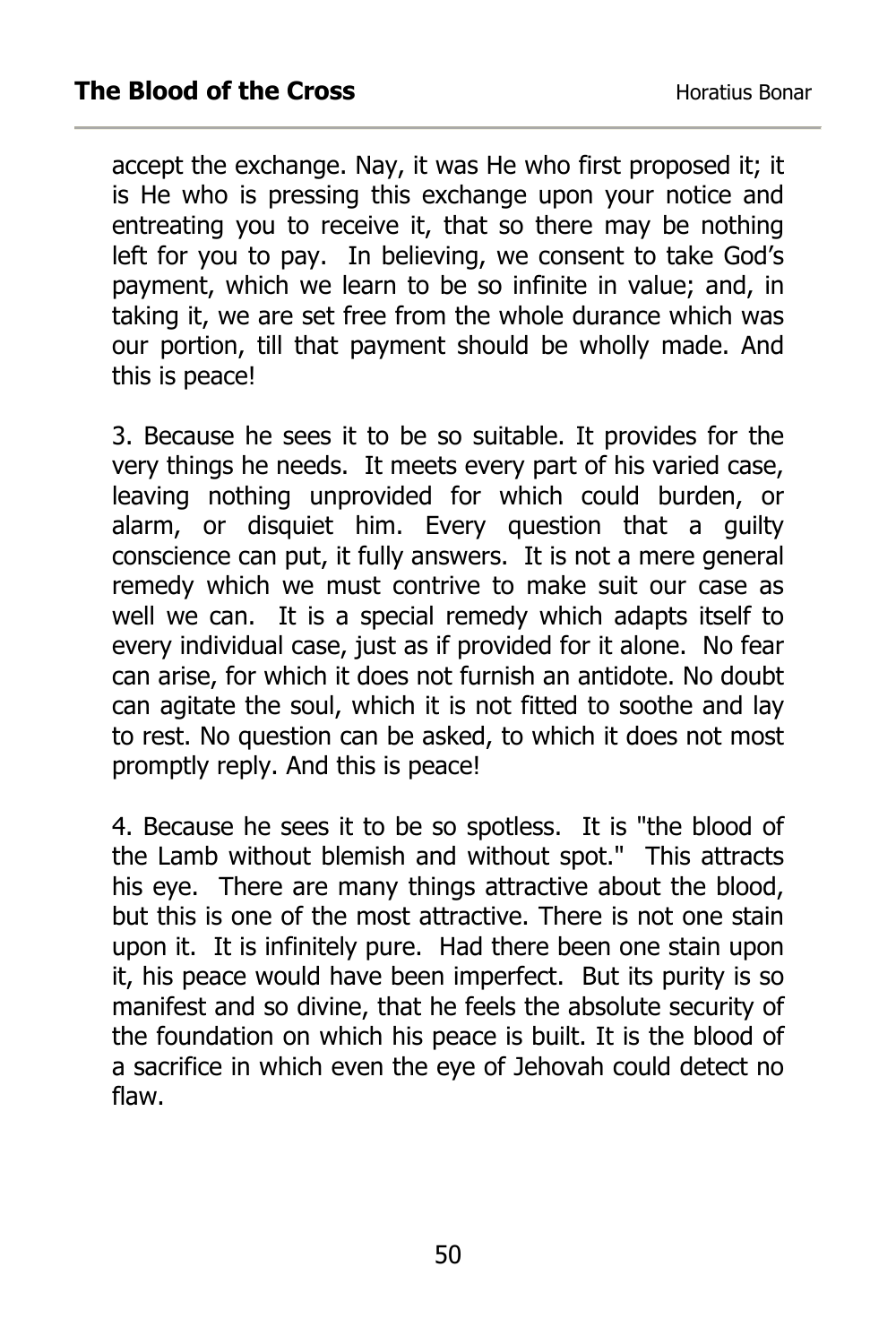5. Because he sees it to be so unchangeable. It loses none of its efficacy by time or repetition. It is the same in this age as when it was shed at first. It is the same today as when first we applied to it for healing and for cleansing. Nothing can rob it of its potency. It has cleansed millions; it can cleanse millions more; it has washed out stains, in number past calculation, in dye most thoroughly crimson. Yet it is unpolluted. It has taken on no stain. It is still as able to pacify the conscience and to release the soul from guilt. All along it has spoken "better things than that of Abel"; and to this day it still speaks the same. As the atmosphere that girds our earth remains untainted in spite of the millions that breathe it—as fit to nourish life, and to transmit the sunbeam as at the first—so this blood of God's own Son abides unstained by the myriad of sins that it has purged away—as fit as ever to cleanse, to heal, to gladden, and to transmit the sunshine of Jehovah's reconciliation into any eye that will but open to let it enter.

Of all this he sees that there is abundant evidence, evidence which completely satisfies him, and makes him feel that in trusting in that blood, he is trusting to one of the surest things in the universe. He hears the voice of God, from the beginning proclaiming its power and its purity. He sees the finger of God pointing forward to the one sacrifice in which no flaw could be found. He listens to the testimony of "the law and the prophets" on this point, and finds how entire is their concurrence. He sees Satan doing his utmost to discover some imperfection in his victim, but finding "nothing in Him" (John 14:30). He hears the voice even of him that betrayed it, saying, "It is innocent blood" (Matthew 27:4); and that of the Roman centurion, saying, "Certainly this was a righteous man" (Luke 23:47). He sees too in the resurrection of the crucified One, one of the most decisive of all the testimonies. It was "through the blood of the everlasting covenant," "that He was brought again from the dead by the Father" (Hebrews 13:20). The sin that was laid upon Him had slain Him and borne Him down to the grave; but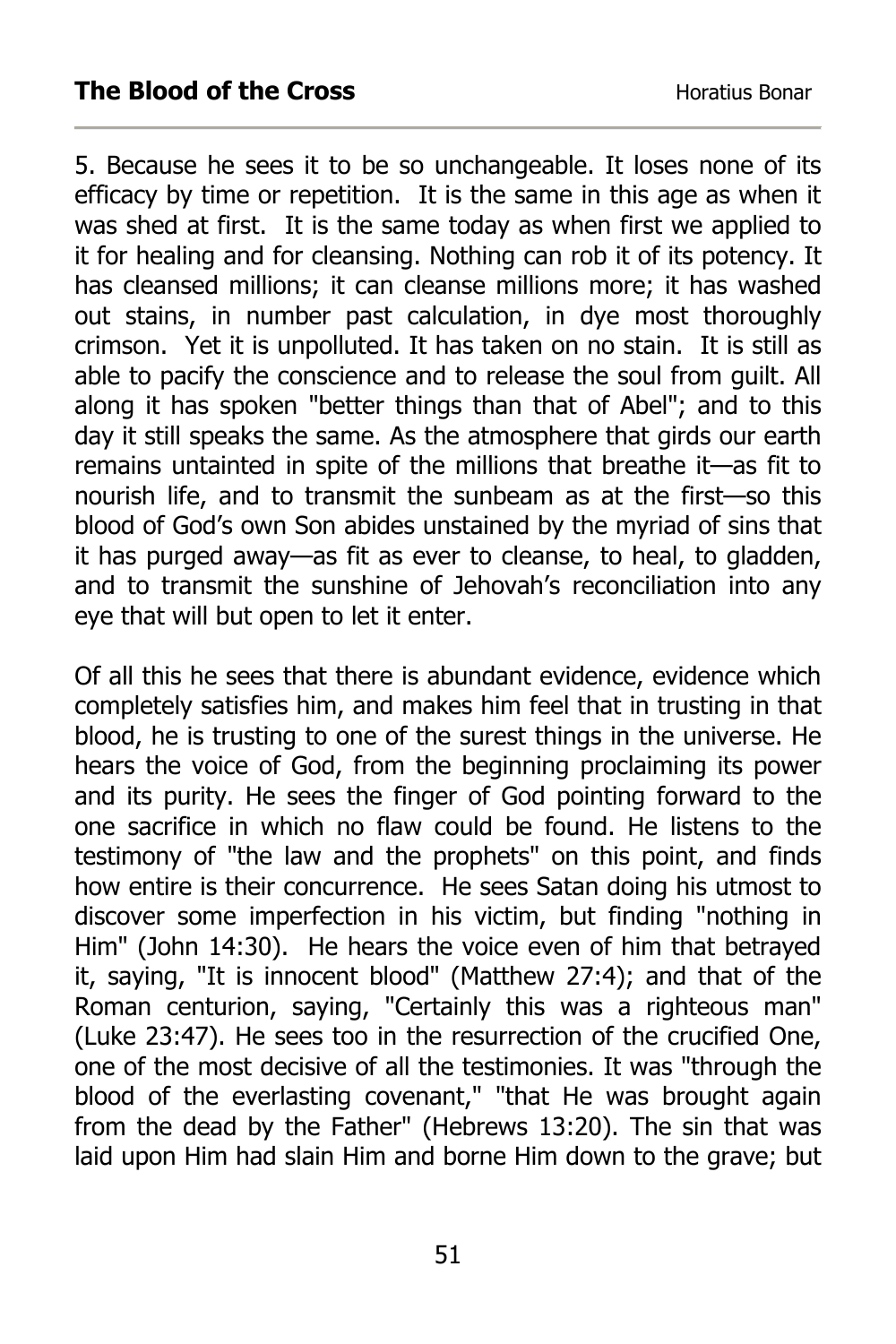in so doing, it had shed that blood that taketh sin away; so that it was not possible He could be holden in the chains of death. The blood had satisfied, and having been accepted as payment in full, He was raised forthwith out of that very tomb into which He had gone down under the weight of our guilt. The blood was thus proved to be sufficient to atone for that guilt which was laid upon Him—and in this blessed proof the believing soul rests. He hears too the songs which are sung in heaven respecting this blood; and sees the delight there felt in Jesus as "the Lamb that was slain" (Revelation 5:9, 12). And that in which the saints above rejoice, is surely what he may safely rejoice in here. They cannot be mistaken in their estimate of the blood. They cannot err in their praises of the blood. They must know what they are doing, when delighting in the Lamb that was slain.

What more then can he need as evidence of the preciousness, the efficacy, the spotlessness, the sufficiency of this blood, to which he has come, and on which he is resting? It has been proved in every way and found sufficient. It was enough for the saints in other days, it is enough for them now.

It is enough for the saints above, it may well be enough for the saints below. But what are the effects which the saint experiences, as resulting from this blood? They are such as the following:

1.

Through it he has the remission of sin. He remembers how it is written, "In Him we have redemption through His blood, the forgiveness of sins, according to the riches of His grace" (Ephesians 1:7). He remembers also how Jesus Himself said, "This is My blood of the new covenant shed for many, for the remission of sins" (Matthew 26:28). Keeping his eye fixed upon the blood, he realizes every moment the forgiveness which it proclaims, and the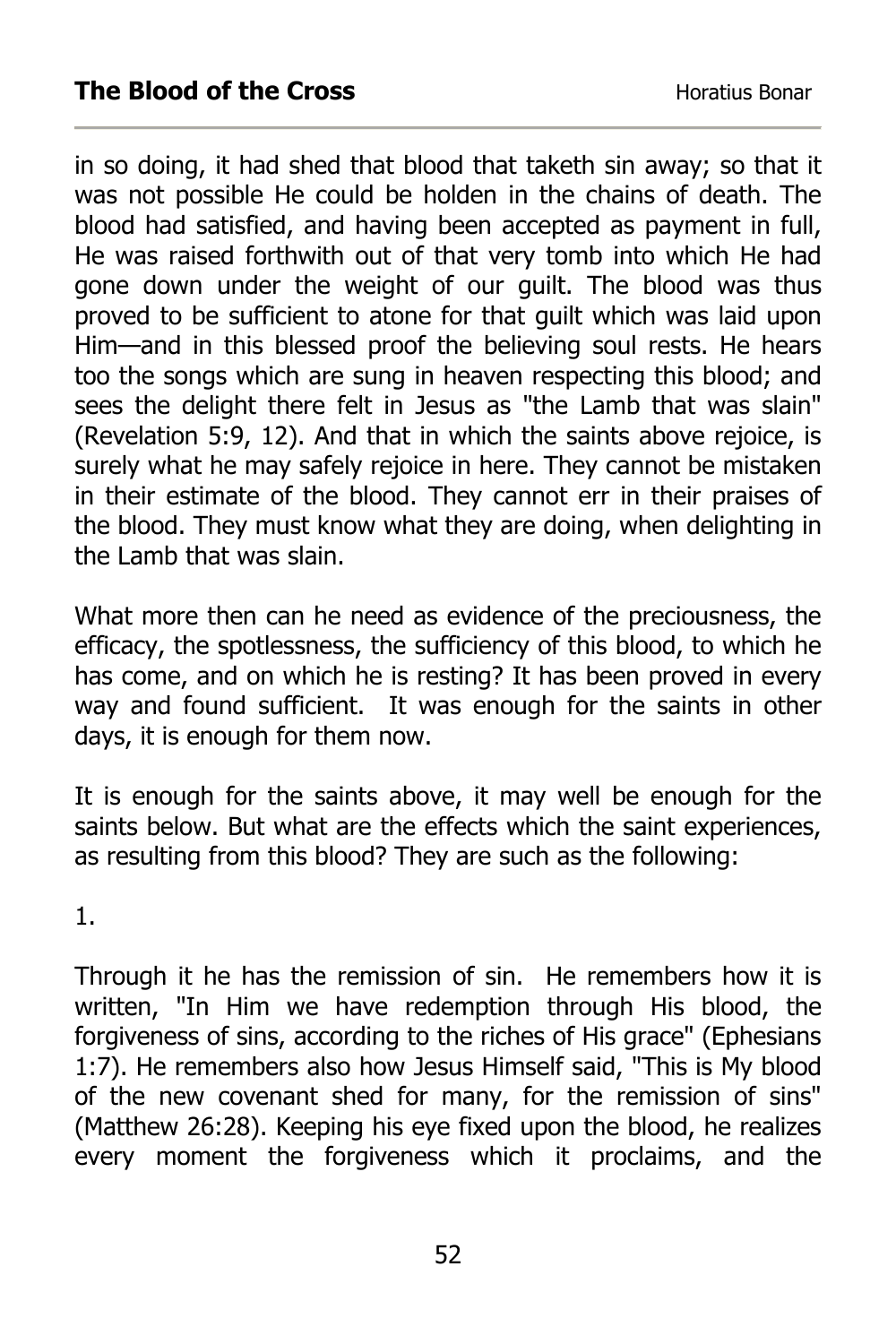blessedness of which that forgiveness is the source. And if at any time a doubt disquiet him, he looks anew to the blood and is reassured.[16]

2. Through it he is brought nigh and kept nigh to God. For thus it is written, "Now in Christ Jesus ye who sometimes were afar off, are made nigh by the blood of Christ" (Ephesians 2:13). In coming nigh at first, he came with that blood as his only introduction: and, in continuing nigh, he feels the necessity of always realizing the efficacy of the blood. It was this that enabled him to draw near "with a true heart and in full assurance of faith," and it is this that keeps him in the same posture still. It is this that makes him feel safe in the presence of the Holy One, safe in dealing with Him about his sins, safe in dwelling always in the secret place of the Most High.

3. Through it he is put in possession of eternal life. The blood is his security, as well as the ground of his claim. "The blood is the life," and the life of another having been taken instead of his, death is no longer his portion, but life— "whoso eateth My flesh and drinketh My blood hath eternal life" (John 6:54). In recognizing the efficacy of the blood, and in consenting to take his stand before God upon it alone, he drinks it, and in drinking it he receives the earnest of the everlasting life of which in believing he has become the heir.

4. Through it his conscience is purged. "If the blood of bulls and of goats, and the ashes of an heifer sprinkling the unclean, sanctifieth to the purifying of the flesh, how much more shall the blood of Christ, who through the eternal Spirit offered Himself without spot to God, purge your conscience from dead works to serve the living God?" (Hebrews 9:13-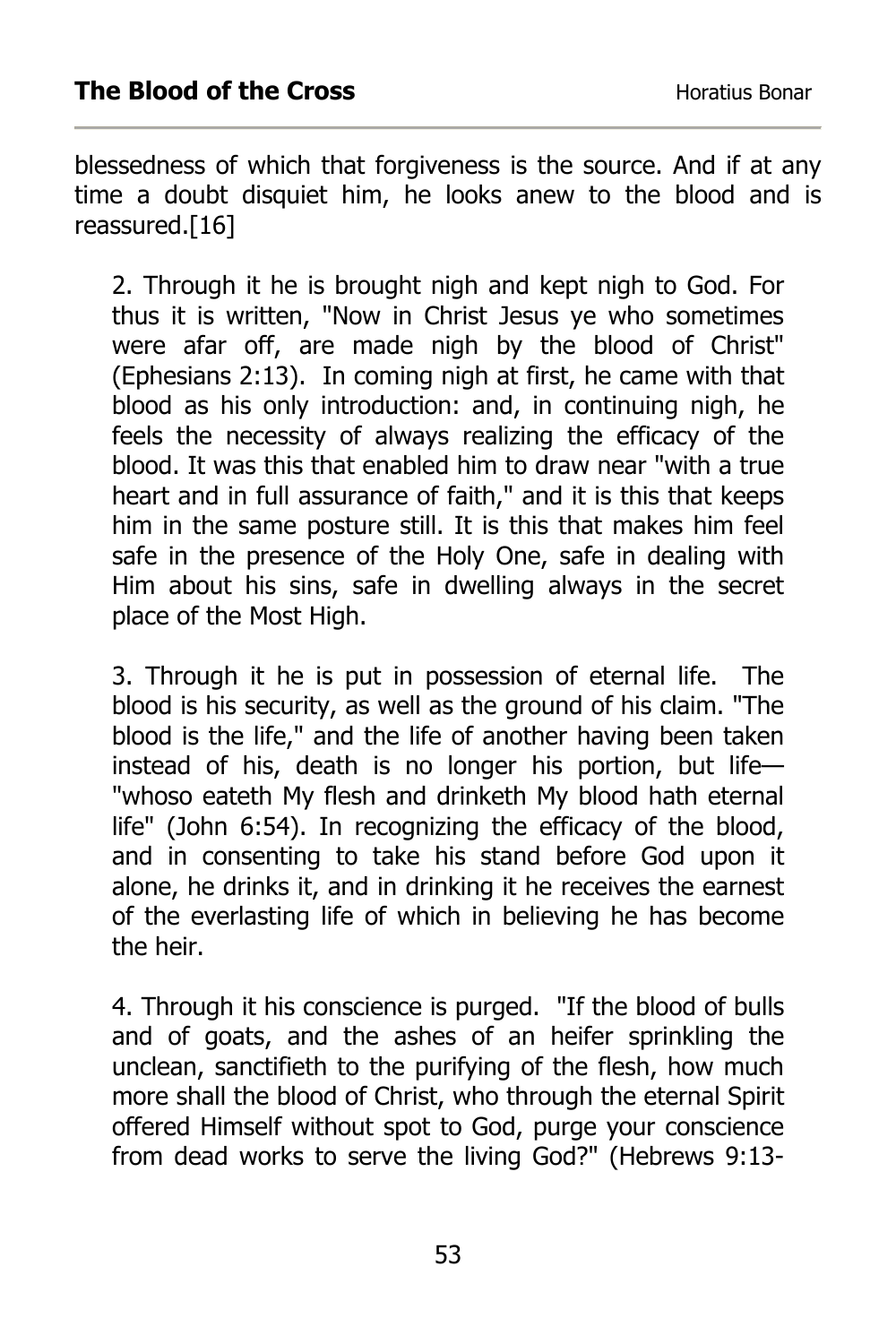14; 1 John 1:7). Though a sinner, he is entitled to plead "not guilty" by reason of his connection with this blood. To do anything else would be to deny the full efficacy of the blood. Though in himself guilty, his conscience is as completely set at rest from the accusing terrors of remorse, as if he had never transgressed the law. He finds that "the blood of Jesus Christ cleanseth him from all sin"; not "hath cleansed" but "cleanseth"—is always doing it, hour after hour. The stream is ever flowing over him and ever carrying off the iniquity, that is oozing out at every pore.

5. Through it he is set apart for God. By it he has been bought, and by it he has been separated from a present evil world. Hence he can join in that song, "Unto Him that loved us, and washed us in His own blood, and hath made us kings and priests unto God" (Revelation 1:5-6). By this blood he has been ransomed, and this of itself sets him apart. But the mark of the blood is upon him. He has become a consecrated vessel—a vessel of the sanctuary—no longer for the use of self or of the world, but for the use of God alone. As one on whom the blood has been sprinkled, he feels that he dare not be another's; he must be Christ's alone. He dare not turn the sanctuary of Jehovah into the temple of idols, the dwelling of the Holy Ghost into the abode of devils.

6. Through it all holiness comes. The blood has opened the channel, and holiness flows in. He dares not use this blood for unholy purposes. He dares not say, "I am sprinkled with the blood, therefore I may make light of sin, I may live as I please." No: he says I am sprinkled with this blood, therefore I must be holy. They who know it not may live on in sin; but I who know it, dare not. Others who reject it may reason in such a way; but I cannot. The blood is too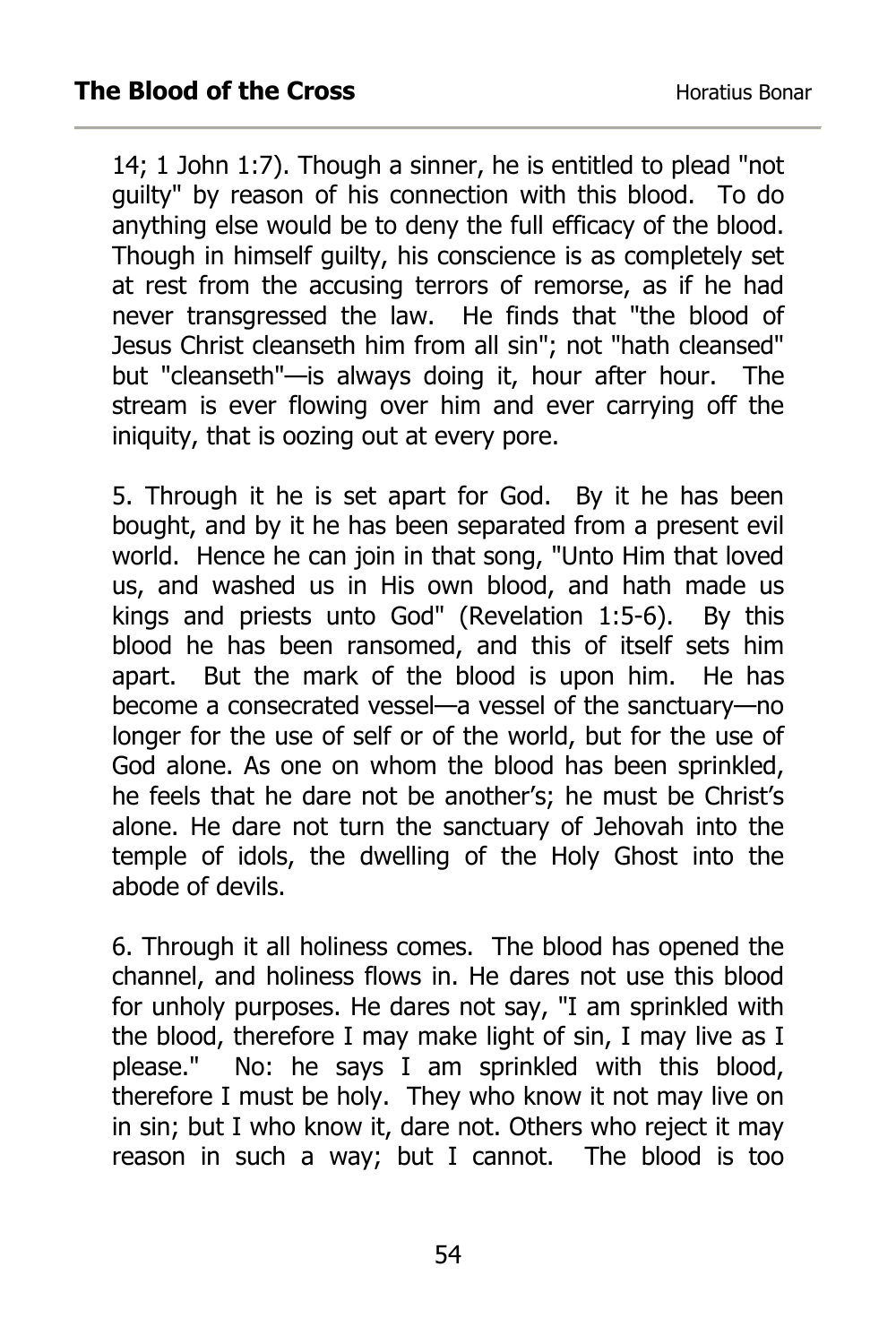precious, too holy, to be used for any but holy purposes. If he were attempting to use it for any other, it would immediately change its voice and bear witness against him.

7. Through it he overcomes. "They overcame him by the blood of the Lamb" (Revelation 12:11). It is the sight of this blood that nerves him for the conflict, and gives him the assurance of victory. He, whose blood it is, was the conqueror, and in His name we move forward to battle, certain of being more than conquerors through Him that loved us. The blood with which we are sprinkled gives us both strength and courage. With it we are invincible—nay, victorious.

8. Through it his garments are purified. Of the blessed above it is written, "They have washed their robes, and made them white in the blood of the Lamb" (Revelation 7:14). It is this that so thoroughly purifies our raiment, making it, for beauty and for glory, to resemble that of our great High Priest Himself. Not one stain of earth is permitted to defile it. And thus clothed, we are not only made fit for having fellowship with God, but for standing "before His throne," for "serving Him day and night in His temple." The brightness of angelic raiment cannot equal ours, for it is divine. We can take our place amid angels, yet never blush. We can compare our robes with theirs, yet feel no shame. So perfect, so resplendent have they been made by this blood of the Lamb.

9. Through it all blessing flows. The "good things to come" spoken of by the apostle (Hebrews 10:1), are all connected with this blood. It is the blood that makes it befitting in God to bestow these blessings, and which emboldens the sinner to draw near in order to receive them. All that is excellent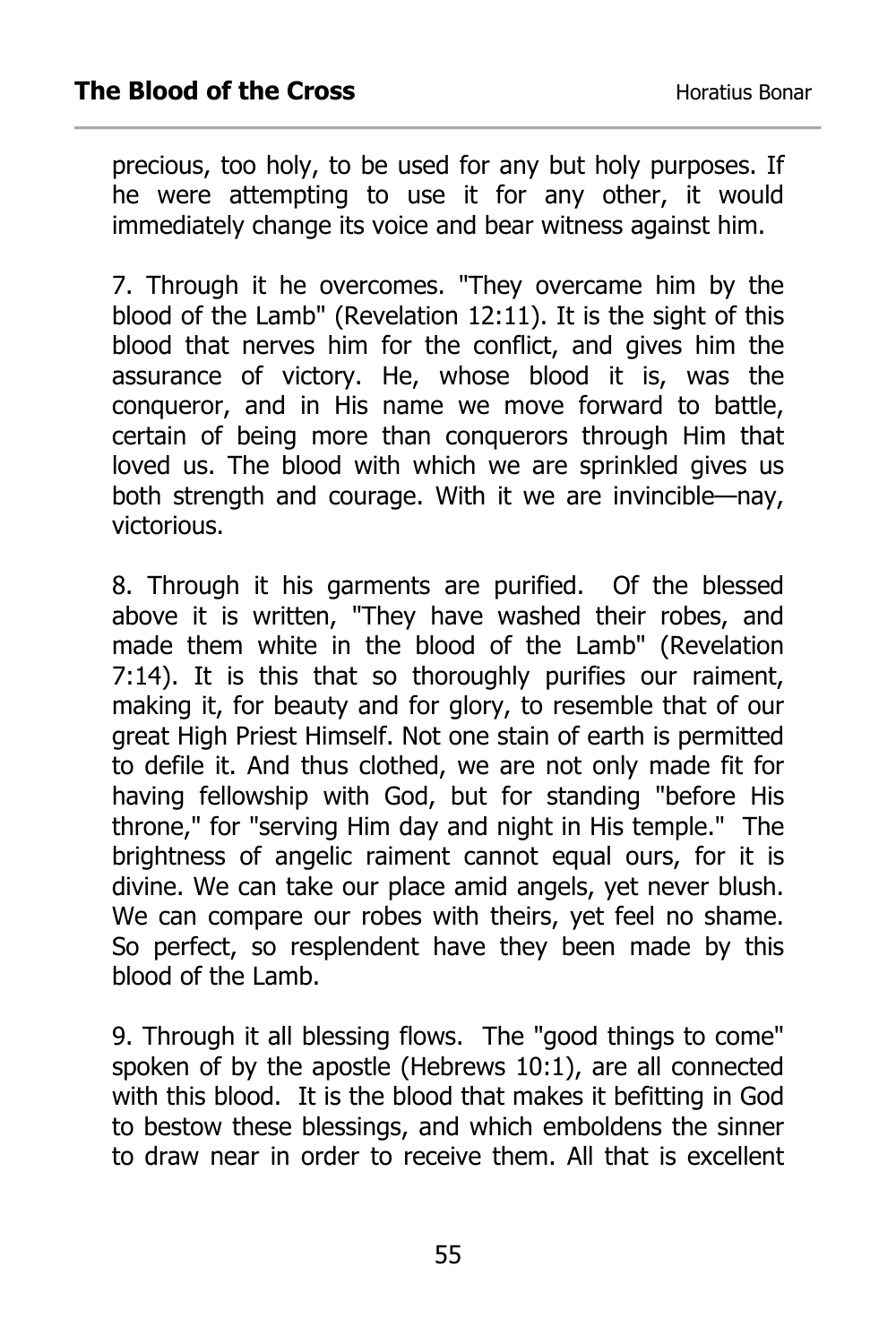and glorious is connected with this blood. This is the river that bears to him all blessings on its crimson stream, pouring in without ceasing everything that God has to confer. "Of what use is this fountain to believers? (asks an old writer). Many and great; all their graces flow from it; all their duties are to be washed in it; all their comforts are maintained by it."[17]

Thus it is that the saint rejoices in this blood. It was the knowledge of it that first shed peace into his soul, and it is the same knowledge that maintains, throughout life, that peace which then began. It was in being led by the Holy Spirit to the knowledge of this blood that he became a saint, and it is in continuing to know it that he becomes a saint. His only answer to the whispers of conscience, is "the blood that was shed." His great protection against the fiery darts of the wicked one, is "the blood that was shed." His preparation for the duties of each day is a fresh application of the blood, in which he bathes his conscience anew each morning as he rises.[18]

It speaks to him "Better things than that of Abel"—far better things indeed.

1. It speaks of a brother's love, not of a brother's hatred. It has no voice for him but that of love; love strong as death, nay, stronger. Its language is, "Herein is love, not that we loved God, but that God loved us, and gave His Son to be the propitiation for our sins." It has a voice which says, "Fear not, I am the first and the last, I am He that liveth and was dead, and, behold, I am alive for evermore."

2. It speaks of peace returned, not of peace fled away. Abel's blood seemed to say that peace had left the earth, and in its place all discord and revenge and fierce variance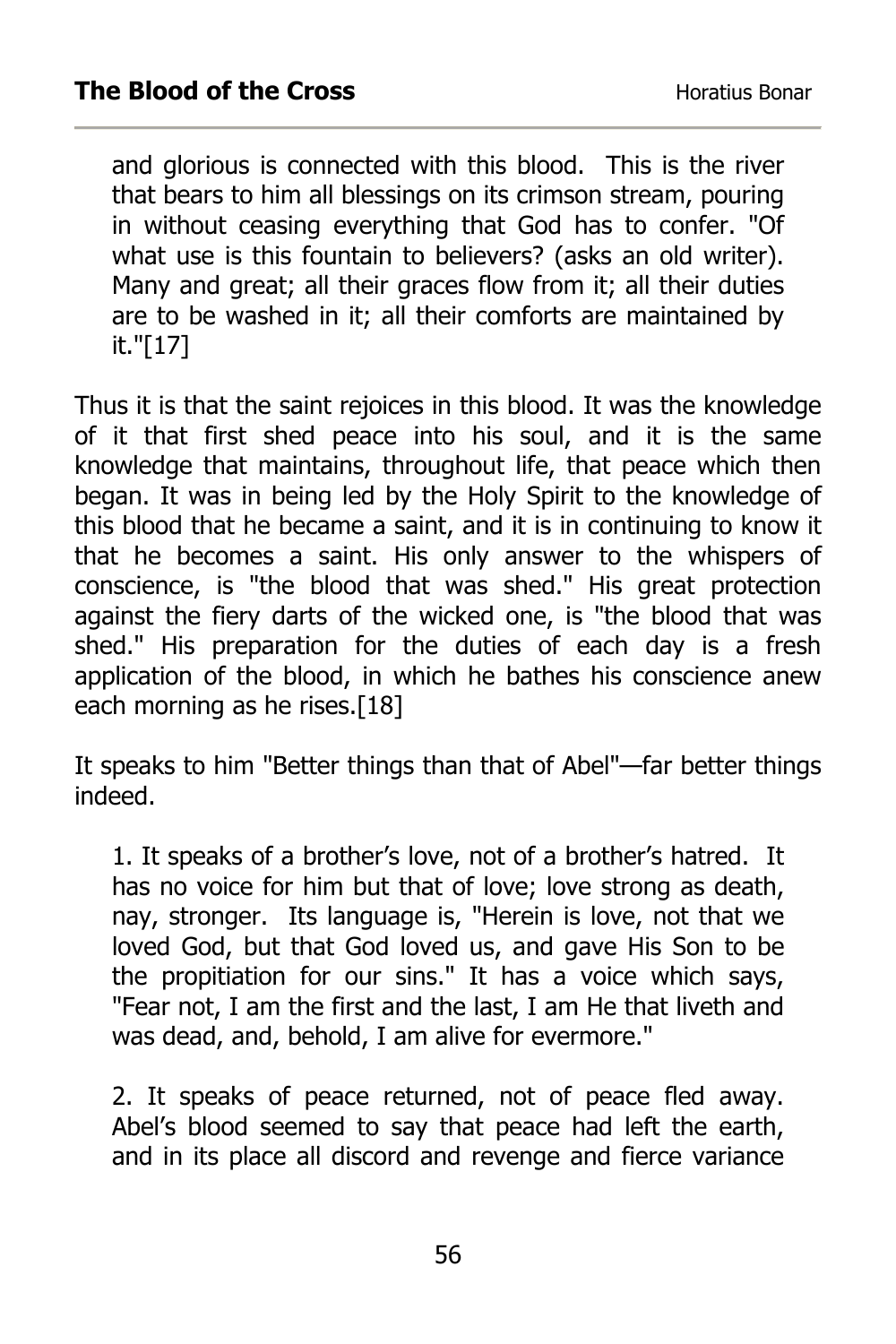had come. But this better blood tells us that peace has again found an abode on earth, that the broken links between man and man are to be reknit, and that the sunshine of genial harmony between heaven and earth is displacing the dark discord that threatened to reign forever. It speaks of reconciliation between God and the sinner—reconciliation upon securest grounds—the reconciliation of a covenant "ordered in all things and sure."

3. It speaks of grace, not of wrath. In Abel's case it was all wrath; the blood cried for vengeance out of the ground; this blood breathes no vengeance, no wrath. All in it is grace grace to sinners—grace to the murderers—grace to the uttermost. Free love to the unlovable and the unloving is the very essence of the message which it brings.

4. It speaks of forgiveness, not condemnation. It calls up no thunders. It wields no lightnings to execute the sentence of righteousness against the ungodly. "Forgive," is its only utterance. "Father, forgive them, for they know not what they do." Its burden is, "I will be merciful to their unrighteousness, their sins and their iniquities will I remember no more."

5. It speaks of the blessing, not of the curse. "Bless, and curse not," is the commission with which it is entrusted in its embassy to man. It has borne the curse; it has absorbed it; it has transmuted it into a blessing—a blessing which it is pouring freely out on all who will but receive it. Its message is, "Come now, and let us reason together, saith the LORD: though your sins be as scarlet, they shall be as white as snow; though they be red like crimson, they shall be as wool" (Isaiah 1:18).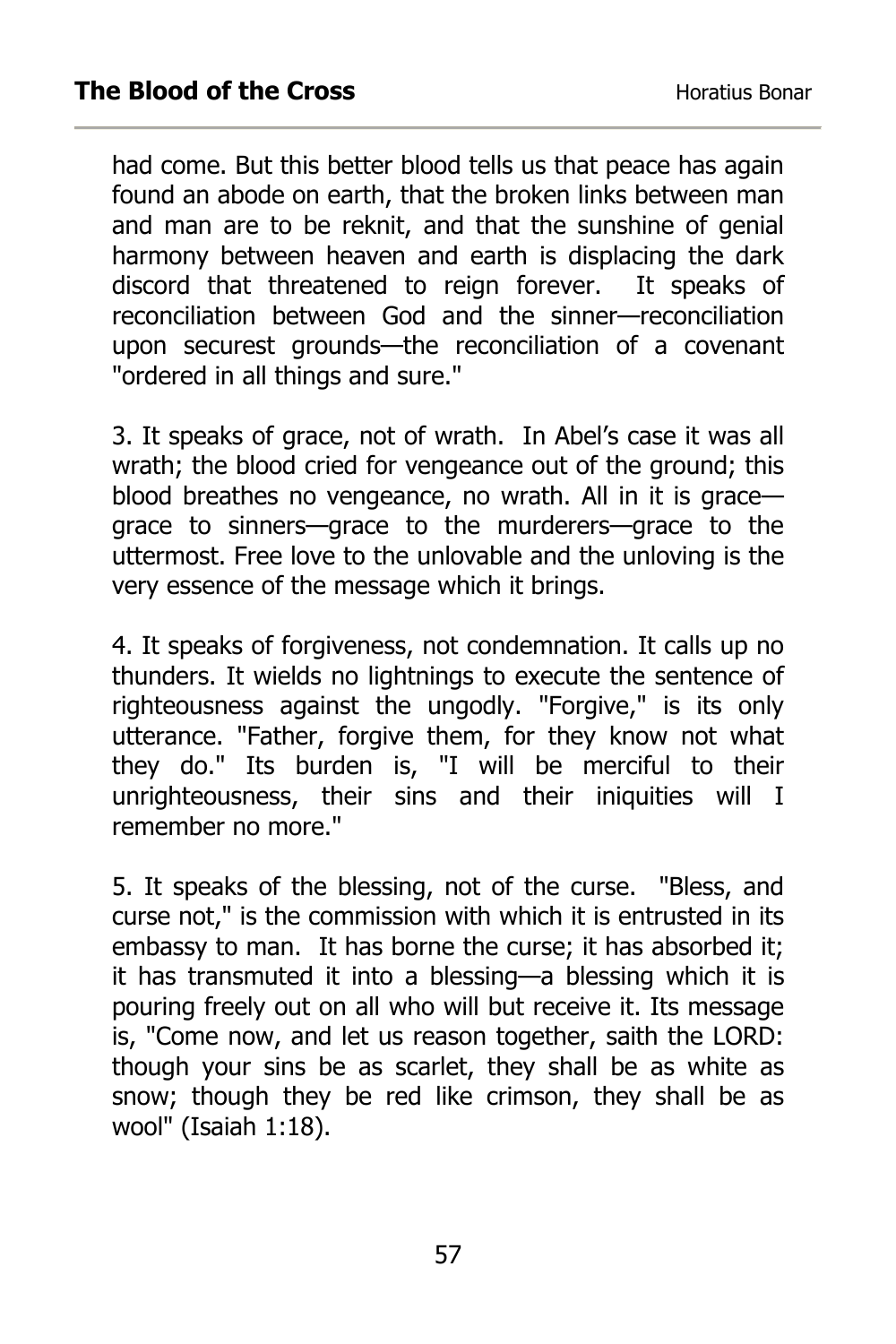6. It speaks of life, not of death. Cain's blood-guiltiness seemed to seal up man's ruin, and shut him up to helpless death. There seemed nothing in reserve but death. Even a brother's heart could meditate death against a brother, and a brother's hand inflict it. But in this better blood all is life life everlasting—life that has come to us through death— the death of the substitute. It is this blood which says, "I am the resurrection and the life: he that believeth in Me, though he were dead,

yet shall he live, and whosoever liveth and believeth in Me shall never die" (John 11:25-26).

7. It speaks not to alarm but to soothe the conscience. Abel's blood must have been echoing in the ears of Cain all his days. He might go out from the gate of Eden, the presence of the Lord, but he could not get beyond the sound of that voice. It would keep his conscience ever open, ever bleeding, ever tortured. But this better blood speaks peace. It purges the conscience and lays its alarms to rest. It heals, it restores, it gladdens. To be sprinkled with it is what the conscience desires. To hear its voice is what the conscience feels to be necessary for comfort and rest. Its still small voice can in a moment calm the tumults of the most torn and troubled breast.

8. It speaks not of man the fugitive and vagabond, but of man restored to Eden. It was the blood of his brother that chased Cain from the gate of paradise. It would not allow him to dwell even within sight of it, though outside the sacred fence. But this better blood brings back the sinner to the gate of Paradise again—nay, brings him in, or at least gives him the pledge that he shall one day re-enter these blessed gates, and dwell within these blessed bowers. It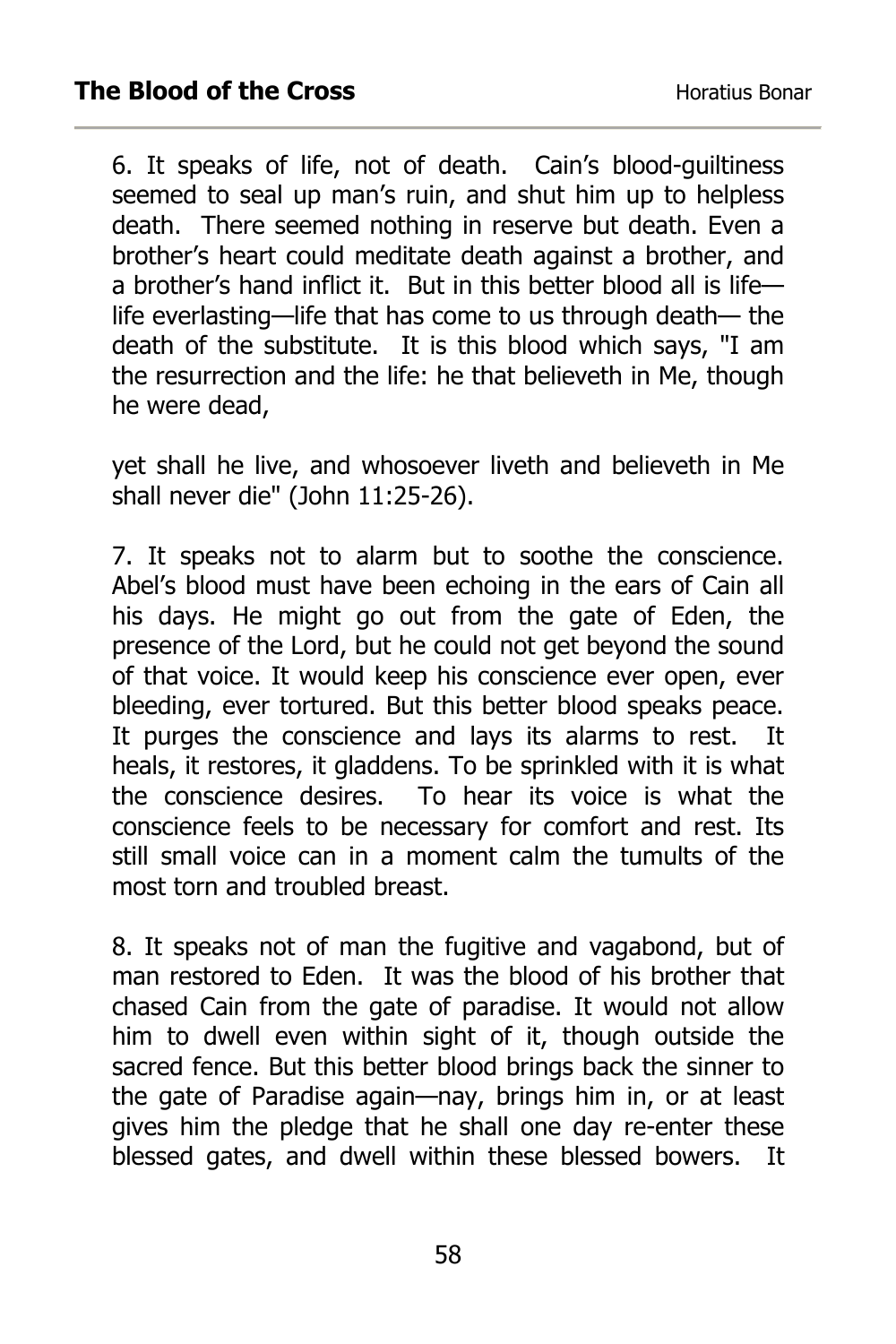transforms him from a fugitive and a vagabond, such as he is by nature, into a fellow citizen with the saints and an heir of the incorruptible inheritance, the new heavens and the new earth wherein dwelleth righteousness.[19]

Realizing these things, the saint moves on his joyful course. The blood is ALL to him. It is his peace; it is his medicine; it is his daily comforter. And resting in it he rejoices in hope of the glory to be revealed. Contrasting the blood of Abel with that of Christ, and comparing the blood of the sacrifices with that of the Lamb of God, he daily gets new insight into its wondrous excellencies, and is made to feel its full and perfect sufficiency. He needs no more to keep his soul in perfect peace, even when conscious of no common unworthiness and pollution. He needs no more to heal all his wounds, to cleanse away all his defilement, to strengthen him for every toil, and to enable him to conquer in every battle with the enemy.

And in proportion as he learns to enter more fully into the thoughts of God concerning the blood, in that proportion does his peace deepen and his joy overflow.

All its suitableness and manifold riches are not disclosed in a single day. He is ever making new discoveries in this illimitable field: ever digging into new veins in this unfathomable mine. His song on earth is, "Unto Him that loved us, and washed us from our sins in His own blood…to Him be glory and dominion for ever" (Revelation 1:5-6). His song in heaven will be the same, only louder and fuller, "Thou wast slain, and hast redeemed us to God by thy blood out of every kindred, and tongue, and people, and nation, and hast made us unto our God kings and priests: and we shall reign on the earth" (Revelation 5:9-10).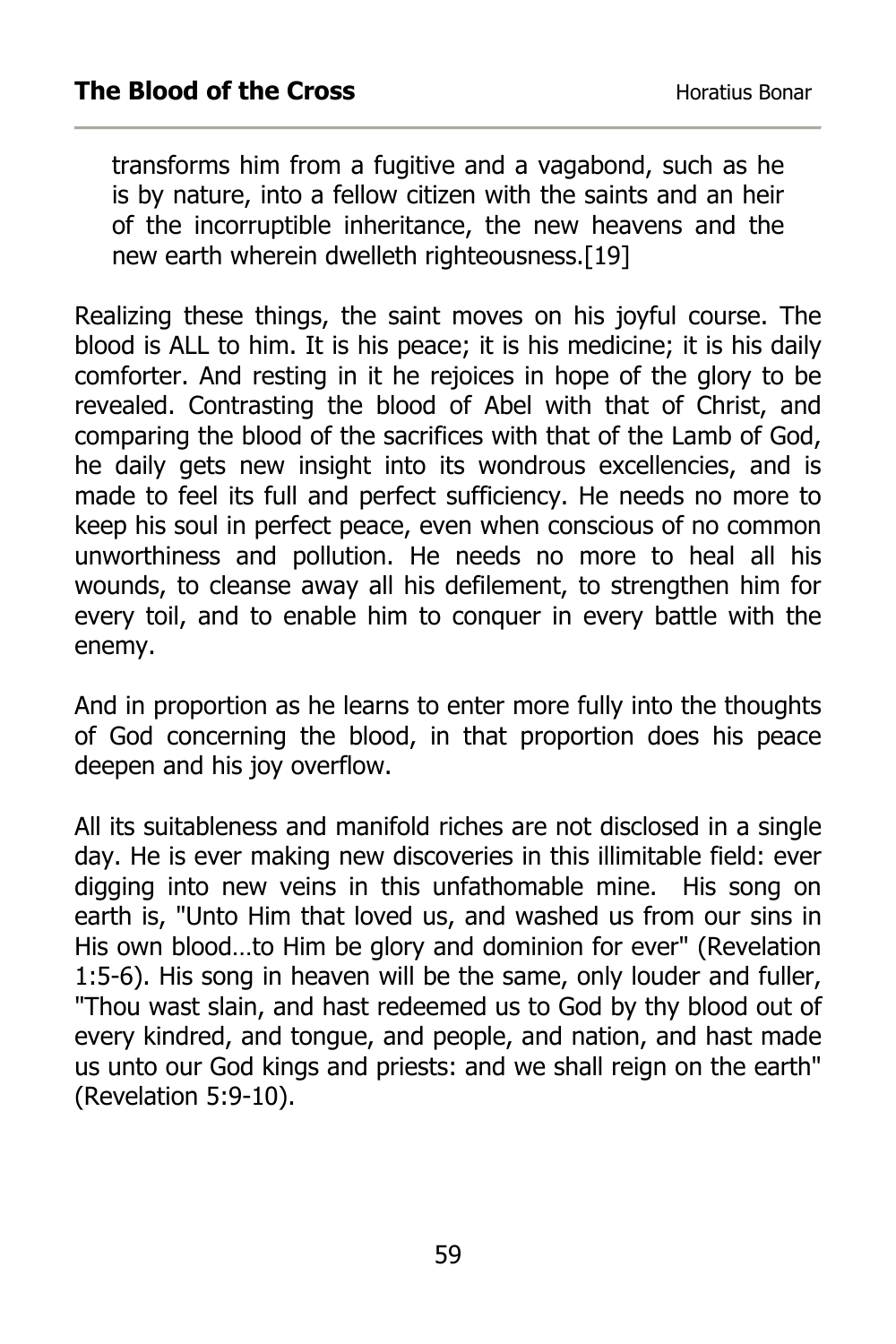### CHAPTER 10

# **The Thoughts Of The Lost Soul Concerning It**

IN Judas we have an instance of a lost soul—a soul just departing to the everlasting prison house. Of him we read, "Then Judas, which had betrayed Him, when he saw that He was condemned, repented himself, and brought again the thirty pieces of silver to the chief priests and elders." And his testimony respecting the blood is given in the following confession, falling from his dying lips, "I have sinned in that I have betrayed the innocent blood" (Matthew 27:3-4).

But a few hours before, he had betrayed it—he had sold it for thirty pieces of silver. But now remorse has fastened itself upon him; his conscience, which had slept, is now awaking; his guilt, like a poisoned garment, covers him around, and darts in its tortures at every pore.

One object occupies his whole vision, so that he can see no other; it is the blood he had betrayed. High above all the sins of a sinful life this towers in awful preeminence. It is his sin of sins; the sin which sets aside every other, as if in comparison with this they did not deserve the name. One scene haunts him, like a specter from beneath, hanging upon his steps and whispering terror into his soul—the bargain for blood—the innocent blood! He cannot shake it off. It clings closer and gathers darker around him.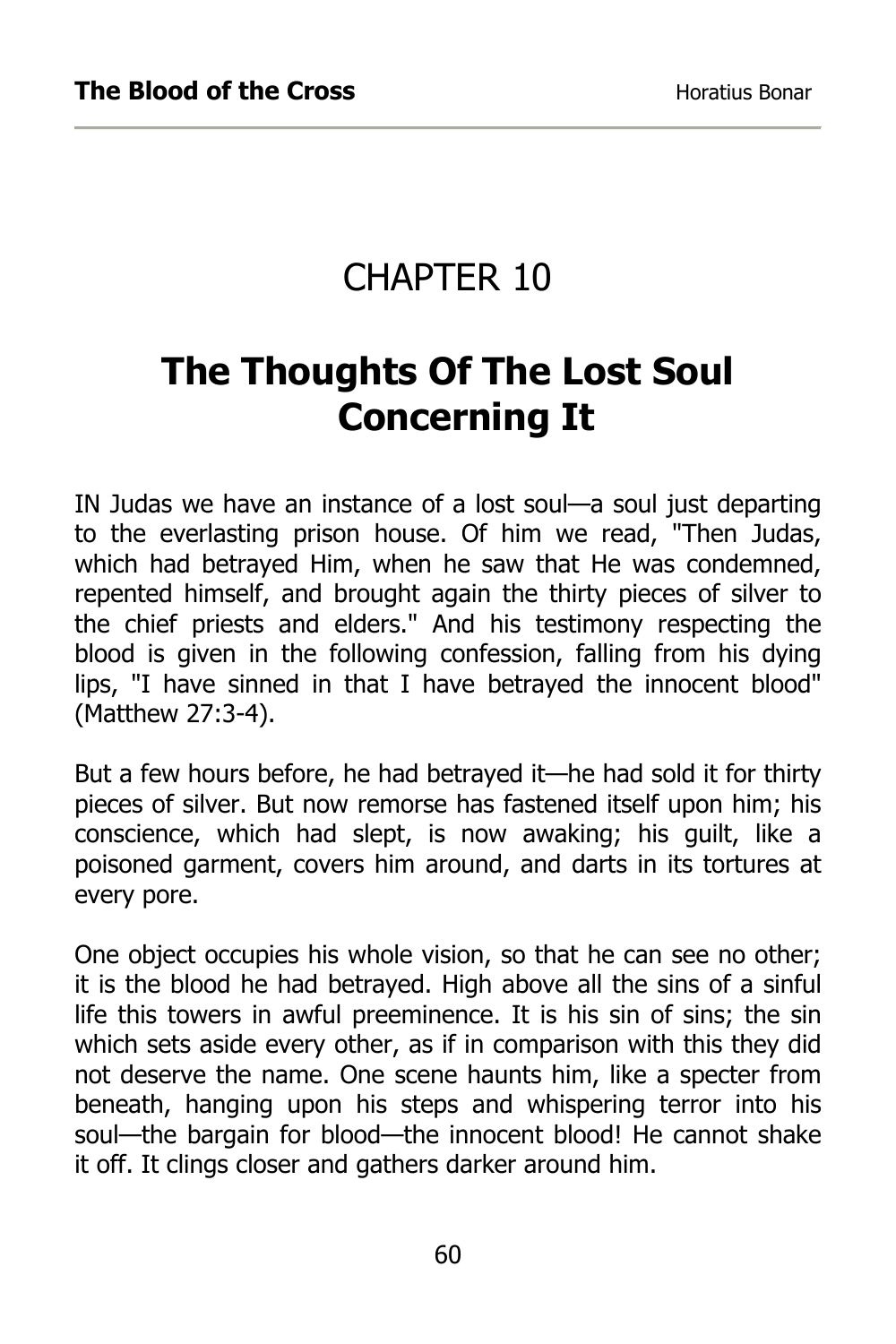He is just about to go "to his own place"; and he leaves behind him his testimony to the innocence of the blood. He tells us with dying lips that it is "innocent blood." As he is about to plunge into hell, he turns round to his companions in guilt, and says, "It is innocent blood."

It is its innocence that makes it so awful, even to think upon. It is its innocence that strikes into his vitals as with a scorpion's sting. Had there been one stain upon it, his agony might not have been so hopeless, so horrible. There might have been some relief, some hope, some ray of light. But it is innocent blood! Its innocence! Oh, it is this that torments him before the time. It is this that sends him howling along like some raging demoniac, seeking refuge among the tombs—seeking refuge in hell, as if hell might be some relief, because removed from the place where the innocent blood had been sold, and was crying to heaven against its seller. Oh! He would do anything now rather than look upon that innocent blood. He would flee to any place of darkness, where it might be hidden from his eyes!

Then, as if to double all his agony, when he casts down the price of blood at the feet of the murderers, all the reply he meets with is the cutting bitterness of cold remorseless malignity, "What is that to us? see thou to that." Ah! Poor wretched soul, thou art lost indeed: and this is all the sympathy with which thy companions greet thee—a foretaste of the sympathy with which devils below shall salute thee when thou goest down to their abode of woe!

We see then, that it is specially the innocence of the blood that shall be of all others, the cutting, stinging thought of a lost soul. The blood he has slighted and trampled on was not only so precious, but so innocent! It is this that shall make hell so intolerable. The blood he has betrayed was without blemish and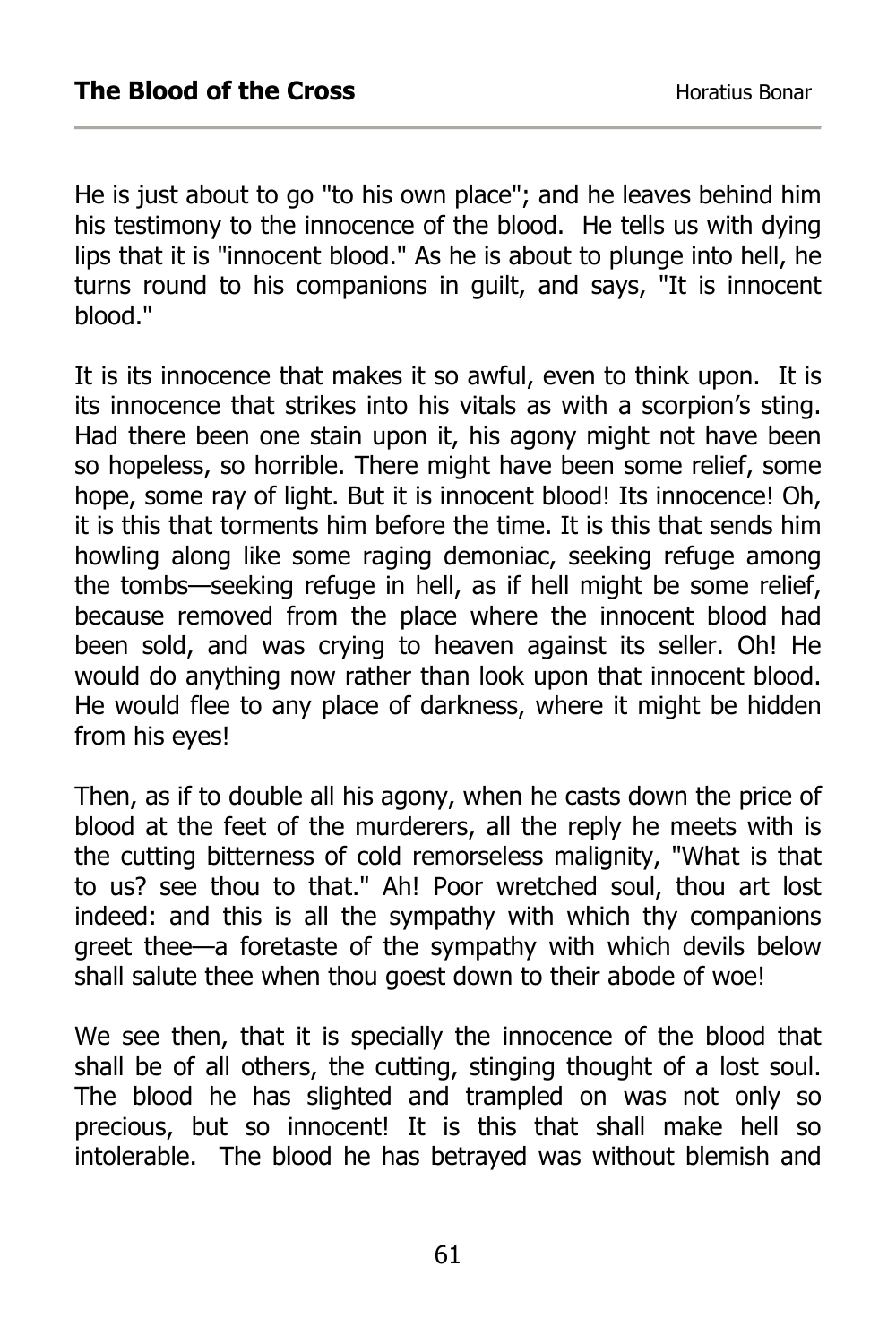without spot; yet he has treated it as if it were polluted and vile! He has treated it as if it were the felon's blood—the blood of one whose crimes demanded its shedding. Its innocence stares him in the face. Its innocence is gall and wormwood in his cup, the sting of the worm that never dies. Oh! Could he but discover one stain on it, it would help to cool his burning tongue; it would help to unloose his adamantine chain, to quench the fire that is consuming his bones. But all in vain. It is innocent blood; and shall be so forever. Its innocence shall be the consummation of his agony. It might have exalted him to heaven; but now it is sinking him eternally to the lowest hell.

Heedless sinner! Such may shortly be thy doom! Thou despisest the blood, or at least thou slightest it. Perhaps thou art one of those who betray it, time after time, at a communion table. How awful thy condition! The wrath of God abideth on thee even now; and thou shalt shortly be in hell, if grace prevent not. There thou shalt be with Judas, hearing his bitter cries, and joining thine to his. Thou hast followed his footsteps here as a betrayer and despiser of the blood, and ere long thou must reap the recompense which he is reaping.

Thou shalt meet him and his fellows; and oh, what a meeting! "Hell from beneath is moved for thee to meet thee at thy coming" (Isaiah 14:9). They will recognize and salute thee. "Ha! Art thou too become like unto us; thou art brought down to the grave; thou art fallen from heaven; thou art cast out as an abominable branch, going down to the stones of the pit as a carcass trodden under foot. Art thou too become like one of us— thou that hast named the name of the Redeemer, thou that hast heard the good news of His life-bringing death; thou that hast kept company with His disciples as if thou wert altogether one of them?" And as thou criest out in thine agony, cursing them as thy tempters, thou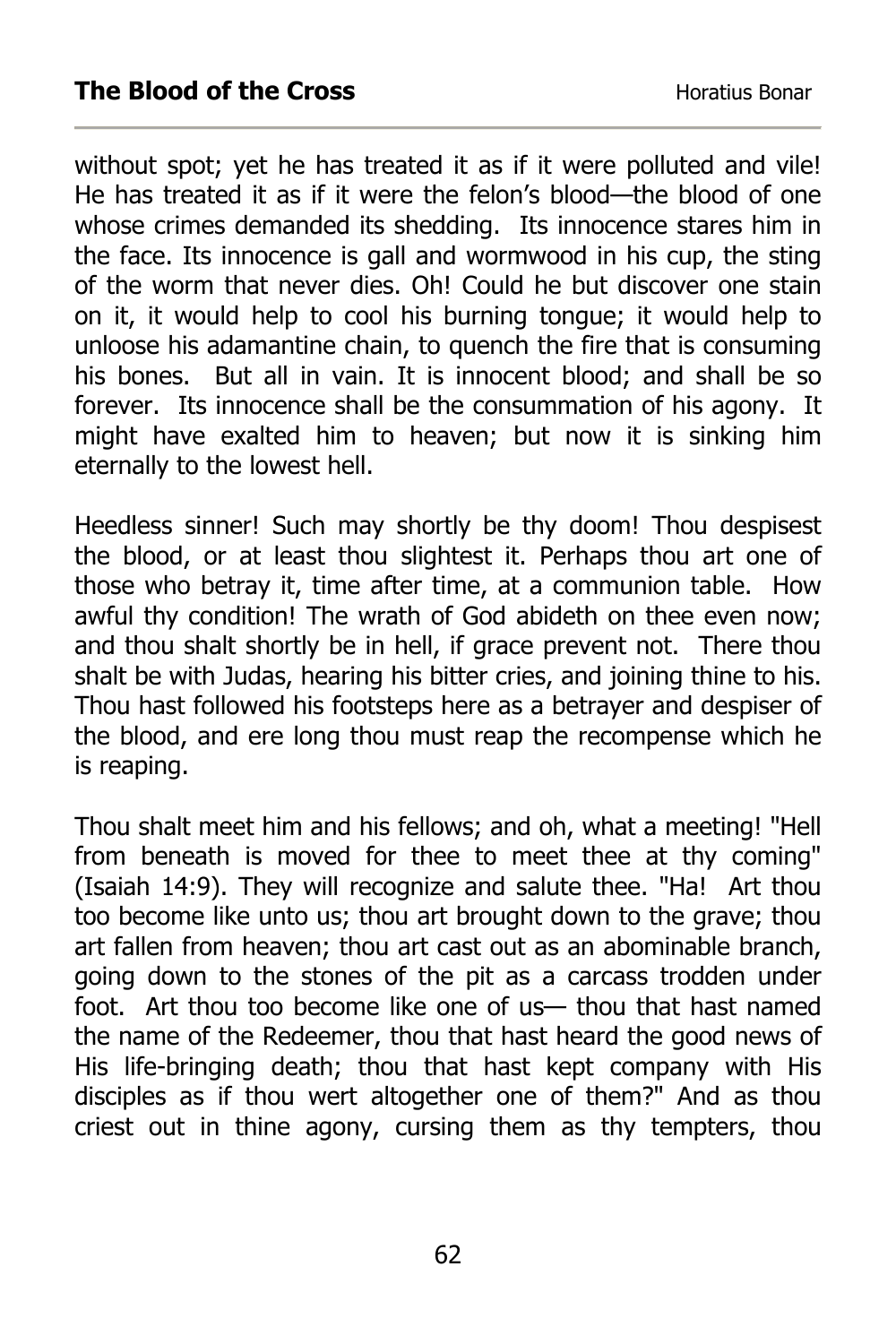receivest no reply but the sneer of heartless mockery, "What is that to us? see thou to that" (Matthew 27:4).

Thus shalt thou be eternally shut in. Whether thou wilt or not, thou must have thy companionship with Judas, with the lost, with the devil and his angels. Thou canst not escape. Thou canst not rise. The innocent blood presses thee down—a heavier millstone than that which shall sink Babylon in the mighty waters. And as thou plungest downward in that wild abyss of smoke, and fire, and vapor, ascending up forever and ever, this shall be the cry of thy tormented spirit, "I have sinned, in that I have betrayed the innocent blood."

Must it be so? Art thou resolved to perish, and to crush thy immortal spirit beneath the weight of this innocent blood? Must mercy be slighted, life rejected, and forgiveness flung away as dross? Must Satan be served, the world worshipped, self indulged, and God set clean aside as a being better far forgotten and disowned? Must hell be chosen, when the gate of the Kingdom stands wide before thee, and the kindliest welcome proffered that ever friend gave to friend, or parent to child?

Must it be so? Is thy mind made up to brave the worst? Is thy life here to be one of reckless unbelief and folly? Wilt thou have no compassion upon thyself, but go on courting the evil, as if it were the better lot?

Heedless soul! Stand still for one moment in thy foolishness. Listen! A voice comes wildly up as from the regions beneath. It is the voice of wailing, and its burden is, "I have sinned in that I have betrayed the innocent blood." It is the voice of Judas! His wailing is not done. It was the first awful note of it which earth heard ere he plunged beneath. But the prolongation was reserved for other ears than man's, other realms than these of this still sweet and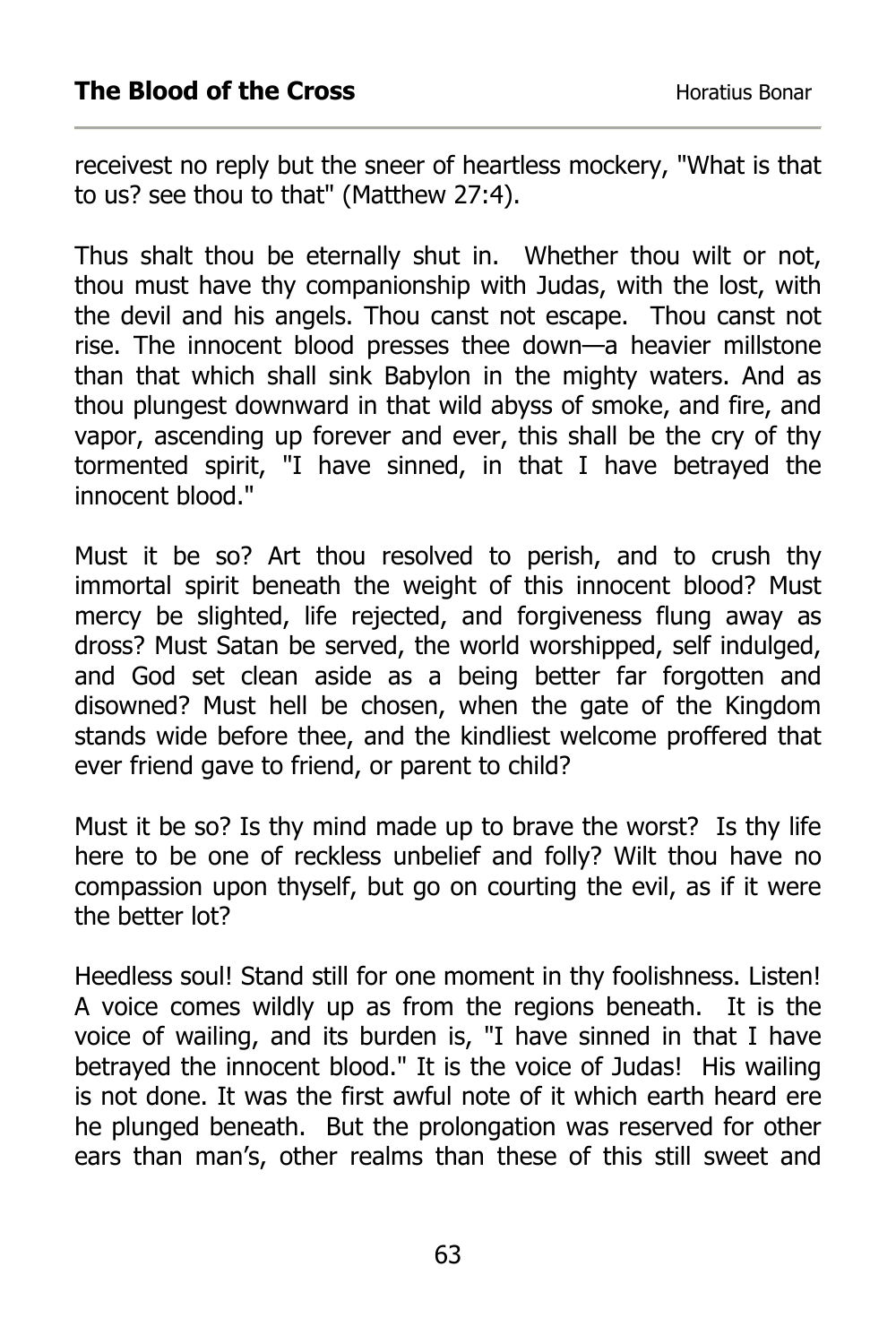sunny earth. It is the faint far-off echo of that cry, that is now ascending. Man! Dost thou not hear it? But a little while, and thou shalt join it, to swell its tone of infinite and eternal sadness, if thou madly mockest all warning, and persistest in thy unbelief.

 Do not so. Thou hast gone near enough to the gates of hell; yet go not in. Turn back. It is not yet too late. Even thou mayest be saved. The gate of light stands as widely open as the gate of darkness. The way of life, the narrow way, is as free to thee as is the way of death.

There is still forgiveness. And the glad tidings of it are as glad as ever. No sin of thine has altered that gladness or made the tidings a forbidden joy to thee. We can tell you as truly as ever that "these things are written that thou mightest believe that Jesus is the Christ, and that believing thou mightest have life through His name" (John 20:31).

"The blood of Christ cleanseth from all sin." Remember it is ALL sin— even yours. It can wash, it can pardon, it can justify even thee. It can wash, it can pardon, it can justify even thee. Take it now, for cleansing and salvation. It will purge thy conscience; it will reconcile thee to God; it will fill thy soul with peace. And are these blessings so common and so cheap, that thou canst afford to slight or to postpone them?

The great day of reckoning for the blood draws nigh. He whose blood was shed is coming to take vengeance on its shedders. It will be a sore reckoning for millions. And who shall then attempt to scorn the accusation as if it were idle or untrue? "Blood-guiltiness" shall then be brought in as the verdict against this world—and in that awful verdict your name shall be found.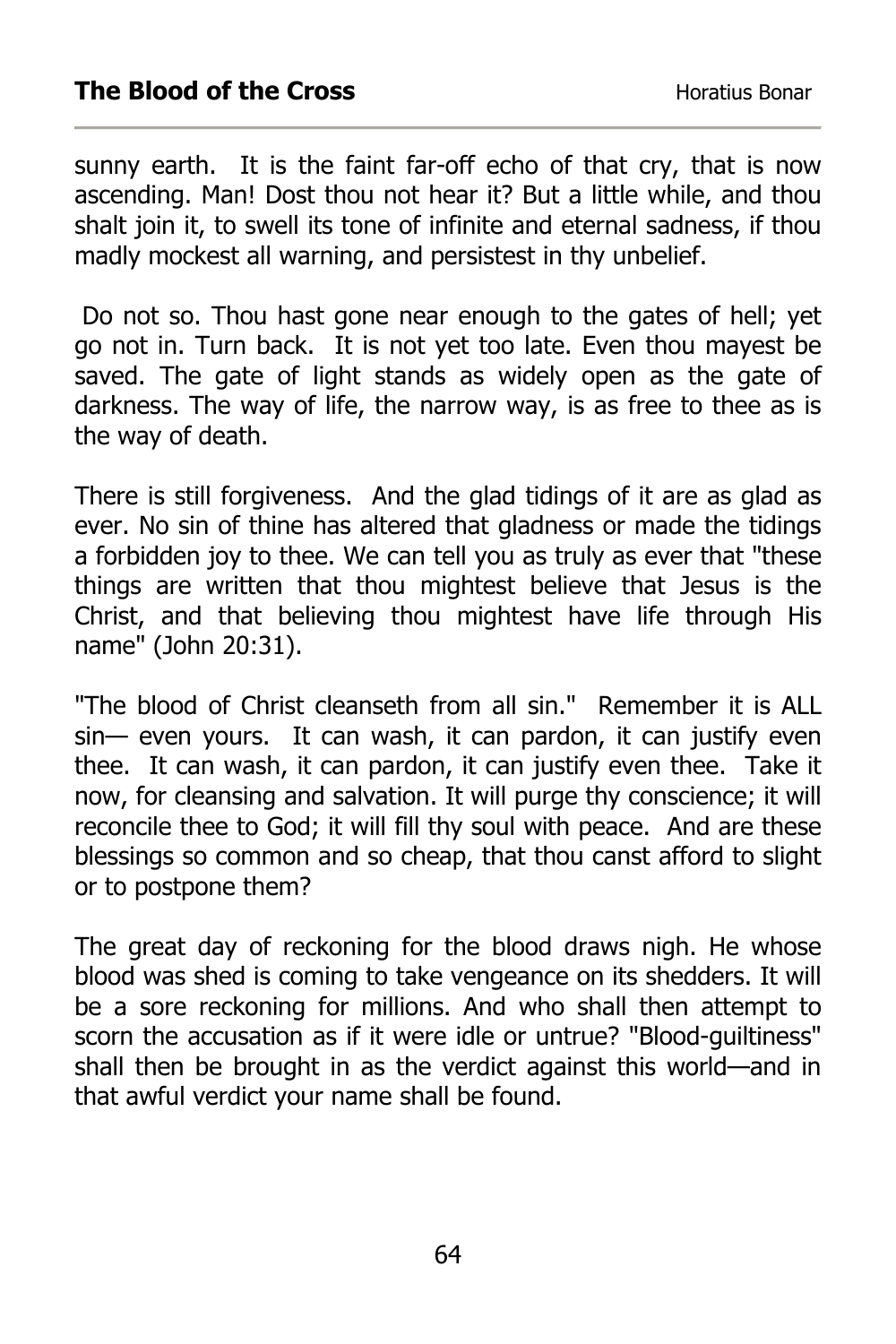### CHAPTER 11

## **The Good News Concerning The Blood**

IT is the blood whose shedding has provided a propitiation for sin, and whosoever will consent to take this as his propitiation becomes a partaker of the blessings which it contains. It was the High Priest's laying of his hand upon the goat (Leviticus 16:21) that established the connection between it and the people, so that Israel's sins passed over to the substitute; and so it is our believing that connects us with the Divine Substitute, and brings to us all the benefits of the divine bloodshedding.

It is our unbelief that intercepts the communication; it is faith that establishes it. Faith may seem a slight thing to some; and they may wonder how salvation can flow from believing. Hence they try to magnify it, to adore it, to add to it, in order that it may appear some great thing, something worthy of having salvation as its reward. In so doing they are actually transforming faith into a work, and introducing salvation by works under the name of faith. They show that they understand neither the nature nor the office of faith. It saves, simply by handing us over to the Saviour. It saves, not on account of the good works which flow from it; not on account of the love which it kindles; not on account of the repentance which it produces; but solely because it connects us with the Saving One. Its saving efficacy does not lie in connection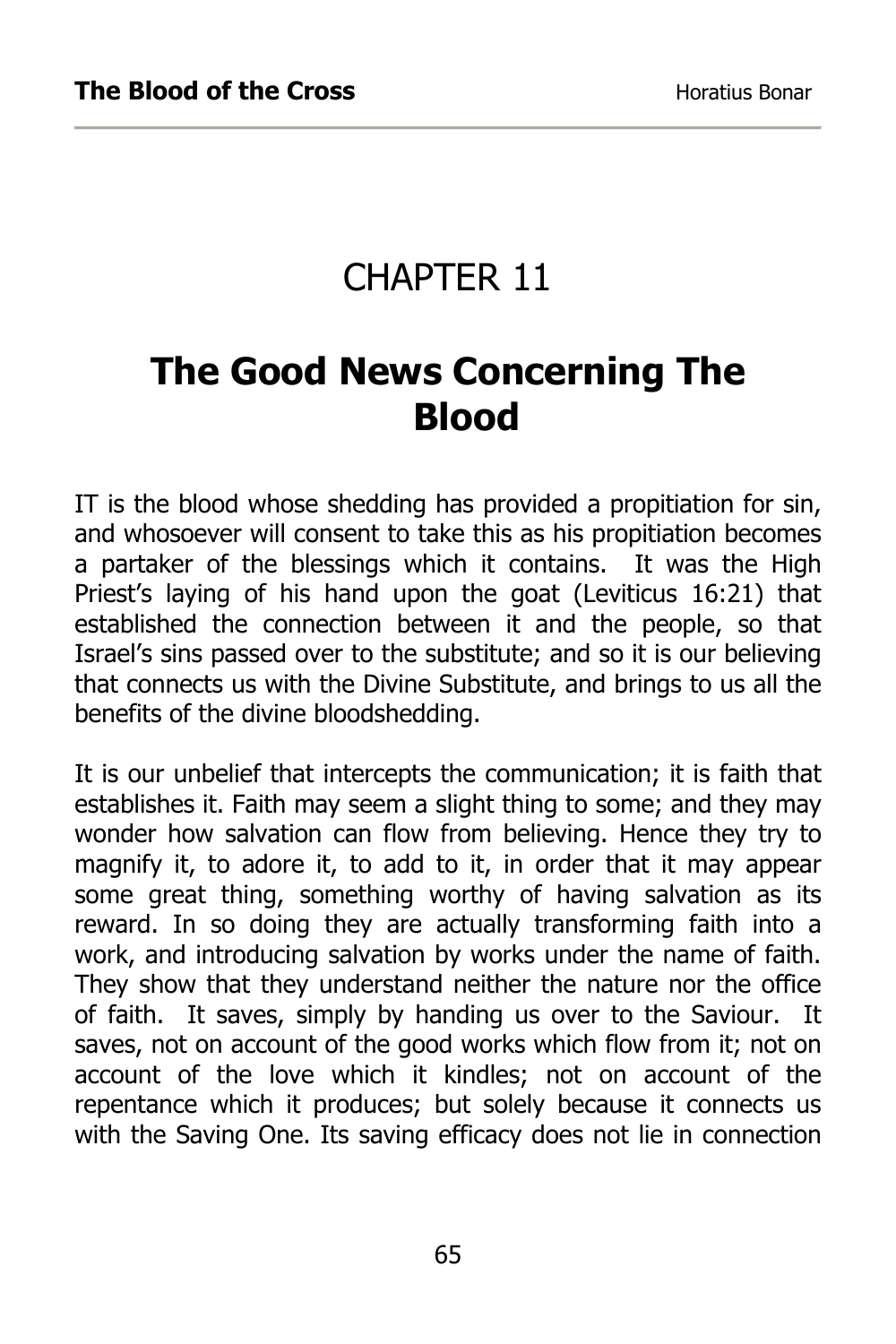with righteousness and holiness, but entirely in its connection with the Righteous and Holy One.[20]

Thus it is that unbelief ruins, because it cuts off all communication with the source of life; and thus faith blesses because it establishes that communication.

See these electric wires that are shooting their mysterious threads throughout our land, communicating between city and city, between man and man, however distant; dead, yet extinct with life; silent, yet vocal with hidden sound; carrying, as with a lightning burst, the tidings of good or evil from shore to shore. Separate their terminating points by one hair's breadth from the index, or interpose some nonconducting substance—in a moment intercourse is broken. No tidings come and go. The stoppage is as entire as if you had cut every wire in pieces, and cast these pieces to the winds. But refasten the severed points, or link them to the index with some conducting material, and instantaneously the intercourse is renewed. Joy and sorrow flow again along the line. Men's thoughts, men's feelings, men's deeds, rumors of war or assurances of peace, news of victory or defeat, the sound of falling thrones, the shouts of frantic nations—all hurrying on after each other to convey to ten thousand throbbing hearts the evil or the good which they contain!

That nonconductor is unbelief. It interposes between the soul and all heavenly blessing, all divine intercourse. It may seem a thing too slight to effect so great a result; yet it does so inevitably. It shuts off the communication with the source of all glad tidings. It isolates man, and forbids the approach of blessing.

That conductor is faith. In itself it is nothing, but in its connection everything. It restores in a moment the broken communication;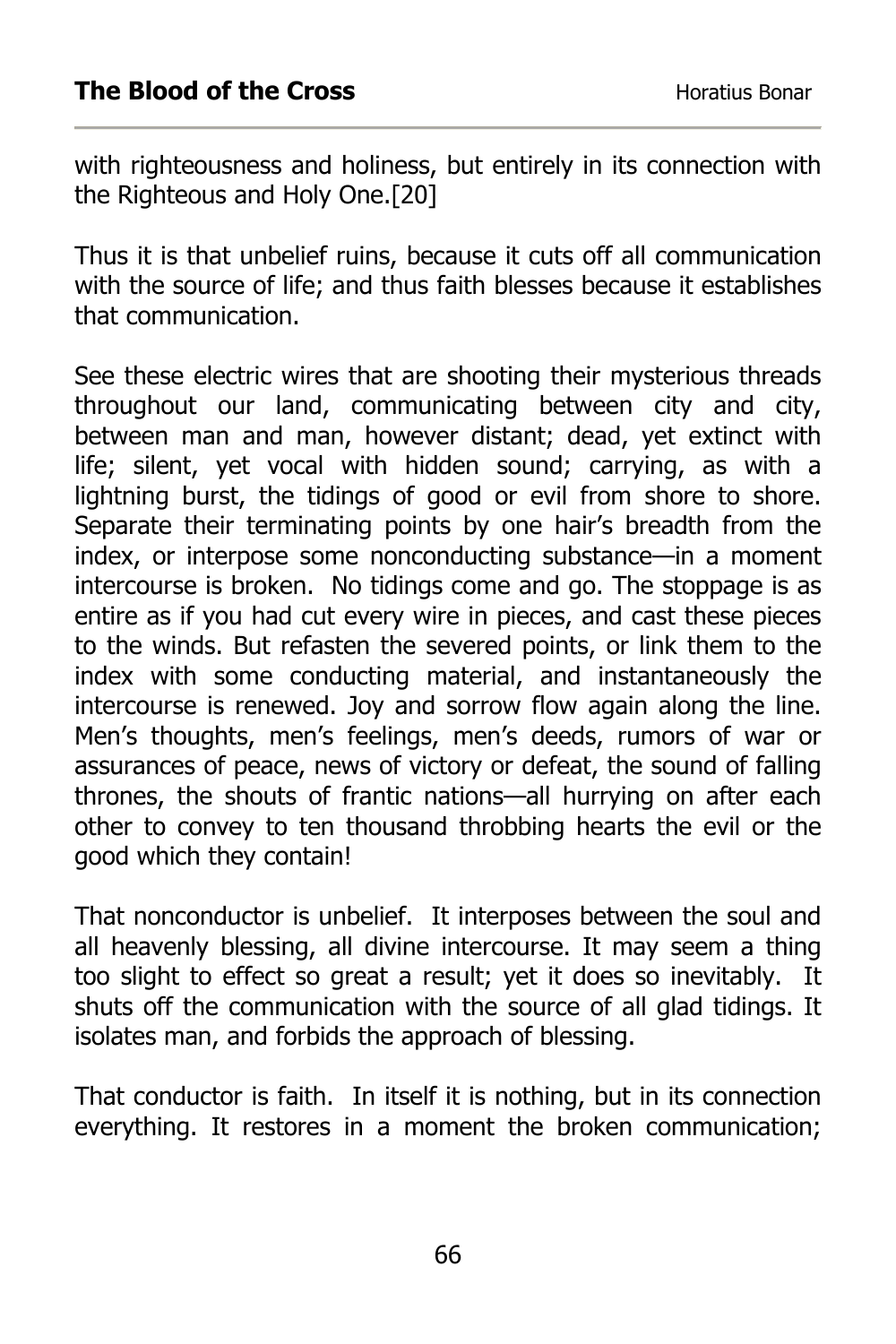and this, not from any virtue in itself, but simply as the conducting link between the soul and the fountain of all blessing above.

The blood of the cross is that which has "made peace" (Colossians 1:20); and to share this peace God freely calls us. This blood of the cross is that by which we are justified (Romans 5:9); and to this justification we are invited. This blood of the cross is that by which we are brought nigh to God (Ephesians 2:13); and to this blessed nearness we are invited. This blood of the cross is that by which "we have redemption" (Ephesians 1:7; Colossians 1:14), even the forgiveness of sins according to the riches of His grace; and this redemption, this forgiveness, is freely set before us. It is by this blood that we have liberty of entrance into the holiest (Hebrews 10:19); and God's voice to each sinner is to "enter in." It is by this blood that we are cleansed and washed (1 John 1:7; Revelation 1:5) and this fountain is free, free as any of earth's flowing streams, free as the mighty ocean itself, in which all may wash and be clean.

These are good news concerning the blood—news which should make every sinner feel that it is just what he stands in need of. Nothing less than this; yet nothing more.

And these good news of the blood are no less good news of Him whose blood is shed. For it is by this bloodshedding that He is the Saviour. Without this, He could not have been a Redeemer; but, with it, He is altogether such a Redeemer as suits the sinner's case. In Him there is salvation—salvation without a price—salvation for the most totally and thoroughly lost that this fallen earth contains. Go and receive it.

Do you ask, How am I to find salvation, and how am I to go to that God, on the blood of whose Son I have trampled so long? I answer, Go to Him in your proper and present character—that of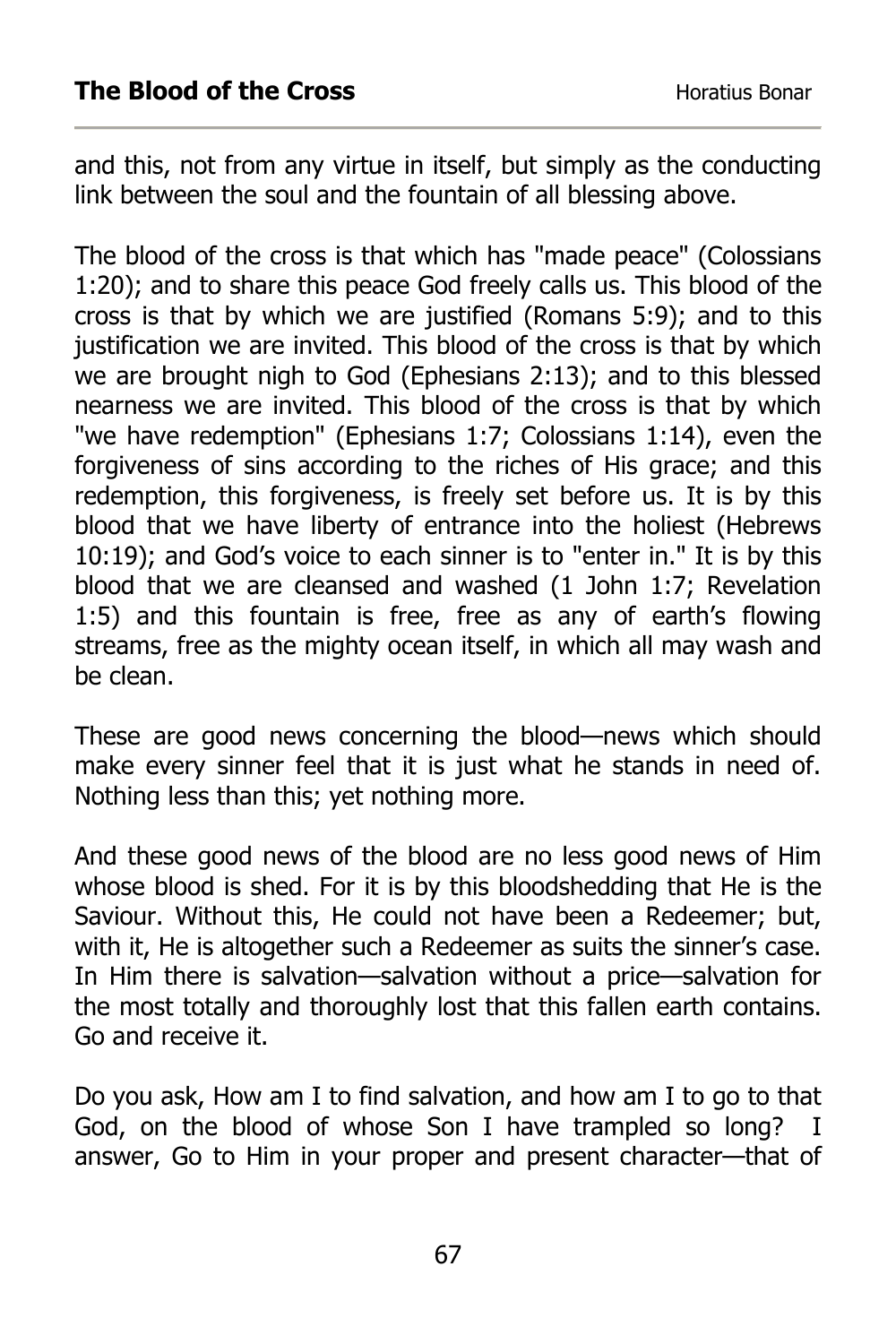sinner. Go with no lie upon your lips, professing to be what you are not, or to feel what you do not. Tell Him honestly what you are, and what you feel, and what you do not feel. "Take with you words"; but let them be honest words, not the words of hypocrisy and deceit. Tell Him that your sin is piercing you; or tell Him that you have no sense of sin, no repentance, no relish for divine things, no right knowledge of your own worthlessness and guilt. Present yourself before Him just as you are, and not as you wish to be, or think you ought to be, or suppose He desires you to be. Recount your necessities; make mention of the multitude of His mercies; point to the work of the blessed Son; remind Him how entirely righteous it would be for Him to receive and bless you. Appear before Him, taking for granted just that you are what you are, a sinner; and that Christ is what He is, a Saviour; deal honestly with God, and be assured that it is most thoroughly impossible that you can miss your errand. "Seek the LORD while He may be found"; and you will see that He is found of you. "Call upon Him while He is near"; and you will find how near He is.[21]

But tarry not, for the day is fast closing, and the thick gloom of evening is at hand. The last "woes" are preparing, and the gates of the kingdom shall ere long be shut. The acceptable year of the Lord is running out, and the coming of the Lord draweth nigh. Trifle not with your brief remaining span or inch of hasty time.

This earth shall soon shake beneath the footsteps of its coming Judge. Its hills and rocks must soon echo with the sound of the final trumpet. And therefore it concerns men, without delay, to be securing the shelter ere the storm be up. When once the wrath of the Lamb is kindled, who shall escape save those who are sprinkled with His blood? It is an eternal doom that is preparing for the ungodly, and the time that remaineth is short, in which the sinner may escape. He has no moments to fling away, for that which he flings away may be his last.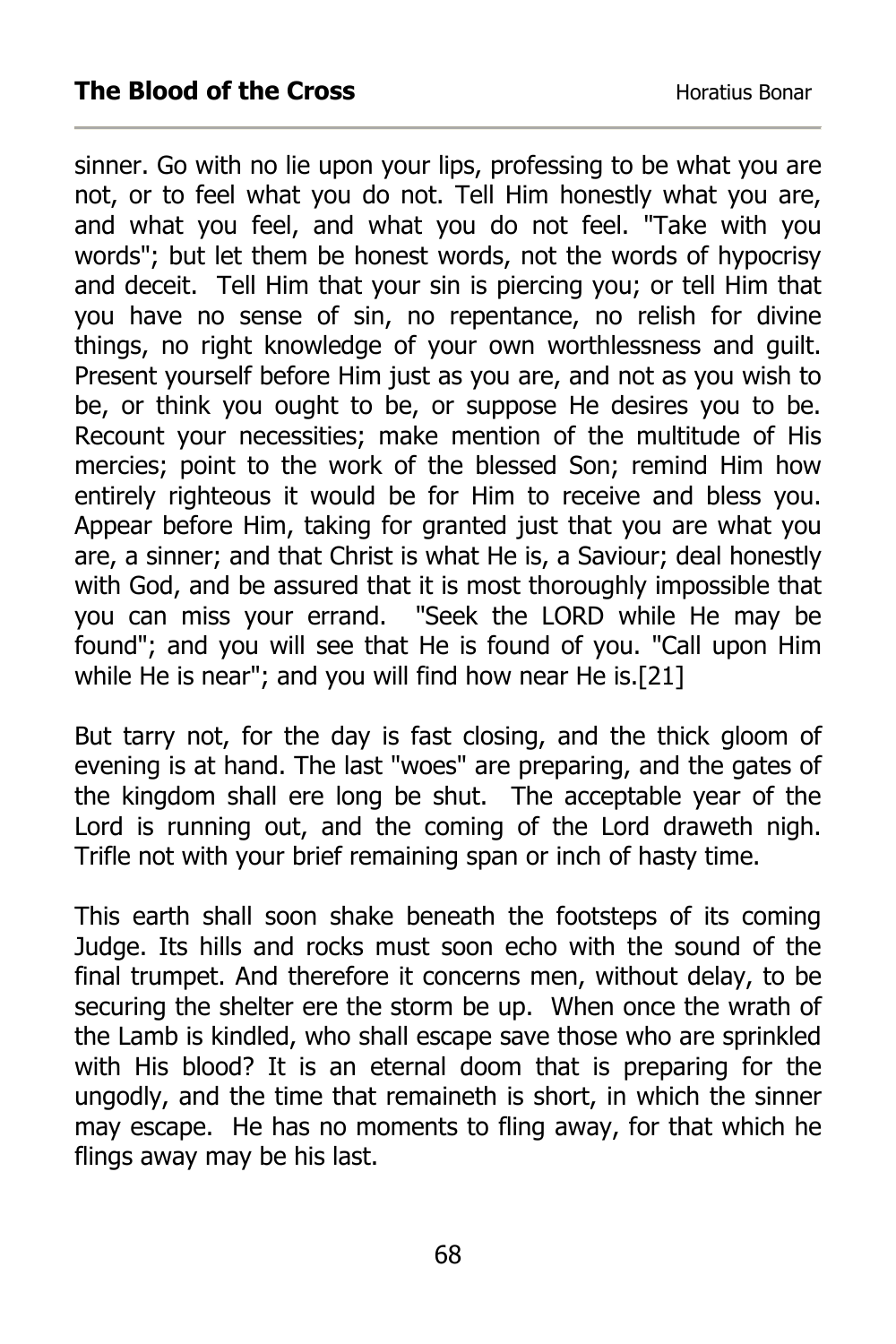Fool! When wilt thou be wise? Thou art wise for time, and not for eternity. Dost thou not see these thunderclouds? Dost thou not hear the wild tumult of earth, the cry of nations, the shock of falling empires, the crumbling sound throughout the earth that speaks of universal dissolution and ruin? What are these things? The work of chance? A passing earthquake? The burst of frenzy for an hour? No. They are signs of gathering wrath. It is God coming down to smite the guilty earth—that earth upon whose surface you are treading.

Are you ready for His arrival? Are all matters of variance between you and Him adjusted? And has your reconciliation been sealed by the blood of the Lamb?

If not, how shall you meet His eye? How shall you abide His awful scrutiny? That scrutiny will comprise much. Nay, it will omit nothing; its minuteness and exactness will overwhelm you. But the most solemn part of it will be that touching the blood of the Son of God, and the good news respecting it which have been so long proclaimed to you. These good news have found no entrance, and the messenger who brought them has been denied all access day by day. Instead of prizing this blood and making use of it for your cleansing, you have slighted it; and in slighting it, you have slighted Him whose blood it is—Him through whose death there is life for you. And shall not the Lord visit you for such deliberate rejection of His grace; shall not His soul be avenged for such neglect of His "great salvation?"

#### **Footnotes**

[1] You may see life in death, heaven in the deepest hell, glory in shame, when thou seest all thy sins done away in the blood of Jesus. —Shepherd's Sound Believer.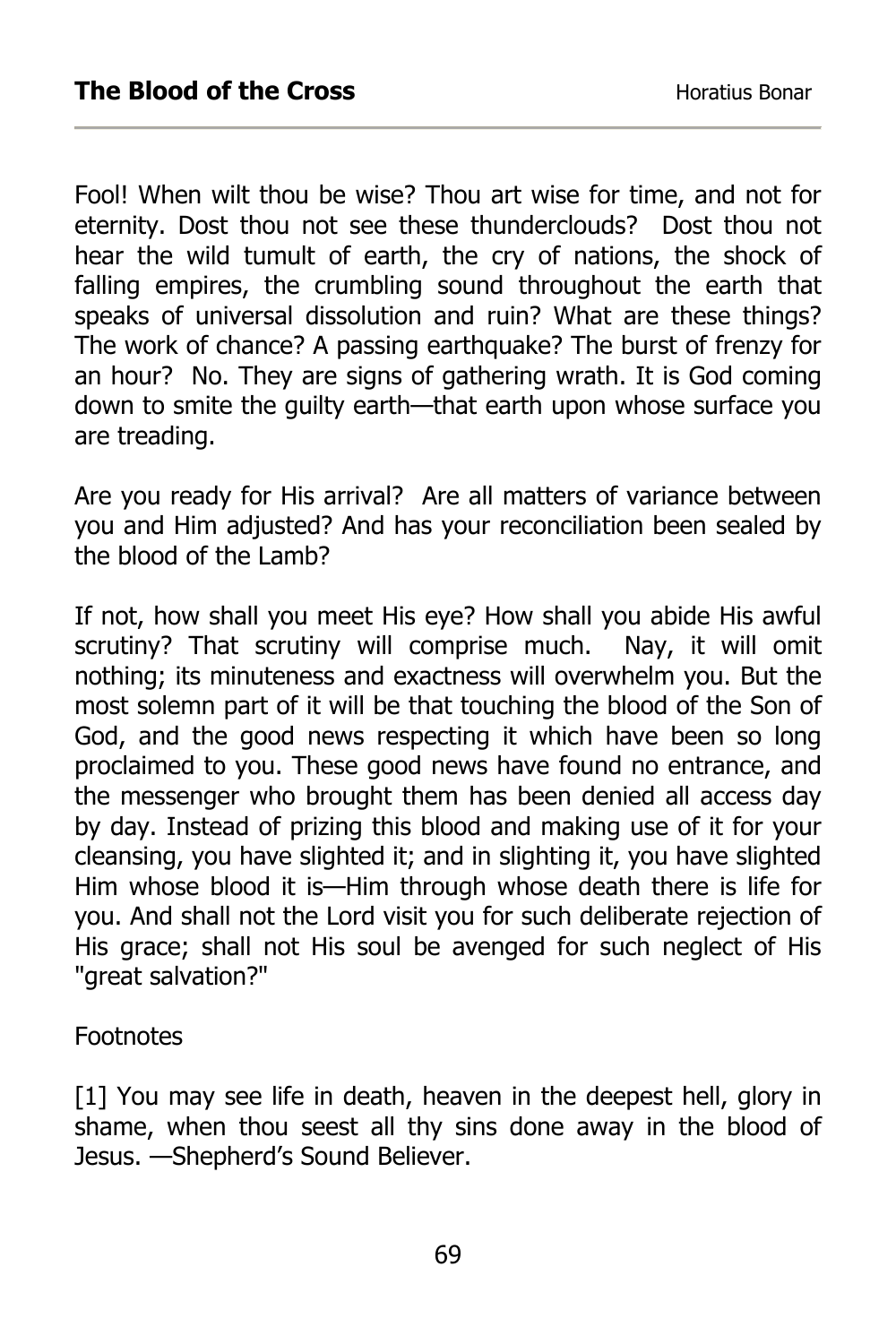[2] It is no right faith but when we are bold with quiet minds to show ourselves in the presence of God. Which boldness comes from assured confidence in the goodwill of God. It is assuredness that maketh the conscience quiet and cheerful before God. — Calvin's Institutes.

[3] The reader may perhaps call to mind here the conversion of Colonel Gardiner. He seemed in a moment to get a sight of the crucified one; his soul was overwhelmed; he walked up and down his chamber in intensest agony of heart, thinking himself the vilest sinner under the sun, as having all his life been crucifying Christ by his sin. "He immediately gave judgment against himself as most justly worthy of eternal damnation, settling it with himself that God's justice necessarily required that such an enormous sinner should be made an example of everlasting vengeance." —See his Life by Doddridge.

[4] How did the Spirit convince those three thousand, those patterns of God's converting grace? Did not the Lord begin with them for one principal sin, their murder and contempt of Christ, by imbruing their hands in His blood? There is no question but now they remembered other sinful practices, but this was the imprimis which is ever accompanied with many other items, in God's bill of reckoning. —Shepherd's Sound Believer, p. 8.

[5] Then was the world brought to a voluntary confession of the sin of murdering Jesus Christ—Owen on the Death of Christ, referring to Acts 2:37.

[6] Tanner's Life, pp. 11-12.

[7] At the risk of its being thought out of place, I shall ask the reader's attention to the following illustration of the truth embodied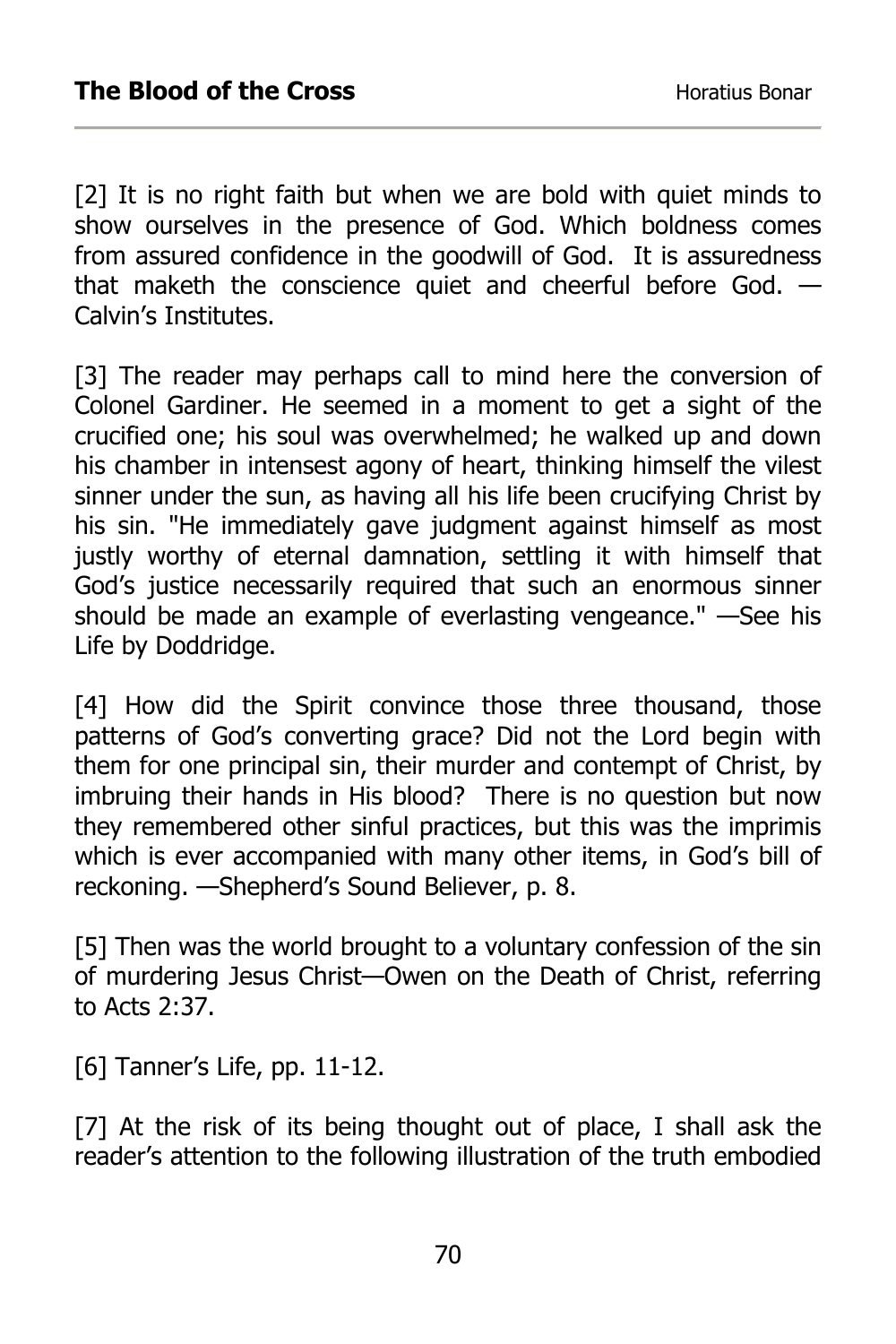in the above sentence. It is from Reichard's Initia Doctrinæ Christianæ, which contains an exposition of the Lutheran doctrine of justification. I need not give the original. "Justification is that divine act by which man, the sinner, is absolved from all the guilt and punishment of his sins by reason of the satisfaction of Christ; and is so reckoned and treated of God, as if he had not only committed no sin, but as if all his life he had lived most holily. At the same time, we must remember that this divine blessing is not of a physical, but of a moral kind, and refers wholly to imputation; since the substitutionary satisfaction of Jesus Christ is reckoned by God as entirely ours. For this divine proceeding is like a forensic transaction, in which there are judges, accusers, and accused, advocates, laws, witnesses, and in the end an acquittal from the charge.…It consists of two parts; the one, by which, on account of Christ's merit, our guilt is totally removed; the other, by which Christ's obedience is held as ours. For seeing the divine law demands, not only that we should commit no sin, but that we should do all manner of good (neither of which is in our power), it is plain that the satisfaction of Christ avails us in a twofold manner; partly as He bore in our room the guilt and punishment of our sins, and partly as He obeyed the divine law most perfectly for us."

[8] Does the reader here call to mind the well-known lines:

Will all the mighty ocean wash this blood Clean from my hand? No, this my hand will rather The multitudinous seas incarnadine, Making the green, one red.

[9] Unbelief in its essence, is nothing else than mockery of the Lord. —Frederick Arndt, Sermon on "Christ between the two thieves."

[10] Life of Rev. John Cennick.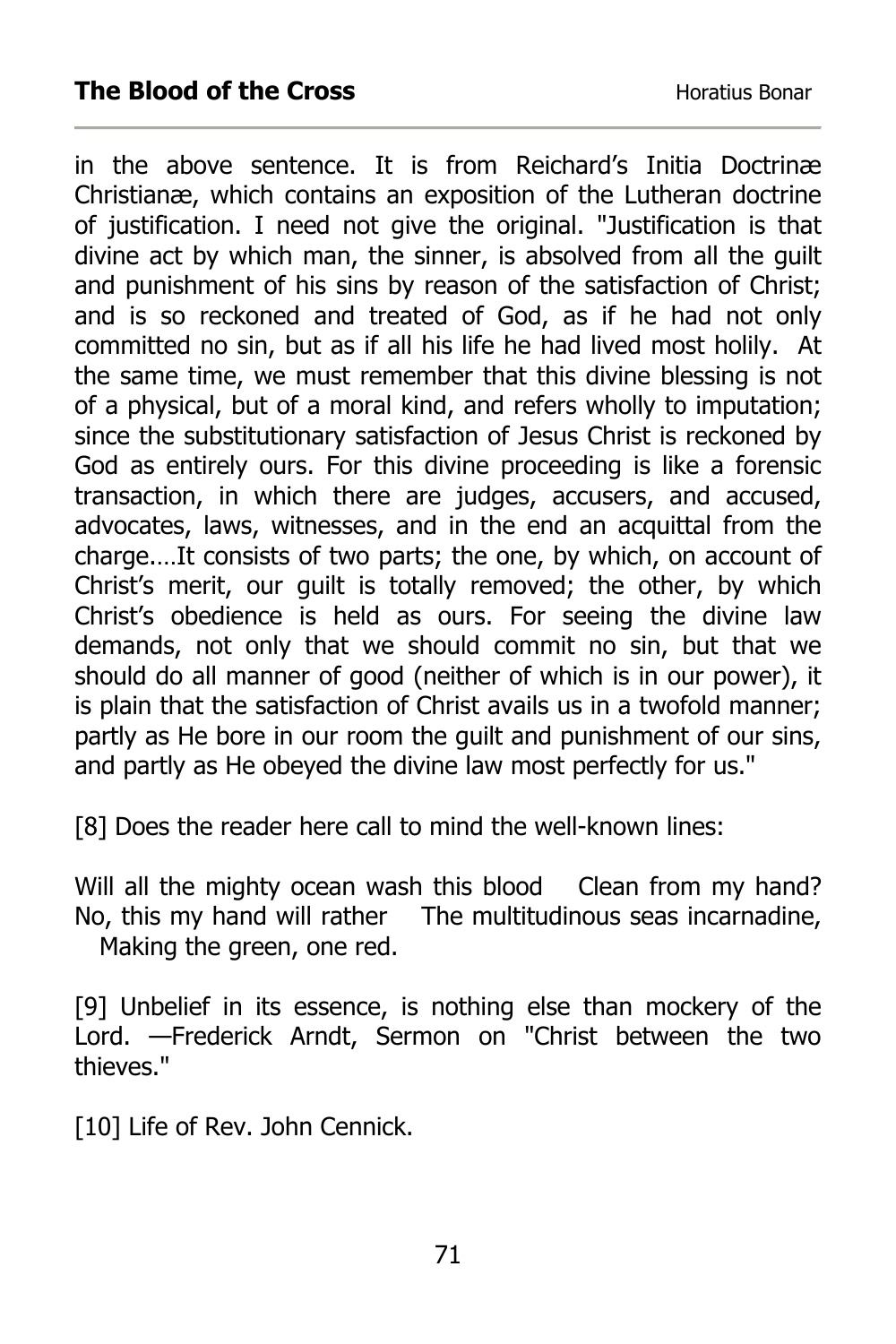[11] It is thus that a deep thinker of the present age addresses himself to such as you, "Do you rejoice when the atonement made by the priest has removed the evil stain from your name, restored you to your privileges as a son of Abraham, and replaced you in the respect of your brethren? There is an atonement which takes away a deeper, worse stain, an eating cankerspot in the very heart of your personal being! This, to as many as receive it, gives the privilege to become sons of God (John 1:12); this will admit to the society of angels, and insure to you the rights of brotherhood with spirits made perfect! (Hebrews 12:22-23). There is a sacrifice, a sin-offering, and a High Priest, who is indeed a mediator, who in not type or shadow but in very truth, and in His own right stands in the place of man to God, and of God to man." —Coleridge, Aids to Reflection.

[12] Flavel, Works, vol. 1, p. 149.

[13] Col. Gardiner.

[14] But, alas! Some object, and say, that their very faith, which must carry the rest of their filth to the fountain of Christ's blood, is defiled.

How, then, can they expect to be made clean? Answer: The blood of Jesus Christ is sufficiently able to wash all our filth away; and the filth of faith, as well of other actions. Therefore, when faith, as a hand, is carrying the filth of the soul away to Christ to be washed in His blood, let the foul hand go with the foul handful; give to Christ faith and all to wash.

2. But what shall I do, when, notwithstanding of all this, my conscience shall still accuse me of uncleanness, and cry out against me as filthy and abominable? Answer: Take it away also to the blood of Jesus, that there it may be purged (Hebrews 9:14); and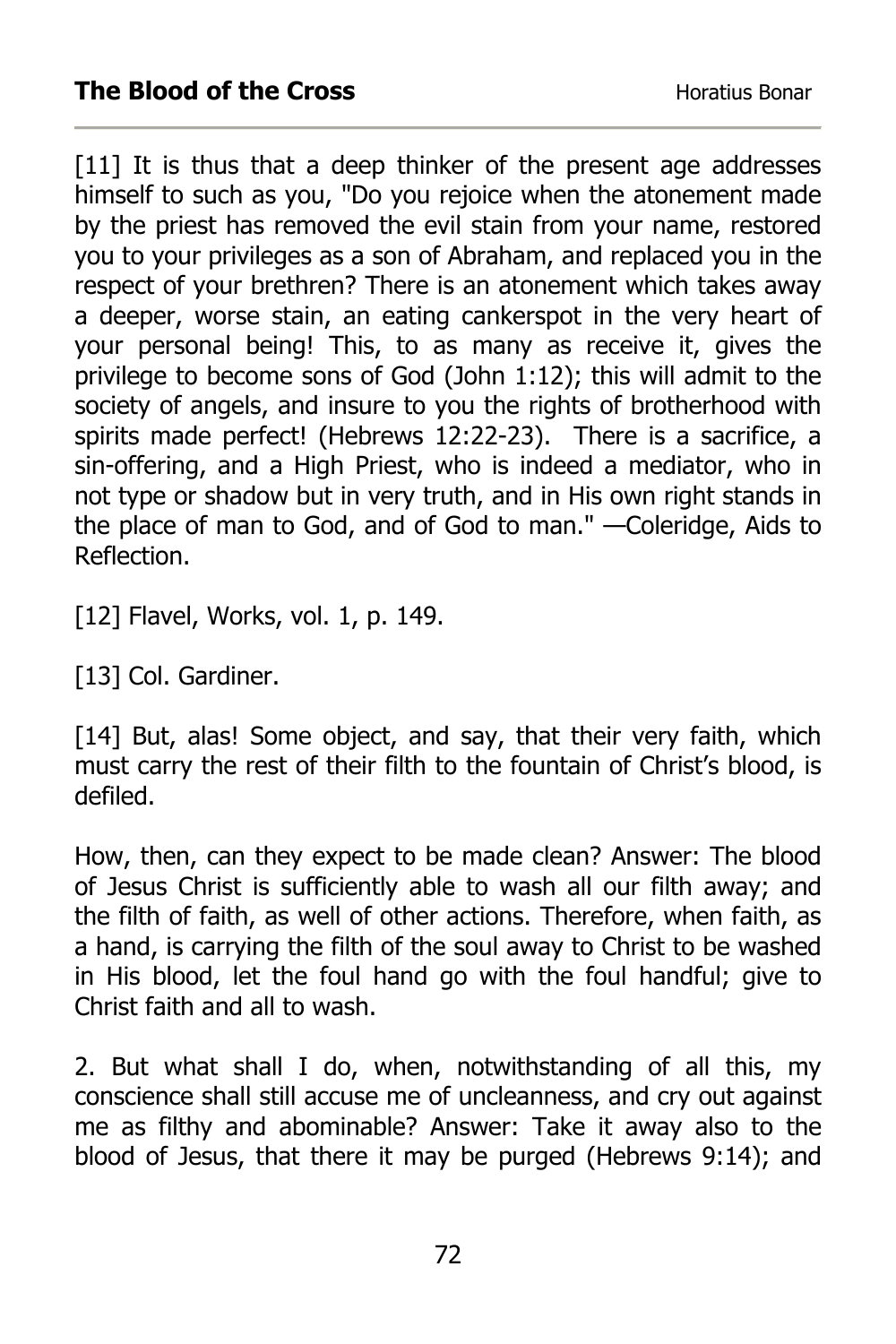here alone will we "get our hearts sprinkled from an evil conscience" (Hebrews 10:22). The conscience must be steeped, so to speak, in the blood of Jesus, and so it shall be clean. And taking our filthy hearts to this cleansing fountain to be washed, we will get them delivered and sprinkled from an evil conscience, that it shall no more have ground of accusation against us. When we have to say, that we have put our filthy souls in the hand of the great cleanser, Jesus Christ, and brought all our pollutions to His blood, what can conscience say to us? The Lord, it is true, may suffer our conscience still to bark upon us, and cast up our filthiness to us, that we may be more humbled, and be put to lie more constantly at the fountain; yet when we have fled to Christ, and taken our filthiness to the open and appointed fountain, we can answer the accusations of conscience in law, and have peace—Brown, Christ the Way, the Truth, and the Life, pp. 178-179.

[15] The life of the flesh is in the blood: and I have given it to you upon the altar to make an atonement for your souls: for it is the blood that maketh an atonement for the soul (Leviticus 17:11).

[16] It was thus that a minister of the last century wrote to a friend on a deathbed, "Your being kept in the faith of the righteousness of our Lord and Saviour Jesus Christ, and preserved from falling in the last trial, must be entirely owing to grace helping in that very time of need, even the free grace that is in Christ Jesus sufficient for you, and showing itself perfect in your weakness. This needs no merit nor effort of yours, to make it effectual; you are not weak enough to be helped by it, if you think to assist it in the least, either by the least doing, or remotest willing to do, yet it must both show your utter weakness and infirmities, and show itself sufficient to make you strong in weakness. The boundless merit of the blood of God needs not the least grain of weight from you added to it, to make it outweigh the demerit of all your heinous sins, with all their aggravations, or to make it sufficient to keep you from being found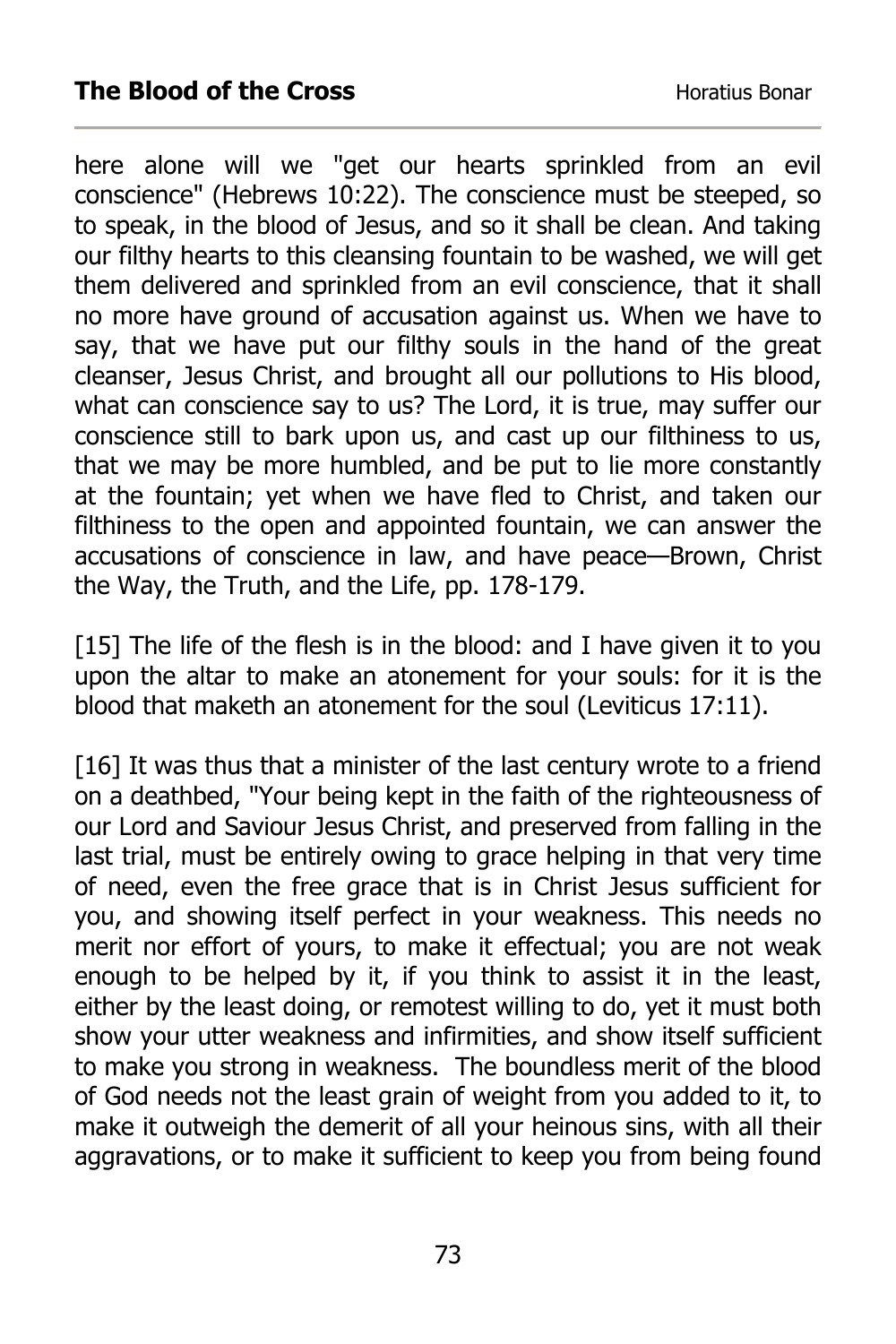wanting when weighed in God's balance. It scorns the least offer of assistance from the sinner to make him perfectly just in the sight of God. And if you believe it to be the blood of the Son of God that is exhibited to you in the divine testimony, you cannot suspect that you lack anything to make you inherit eternal life. If you have but dark views of the reconciled face of God, this must be because you see as through a glass darkly the merit of the reconciling blood, but when you once have ceased to walk by faith, being present with the Lord, and seeing Him as He is, alive from the dead by His own blood, the brightest light of the Father's face that shines on Him will fill your soul."

[17] Romaine's Works, p. 127.

[18] Let this be our daily work and exercise, for we are daily contracting new filth. Yesterday's cleansing will not save us from new filth today; nor will our running to the fountain today, serve to take away new spots tomorrow; new spots call for new washing, so that this must be our very life and exercise, to be daily and continually running to the fountain with our souls, and giving Christ, the great purger, much to do.

We must not think to be perfectly washed, so long as we are here; for we will be contracting new filth daily, our feet will be to wash (John 13:10). We will not be without spot or wrinkle, till we come home to that place, wherein entereth nothing that defileth.  $-$ Brown, Christ the Way, the Truth, and the Life, p. 167.

[19] The following quaint old stanza may help to illustrate some of the preceding remarks:

 Abel was silent; but his blood was strong; Each drop of guiltless blood commands a tongue, A tongue that cries—'tis not a tongue implores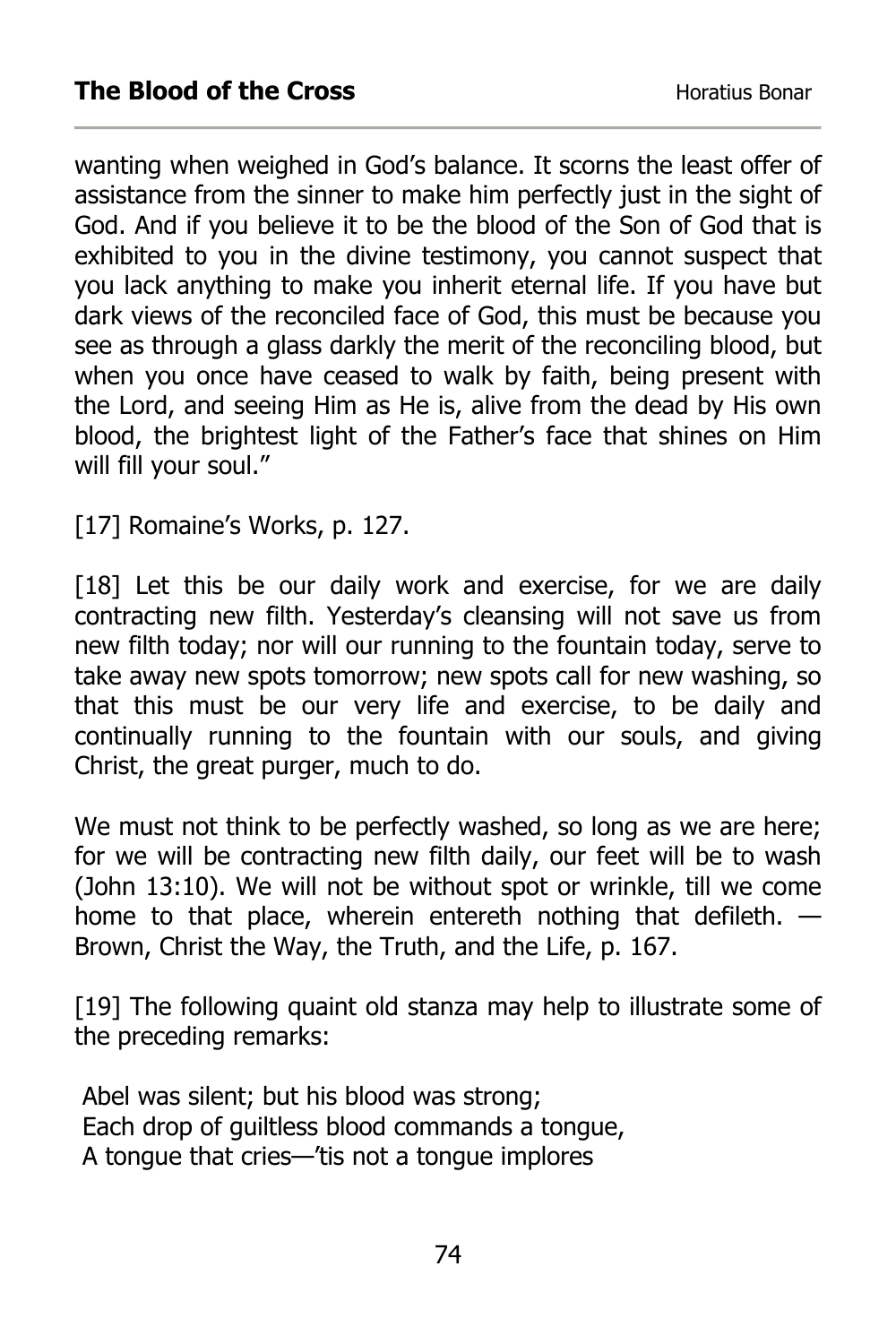For gentle audience, 'tis a tongue that roars For hideous vengeance; 'tis a tongue that's bold And full of courage, and that cannot hold. Oh! What a noise my blessed Saviour's blood Makes now in heaven! How strong it cries! How loud! But not for vengeance. From His side has sprung A world of drops; from every drop a tongue. O sinner, hear of Jesus' blood the cry, God wills to save thee—wherefore wilt thou die!

—Frances Quarles.

[20] When thou art told that we are justified by faith think not that this takes place because faith is a virtue in us by which we secure the approbation of God, or because faith is the parent stock of other virtues; but be assured of this, whenever thou hearest the word faith, that what is offered is something out of ourselves. — Melancthon.

[21] The reason why we so often find the awakened sinner so slow in apprehending the simple gospel of the grace of God, is that he cannot understand its freeness or fullness. He confounds it with thoughts about righteousness, and, therefore, is set upon searching for a reason for it. He wants to find a something in himself which, in some way, may distinguish him from other sinners, and thus make him, as he thinks, a fit object of this grace, and when he cannot find this in his works, he would fain search for it in his feelings. He wants to find a certain state of mind and feeling in himself before he can think himself entitled to lay hold upon the blessing which the Gospel of the grace of God presents. But this is absurd; since to "him that worketh not, but believeth on Him that justifieth the ungodly, his faith is counted for righteousness." Now such grace as is here found is the most difficult thing for a man to perceive and apprehend; and this just because of the darkness which is in him, and of its exceeding fullness. It is the outflowing of